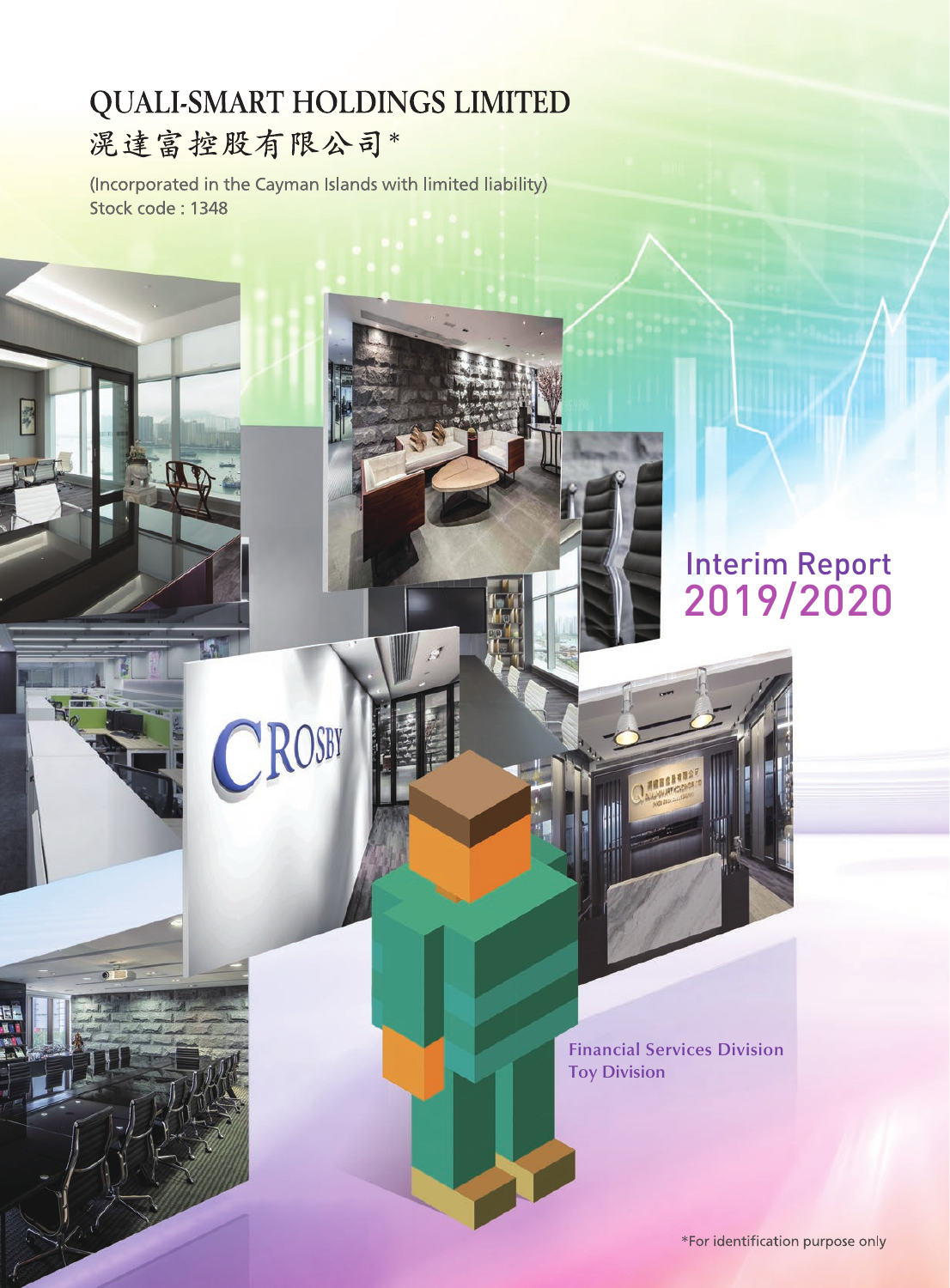## **Contents**

CROSBY

| Corporate Information                                      | 2  |
|------------------------------------------------------------|----|
| Management Discussion and Analysis                         | 3  |
| Other Information                                          | 12 |
| <b>Condensed Consolidated Financial Statements</b>         |    |
| - Condensed Consolidated Statement of Comprehensive Income | 19 |
| - Condensed Consolidated Statement of Financial Position   | 20 |
| - Condensed Consolidated Statement of Changes in Equity    | 22 |
| - Condensed Consolidated Statement of Cash Flows           | 24 |
| - Notes to Condensed Consolidated Financial Statements     | 25 |

Page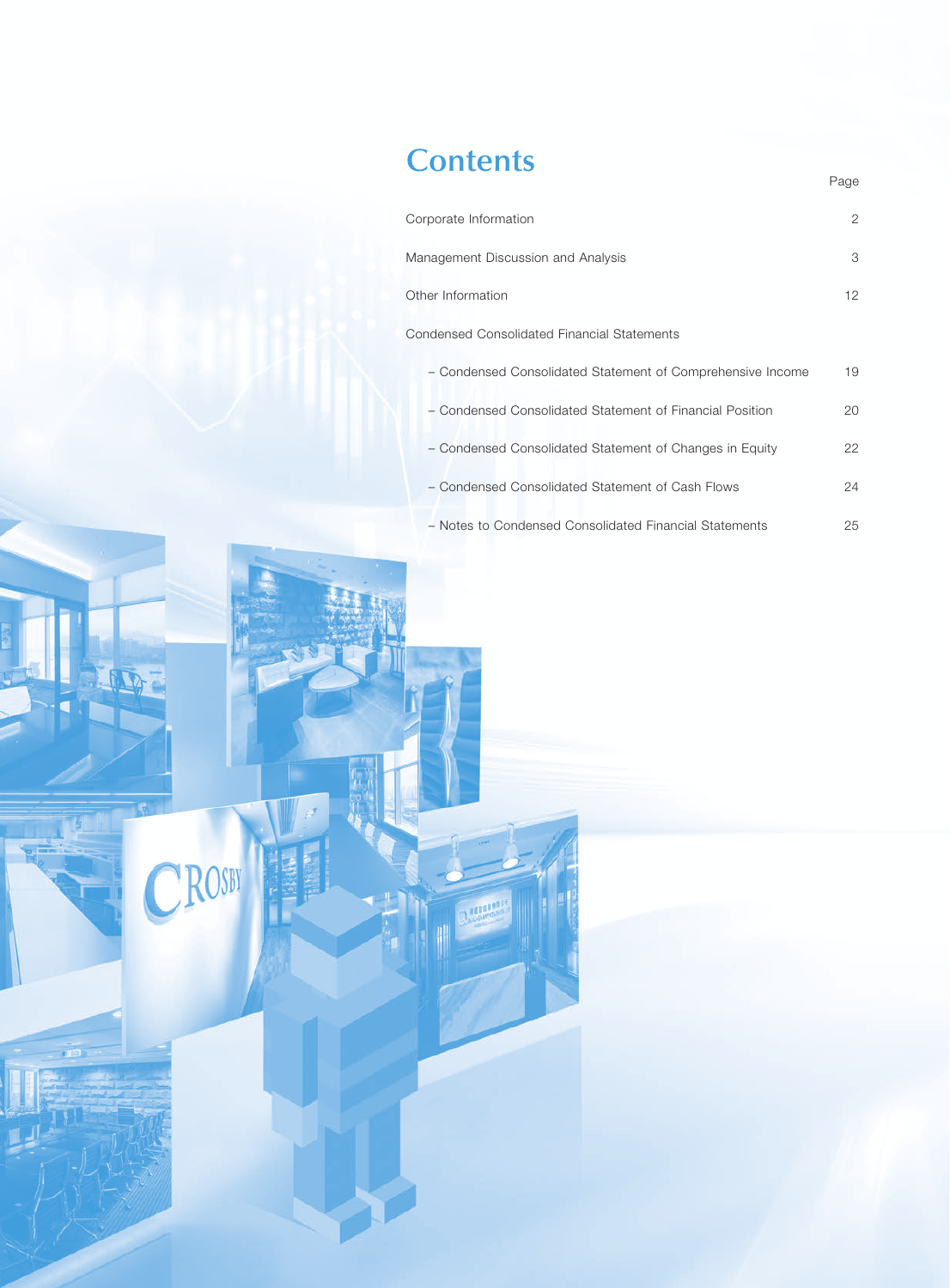## **Corporate Information**

## BOARD OF DIRECTORS

#### Executive Directors

Mr. Lau Ho Ming, Peter *(Executive Chairman)* Mr. Poon Pak Ki, Eric Mr. Ng Kam Seng Mr. Chu, Raymond

### Non-executive Director

Madam Li Man Yee, Stella

#### Independent Non-executive Directors

Mr. Leung Po Wing, Bowen Joseph *GBS, JP* Mr. Chan Siu Wing, Raymond Mr. Wong Wah On, Edward

## COMMITTEES OF THE BOARD OF DIRECTORS

#### Audit Committee

Mr. Chan Siu Wing, Raymond *(Chairman)* Mr. Leung Po Wing, Bowen Joseph *GBS, JP* Mr. Wong Wah On, Edward

#### Remuneration Committee

Mr. Leung Po Wing, Bowen Joseph *GBS, JP (Chairman)* Mr. Chan Siu Wing, Raymond Mr. Lau Ho Ming, Peter

#### Nomination Committee

Mr. Leung Po Wing, Bowen Joseph *GBS, JP (Chairman)* Mr. Chan Siu Wing, Raymond Mr. Lau Ho Ming, Peter

#### Corporate Governance Committee

Mr. Chan Siu Wing, Raymond *(Chairman)* Mr. Ng Kam Seng Madam Li Man Yee, Stella

## COMPANY SECRETARY

Ms. Tang Yuen Ching Irene

#### AUTHORISED REPRESENTATIVES

Mr. Ng Kam Seng Ms. Tang Yuen Ching Irene

## REGISTERED OFFICE

Cricket Square, Hutchins Drive P. O. Box 2681 Grand Cayman KY1-1111 Cayman Islands

## PRINCIPAL PLACE OF BUSINESS IN HONG KONG

Workshop C, 19/F TML Tower 3 Hoi Shing Road, Tsuen Wan New Territories Hong Kong

## PRINCIPAL SHARE REGISTRAR AND TRANSFER OFFICE IN CAYMAN ISLANDS

Codan Trust Company (Cayman) Limited Cricket Square, Hutchins Drive P. O. Box 2681 Grand Cayman KY1-1111 Cayman Islands

## HONG KONG BRANCH SHARE REGISTRAR AND TRANSFER OFFICE

Tricor Investor Services Limited Level 54, Hopewell Centre 183 Queen's Road East Hong Kong

### PRINCIPAL BANKERS

DBS Bank (Hong Kong) Limited Hang Seng Bank Limited The Hongkong and Shanghai Banking Corporation Limited

### AUDITOR

BDO Limited Certified Public Accountants 25th Floor, Wing On Centre 111 Connaught Road Central Hong Kong

## COMPANY'S WEBSITE

www.quali-smart.com.hk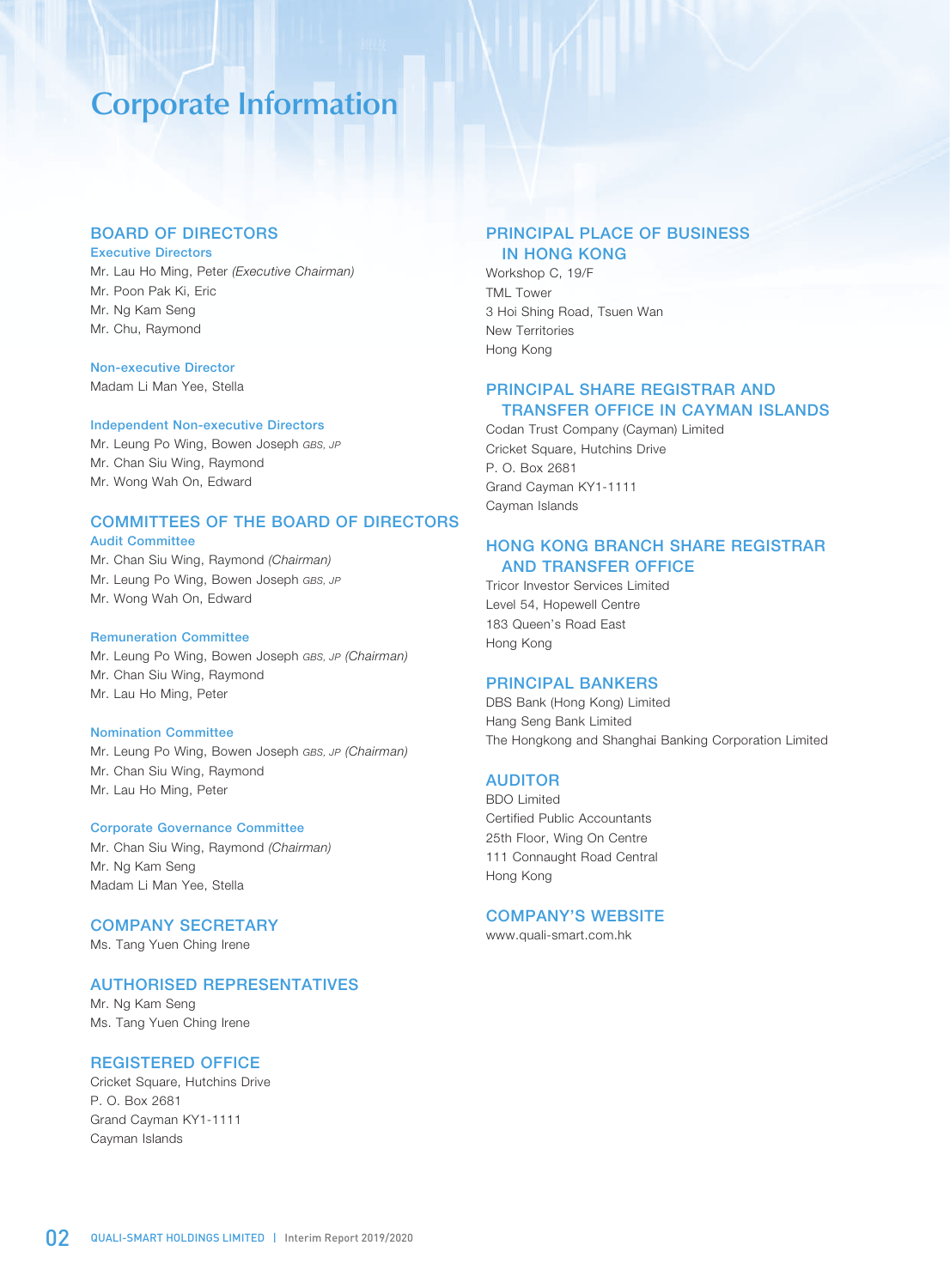### BUSINESS REVIEW

For the six months ended 30 September 2019 (the "Current Period"), our Group continued to engage in the same core business divisions in the manufacture of toys operated under Qualiman Industrial Company Limited (the "Toy Division") and the provision of financial services operated under Crosby Asia Limited (the "Financial Services Division").

During the Current Period, the global economic turmoils arising from the Sino-US trade war and the chaos in the United Kingdom and the European Union countries resulting from the ongoing Brexit saga showed no signs of abating. Local business sentiments were further jeopardized by the unprecedentedly large scale social unrests and nihilism not seen in Hong Kong in the past 50 years. Against this dire social and economic backdrop, our Group faced very challenging operating environments in all its business segments. Our overseas customers in the Toy Division became even more cautious in placing orders than in previous periods, fearing any unexpected or unwanted tariff actions and retaliation actions from the governments involved. The financial services markets in Hong Kong also suffered from a contraction in both volumes and performance as the securities markets were battered by the uncertainties arising from the ongoing Sino-US trade war and local socio-economic chaos, leading to a more challenging operating environment for our Financial Services Division.

As you may have read from the announcement of the Company dated 30 September 2019, despite over 19 months of hard work, the transactions regarding the subscription of new shares of the Company by Zhongtai Financial International Limited and the proposed acquisitions of Zhongtai International Capital Limited and Zhongtai International Asset Management Limited by the Group, amongst others, were unfortunately terminated on the same date as certain conditions precedent of those transactions were not fulfilled (the "Termination"). As a result of the Termination, the possible unconditional mandatory offers in cash for all the issued shares of the Company, all the outstanding convertible notes issued by the Company and the cancellation of all outstanding share options granted by the Company also lapsed on the same date and the offer period of such offers also came to an end for the purposes of the Takeovers Code.

While this might not have been the result the Group had hoped for, the Group remains strongly supportive of the development of its business divisions and will continue to seek appropriate strategic cooperation opportunities for further business synergistic expansions in the future. With the above transactions coming to an end now, the Group has once again become more focused on managing and mitigating the impacts from the continuous volatile market conditions globally and domestically. During the Current Period, despite all the challenges mentioned above, the Toy Division still managed to remain profitable, albeit recording a drop in segment profit, while the Financial Services Division managed to narrow its loss substantially, when compared to the Previous Period.

#### The Toy Division

As a toy manufacturer offering services primarily on an OEM basis, the Toy Division continues to manufacture products for its customers in accordance with their specifications for whom to sell the products in their own brand names. In order to better deploy the Group's resources and mitigate its business risks, the Toy Division remains focusing on serving customers of internationally reputable toy brands that are considered to be more reliable in order placements and better credit worthiness and higher transparency on its business background in general.

During the Current Period, the revenue and the segment profit for the Toy Division suffered a decrease of approximately 43.4% and 47.1%, respectively, when compared with the Previous Period. Some of the most notable drop in orders came from the North American markets, which saw its revenue decreased by approximately 46.2%, and the PRC and Taiwanese markets, which saw its revenue decreased by approximately 48.5%, over the Previous Period. Revenue from the Western European markets also dropped by approximately 33.9% over the Previous Period. The drop in revenue from the Toy Division during the Current Period reflected an increasingly cautious attitude from our customers in placing orders for fear of any unexpected economic burdens arising from potential changes in tariff structures and swings in sentiments among retail customers during the holiday seasons. In view of this challenge, the Group further refined its existing cost control measures in operating and administrative aspects, and maintained closer communications and coordination with its existing and potential customers to explore more cost efficient and effective product development. Thus, the Toy Division still managed to maintain its gross margin despite a significant contraction in revenues during the Current Period.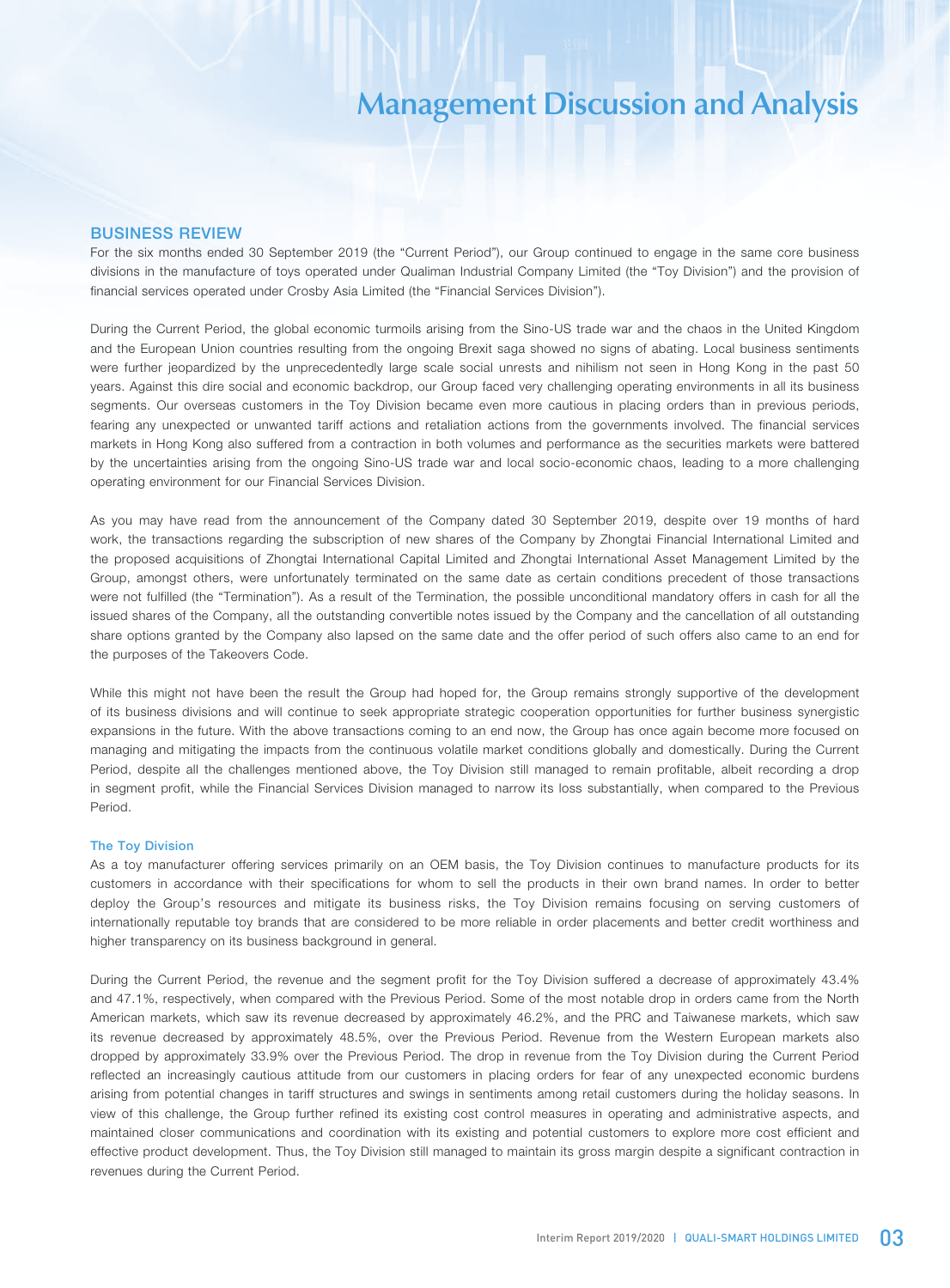#### The Financial Services Division

During the Current Period, the securities markets in Hong Kong were severely affected by the swinging developments of the Sino-US trade war and the unprecedented social unrests locally. The Hang Seng Index dropped from 29,051.36 at the end of March 2019 to 26,092.27 as of 30 September 2019, representing a decrease of about 10.2% over the six-month period. Average daily turnover value at the Hong Kong Stock Exchange dropped by a staggering 31.4% from approximately HK\$110.6 billion in March 2019 to approximately HK\$75.8 billion in September 2019. The market capitalisation of the Hong Kong securities markets also decreased from about HK\$33.8 trillion at the end of March 2019 to approximately HK\$30.6 trillion at the end of September 2019, despite an increase in the number of listed companies from 2,346 to 2,395 during this period. The above statistics highlighted further dampening in investment sentiments and momentum in the local securities markets. Pricing also became more conservative thus making it increasingly difficult to complete fund raising transactions in the markets.

Against this challenging macro environment, the Financial Services Division managed to complete three initial public offering transactions for small to mid-cap issuers seeking a listing on the Main Board of the Hong Kong Stock Exchange in either a sole global coordinator or a joint bookrunner position during the Current Period. The assumption of a lead role in these transactions contributed a substantial increase in underwriting commission as well as trading revenue from stabilisation activities in the Financial Services Division when compared with the Previous Period.

As mentioned in the annual report for the year ended 31 March 2019, the Financial Services Division made some progress in its investment advisory business as it entered into an investment advisory agreement with a reputable international financial institution. This new business initiative also started to contribute an increase in investment advisory fee revenue for the Financial Services Division during the Current Period, as it started to contribute to the result of the Financial Services Division for the entire period.

Despite the failure to complete the transactions with the Zhongtai Group as mentioned above, we remain committed to seeking ways both internally and externally to further expand the capital base of the Financial Services Division in order to increase its capacity for principal-based activities and underwriting of bigger-scale fund raising transactions. We will continue to explore with potential strategic cooperation partners in this aspect.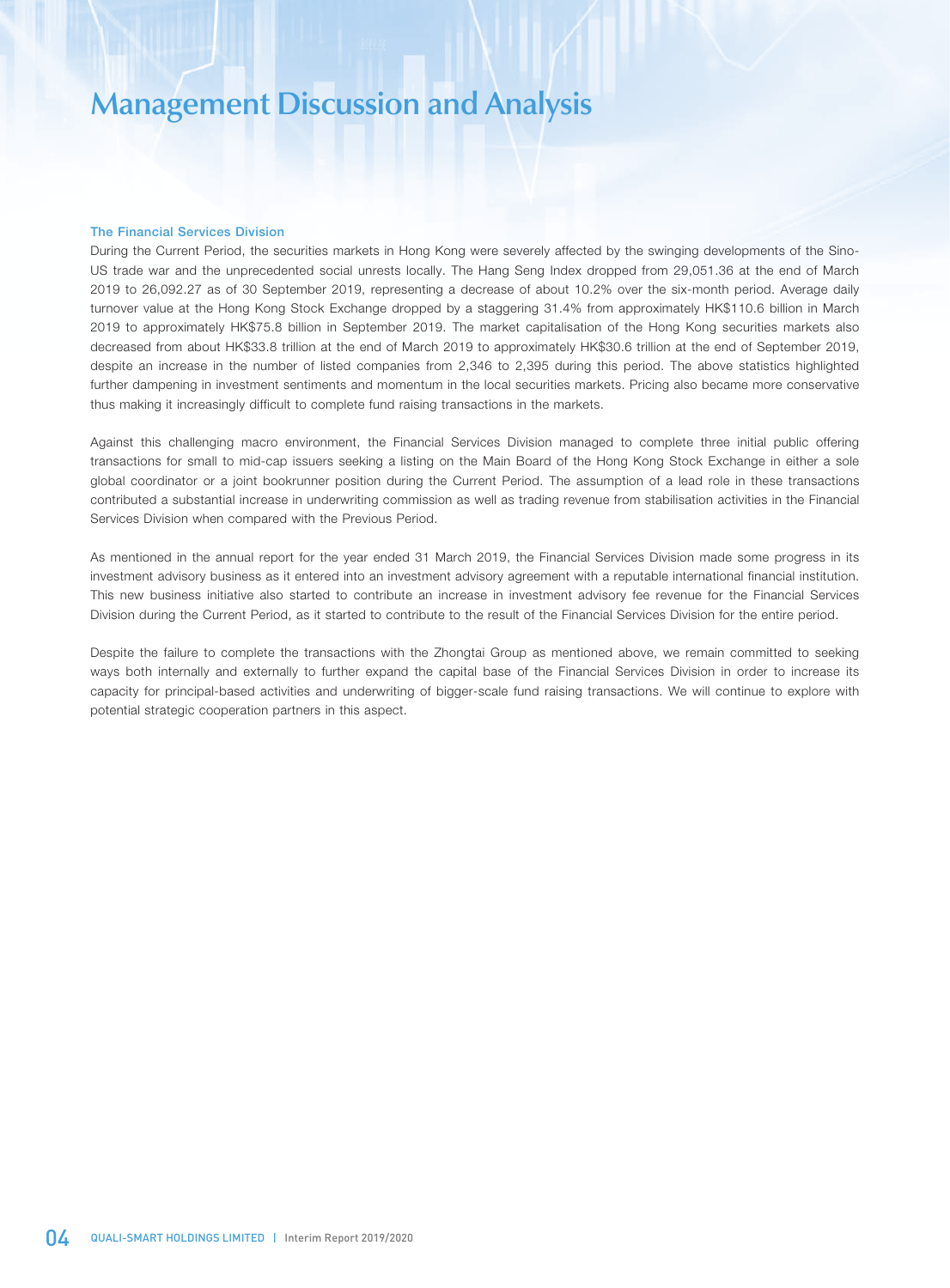#### FINANCIAL REVIEW **Revenue**

The Group's revenue for the Current Period amounted to approximately HK\$268.5 million for which the Toy Division and the Financial Services Division contributed approximately HK\$258.0 million and HK\$10.4 million, respectively, representing a decrease of approximately HK\$190.8 million or 41.5% as compared to total Group's revenues of approximately HK\$459.2 million for the Previous Period.

The decrease in the Group's revenue for the Current Period of approximately HK\$190.8 million was mainly attributable to the decrease in revenue from the Toy Division of approximately HK\$198.1 million and an increase in revenue of the Financial Services Division of approximately HK\$7.3 million, representing a decrease of approximately 43.4% and an increase of approximately 236.3%, respectively, on a period-on-period basis.

The decrease in the revenue of the Toy Division was mainly attributable to the decrease in orders placed by the customers from markets located in the PRC and Taiwan by approximately HK\$9.2 million, Western Europe by approximately HK\$28.2 million and North America by approximately HK\$143.8 million when compared with the Previous Period. Such decrease in orders could be attributable to a generally weakened market condition arising from the continuing trade war between the US and China and hence withholding the order placing volume by the customers in view of the uncertain tariff policies imposed by both the US and Chinese Governments.

Revenues for the Financial Services Division during the Current Period amounted to approximately HK\$10.4 million, representing an increase of approximately HK\$7.3 million or 236.3% from approximately HK\$3.1 million for the Previous Period. The increase in revenue for the Current Period was mainly due to an increase in underwriting and placing commission income from its role as a global coordinator or joint bookrunner in three initial public offering transactions in Hong Kong, as well as an increase in trading revenues arising from stabilisation activities from such transactions during the Current Period.

#### Gross Margin and Gross Profit

The Toy Division reported an increase in gross margin from approximately 11.8% for the Previous Period to approximately 12.0% for the Current Period. Overall, the Group's total gross margin increased from 12.5% in the Previous Period to approximately 15.4% in the Current Period, mainly due to the increase in revenue from the Financial Services Division. Despite a slight improvement in gross margins, gross profit of the Group for the Current Period decreased by about 27.7% to approximately HK\$41.4 million from HK\$57.3 million for the Previous Period as a result of the decrease in revenues in the Toy Division, which was partially offset by an increase in revenues from the Financial Services Division. The improvement in the gross margin for the Toy Division was mainly due to the continuous effective cost control measures it adopted during the Current Period as well as its focus on customers demanding more scalable and sophisticated products which rendered higher margins.

#### Selling Expenses

Selling expenses for the Toy Division mainly consisted of transportation fees and declaration fees. During the Current Period, selling expenses for the Toy Division decreased by approximately HK\$6.2 million or 46.0% from approximately HK\$13.4 million for the Previous Period to approximately HK\$7.3 million for the Current Period. Such decrease was mainly due to decrease in sales orders for the Current Period as explained above.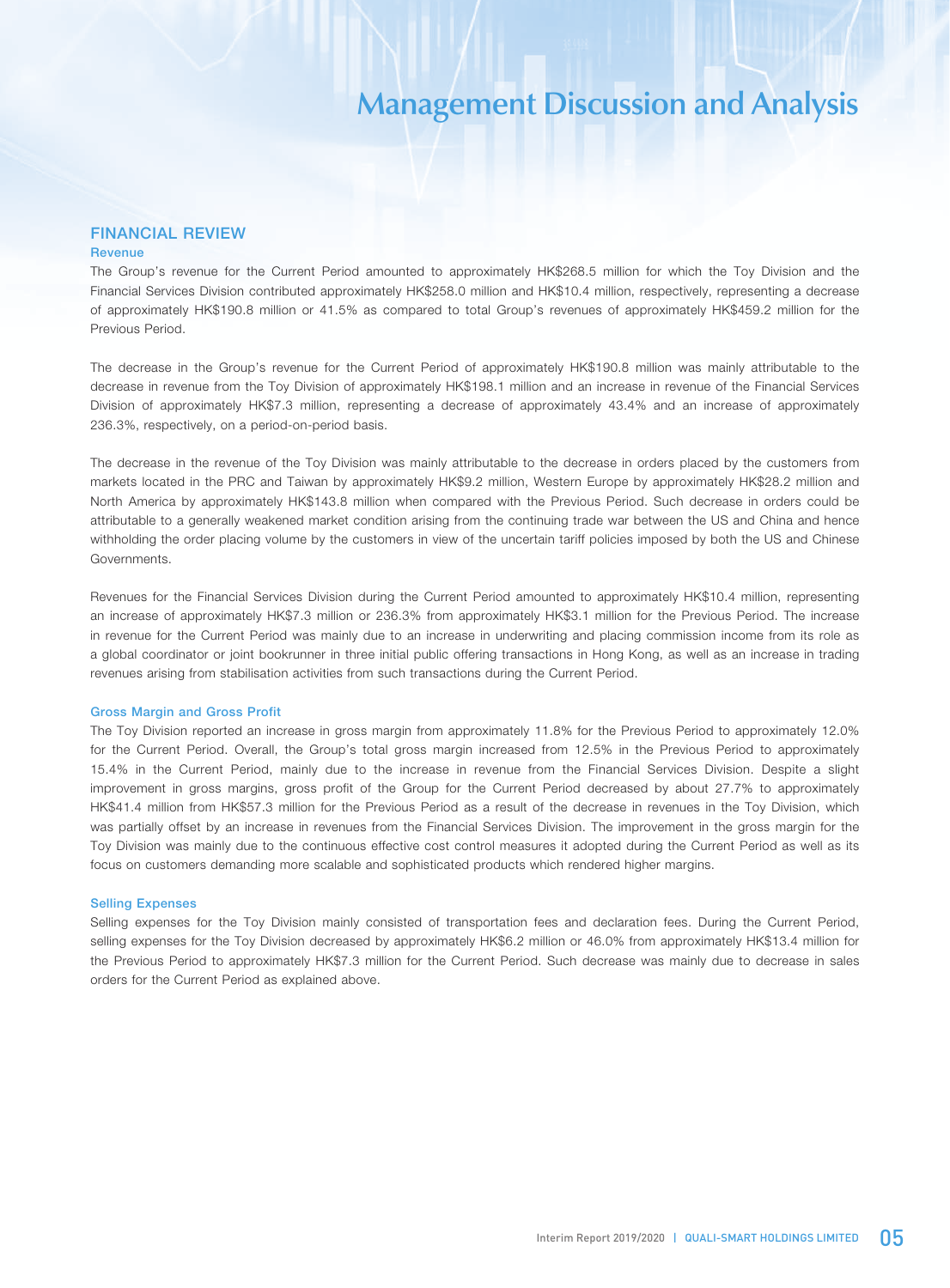#### Administrative Expenses

Administrative expenses mainly consisted of salaries to employees, depreciation on right-of-use assets, depreciation on property, plant and equipment, and other administrative expenses. Administrative expenses decreased by approximately HK\$11.7 million or 25.4% from approximately HK\$46.1 million for the Previous Period to approximately HK\$34.4 million for the Current Period. The decrease was primarily due to the decrease in expenses related to salaries and wages to approximately HK\$19.5 million for the Current Period from approximately HK\$23.7 million for the Previous Period, representing a decrease of approximately HK\$4.2 million or 17.7% on a period-on-period basis, arising from natural turnover. Furthermore, there was a substantial decrease in costs arising from the equity settled share-based payment expenses related to the grant of share options of the Company of approximately HK\$2.8 million for the Previous Period to Nil for the Current Period. Besides, there was a decrease in legal and professional fees of approximately HK\$3.1 million in the Current Period when compared with the Previous Period. Furthermore, there was also a decrease in expenses incurred for director's quarter from approximately HK\$1.0 million for the Previous Period to approximately Nil for the Current Period.

#### Other Income and Gains

Other income and gains increased to HK\$4.4 million during the Current Period from approximately HK\$2.5 million for the Previous Period, representing an increase of approximately HK\$1.9 million or 81.3%. Such increase was mainly attributable to the increase in gain on disposal of property, plant and equipment from the Toy Division from Nil for the Previous Period to approximately HK\$1.1 million for the Current Period and the decrease in fair value loss on financial assets at FVTPL from the Financial Service Division from approximately HK\$1.7 million for the Previous Period to Nil for the Current Period. However, such increase was partially offset by the decrease in rental income from approximately HK\$0.6 million for the Previous Period to about HK\$0.1 million in the Current Period due to the cessation of certain rental lease term during the Current Period.

#### Finance Costs

Finance costs mainly consisted of interest on the Group's interest-bearing bank borrowings, factoring arrangement from banks and the effective interest of the convertible notes issued by the Company and interest on lease liabilities resulting from adoption of HKFRS 16 Leases as set out in note 6 in this report. Finance costs increased by 12.0% to approximately HK\$13.3 million for the Current Period when compared with approximately HK\$11.8 million for the Previous Period, Such increase was primarily due to an increase in the effective interest of the convertible notes issued by the Company in May 2017 and June 2017 to approximately HK\$12.1 million for the Current Period from approximately HK\$10.1 million in the Previous Period. Such increase was partially offset by a decrease in bank borrowing interest of approximately HK\$1.0 million during the Current Period when compared with the Previous Period.

#### Income Tax

The Group is subject to income tax on an entity basis on profit arising in or derived from the jurisdiction in which members of the Group are domiciled and operated. The income tax expense decreased by 34.3% to approximately HK\$2.8 million for the Current Period, as compared with approximately HK\$4.3 million for the Previous Period. Such decrease was mainly due to decrease in taxable income attributable to the decrease in revenue generated in the Current Period as explained above.

#### Net Loss

The Group's net loss for the Current Period amounted to approximately HK\$11.9 million, representing a reduction of loss of about HK\$4.0 million on a period-on-period basis. The decrease in loss for the Current Period was mainly attributable to (i) a decrease in selling expenses of approximately HK\$6.2 million attributable to the Toy Division in line with the decrease in its revenue; (ii) a decrease in costs of approximately HK\$4.2 million and HK\$2.8 million arising from a reduction in salaries expenses and the noncash, equity settled share-based payment expenses related to the share options granted as a result of a decrease in the number of remaining years of vesting period for the granted share options; (iii) an increase in other income and gains of approximately HK\$2.0 million; (iv) a decrease in income tax expense of approximately HK\$1.5 million; and (v) a decrease in legal and professional fees of approximately HK\$3.1 million, respectively, for the Current Period as compared to the Previous Period. On the other hand, the above contribution to the loss reduction was partially offset by a decrease in gross profits of approximately HK\$15.9 million as a result of a reduction in revenues as highlighted above.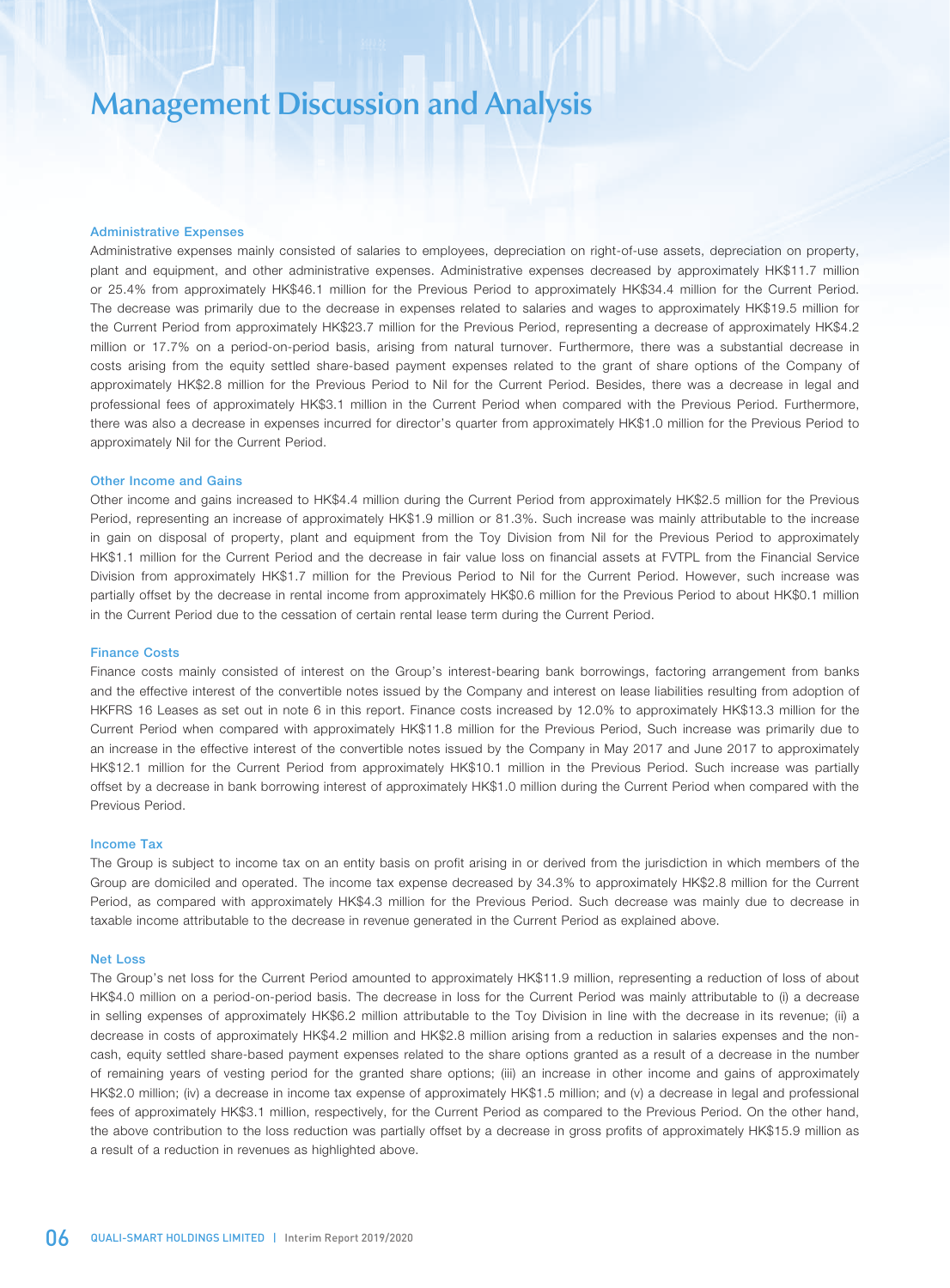#### Inventory

The inventory of the Group, comprising mainly inventory of the Toy Division, increased by 3.9% to approximately HK\$87.0 million as at 30 September 2019 from approximately HK\$83.7 million as at 31 March 2019. The inventory turnover period, as calculated by dividing the average closing inventories by the cost of sales for the year/period and multiplied by 365 days/182.5 days, increased by 3.9% from 60.3 days for the year ended 31 March 2019 to 68.6 days for the Current Period.

#### Trade Receivables

Trade receivables from the Toy Division increased to approximately HK\$117.7 million as at 30 September 2019 from approximately HK\$28.0 million at 31 March 2019, which was primarily due to the increase in sales of the Toy Division for the Current Period during the peak season of its business cycle. The trade receivables turnover days, calculated as dividing the average closing trade receivables by the revenue for the period/year and multiplied by 182.5 days/365 days, was 51.5 days for Current Period, as compared with 15.4 days for the year ended 31 March 2019. The increase in the trade receivables turnover days during the Current Period as compared to the year ended 31 March 2019 was mainly attributable to the increase in sales to certain major customers during the Current Period which is the peak season of the toy manufacturing business.

For the Financial Services Division, trade receivables mainly arose from dealing in securities on behalf of our cash clients which decreased to approximately HK\$0.4 million as at 30 September 2019 when compared to approximately HK\$31.1 million as at 31 March 2019, representing a decrease of approximately HK\$30.7 million or 98.8%. The decrease in trade receivables as at 30 September 2019 was mainly due to a decrease in outstanding receivable from cash clients for settlement purposes in its securities trading business as at the end of the Current Period when compared with 31 March 2019.

#### Trade Payables

Trade payables from the Toy Division increased to approximately HK\$44.3 million as at 30 September 2019 when compared with approximately HK\$15.0 million as at 31 March 2019, representing an increase of approximately HK\$29.3 million or 195.2%, which was primarily due to the purchase of more raw materials to support the increase in production during the peak season for the Toy Division.

The trade payables turnover days for the Toy Division for the Current Period, as calculated as dividing the average closing trade payables by the cost of sales for the period/year and multiplied by 182.5 days/365 days, were 23.8 days for Current Period as compared with 18.6 days for the year ended 31 March 2019. The increase in the trade payables turnover days for the Current Period as compared to the year ended 31 March 2019 was mainly attributable to the increase in purchases of raw materials to cope with the increase in customer orders during the Current Period which is the peak season of business.

Trade payables from the Financial Services Division were mainly payable to cash clients or the clearing house for settlement of trades. The settlement terms for such trade payable attributable to dealing in securities are typically one to two days after the trade date. As at 30 September 2019, such trade payables amounted to HK\$39.3 million, representing a decrease by approximately 43.0% from approximately HK\$69.0 million as at 31 March 2019. The decrease was mainly due to a decrease in outstanding trade settlements payable to counterparties in the securities brokerage business as at the end of the Current Period when compared with 31 March 2019.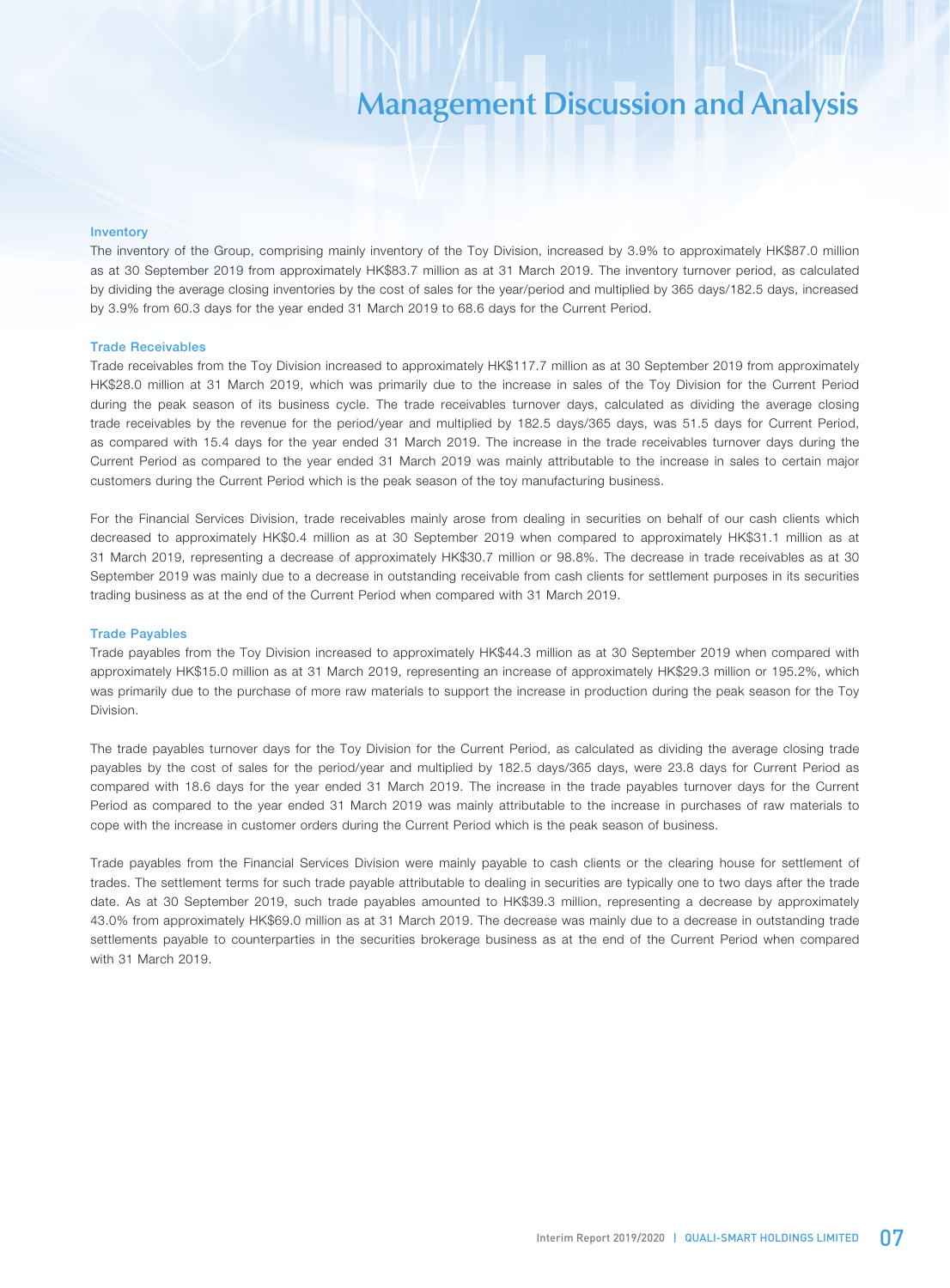### LIQUIDITY AND FINANCIAL RESOURCES

For the Current Period, the Group continued to maintain a prudent and cautious financial management approach towards its treasury policies and a healthy liquidity position. The Group strived to reduce exposure to credit risk by performing ongoing credit assessments and evaluations of the financial status of its customers. To manage liquidity risk, the Board continued to closely monitor the Group's liquidity position to ensure that the liquidity structure of the Group's assets, liabilities and other commitments can meet its funding requirements from time to time.

For the Current Period, the Group mainly financed its working capital by internal resources and bank borrowings. As at 30 September 2019, cash and cash equivalents of the Group amounted to approximately HK\$93.1 million (31 March 2019: HK\$140.5 million). Besides, approximately HK\$61.7 million (31 March 2019: HK\$61.2 million) were pledged bank deposits to secure an undrawn banking facility granted to the Group to facilitate settlement purposes of the Financial Services Division. The decrease was mainly due to the cash used to finance the working capital requirements of the Group's businesses during the Current Period as the Toy Business entered its peak production season while relying less on bank borrowings to finance its working capital when compared with peak production period in previous years. Interest-bearing bank borrowings as at 30 September 2019 amounted to approximately HK\$28.1 million, compared with about HK\$23.1 million as at 31 March 2019. The increase in interest-banking bank borrowings was mainly due to the working capital requirements of the Toy Division as it entered its cyclical peak production season. The debt to equity ratio of the Group, calculated as the ratio of the closing debt balance divided by the closing total equity of the period/year, increased to approximately 32.4% (31 March 2019: 28.0%) as a result of the increase in bank borrowings to facilitate the working capital requirements during the peak production season of the Toy Division. As at 30 September 2019, all bank borrowings were subject to floating interest rates. The current ratio of the Group, as calculated by total current assets over total current liabilities, was approximately 3.0 (31 March 2019: 3.2).

#### CONVERTIBLE NOTES

The Company issued two tranches of 6% Convertible Notes with a maturity of three years and outstanding principal amounts of HK\$80.0 million and HK\$30.0 million (the "2017 Convertible Notes") on 11 May 2017 and 2 June 2017, respectively, to Benefit Global Limited, an independent third party, for repayment of liabilities of the Group, business expansion of the Group's Financial Services Division and as general working capital of the Group. The 2017 Convertible Notes are unsecured, bear interest at 6% per annum and carry rights to convert the principal amount into shares of the Company at an initial conversion price of HK\$0.39 per share, representing 282,051,281 conversion shares or 19.1% of the issued share capital of the Company as at the date of this report, or 16.1% of the issued share capital of the Company as at the date of this report as enlarged by the conversion shares. The Company has the option to redeem the 2017 Convertible Notes at any time before their maturity at 100% of their principal value plus any accrued but unpaid interest.

As at the date of this report, the net proceeds from the 2017 Convertible Notes have been used as follows:

| <b>TOTAL</b> |                                                                           | 110.0           |
|--------------|---------------------------------------------------------------------------|-----------------|
| (ii)         | Business expansion and working capital of the Financial Services Division | 52.0            |
| (i)          | Full redemption of the convertible notes issued in 2014                   | 58.0            |
|              |                                                                           |                 |
|              |                                                                           | (HK\$ millions) |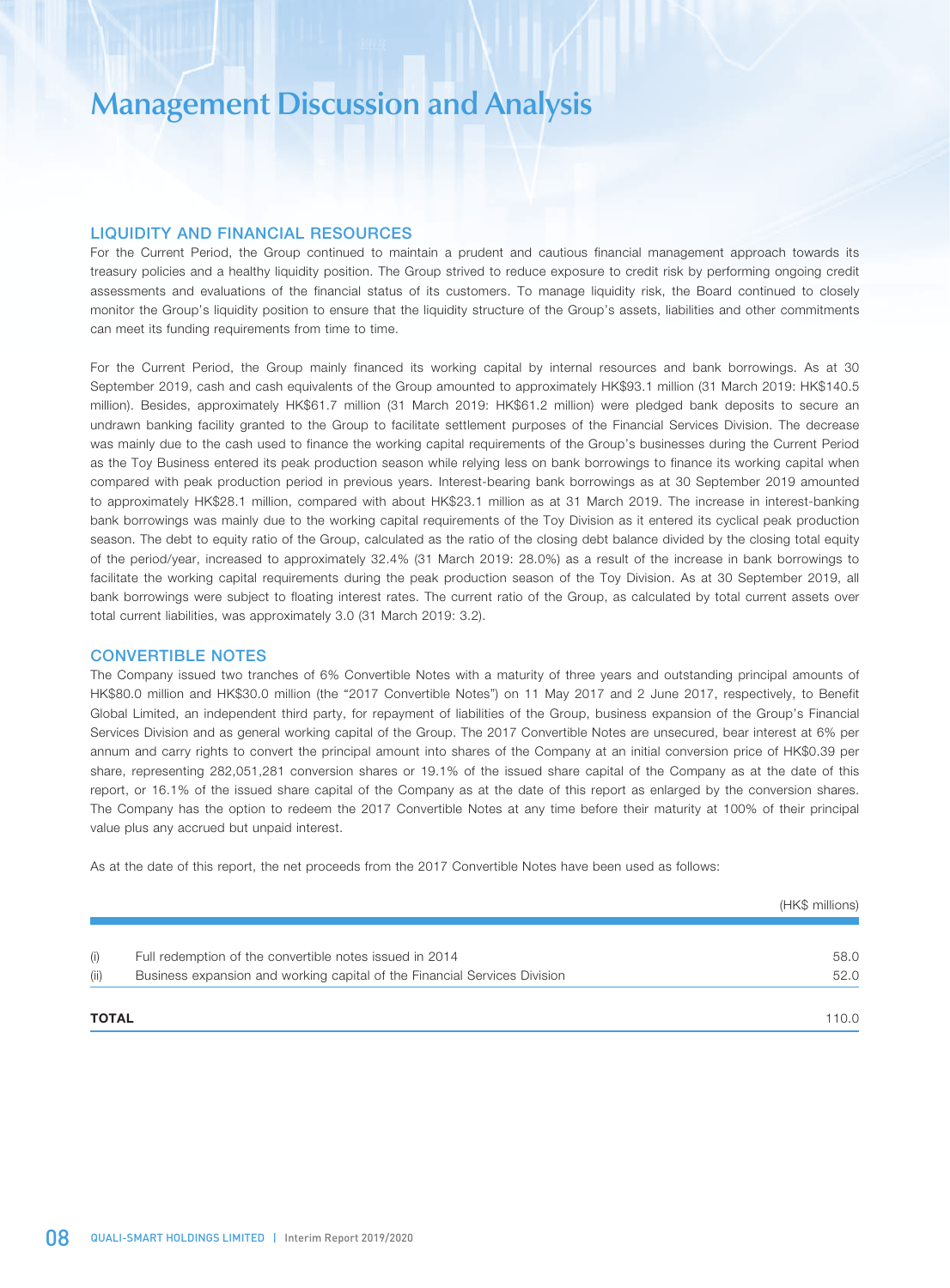### CHARGE ON ASSETS

As at 30 September 2019, certain of the Group's banking facilities and its interest-bearing bank borrowings were secured and pledged by bank deposits of approximately HK\$61.7 million (31 March 2019: HK\$61.2 million) and properties of the Group located in Hong Kong with an aggregate net book value of approximately HK\$7.0 million (31 March 2019: HK\$7.0 million).

## CONTINGENT LIABILITIES

As at 30 September 2019, the Group had no contingent liabilities (31 March 2019: Nil).

### CAPITAL COMMITMENTS

As at 30 September 2019, there was no capital commitment of the Group (31 March 2019: Nil).

### SIGNIFICANT INVESTMENT HELD

Except for investments in subsidiaries, the Group did not hold any significant investment in equity interest in any other company as at 30 September 2019 (31 March 2019: Nil).

### MATERIAL ACQUISITIONS AND DISPOSALS OF SUBSIDIARIES AND AFFILIATED COMPANIES

During the six months ended 30 September 2019, the Group did not have any material acquisitions and disposals of subsidiaries and affiliated companies.

### FUTURE PLANS FOR MATERIAL INVESTMENTS AND CAPITAL ASSETS

As at 30 September 2019, the Group did not have any plans to acquire any material investments or capital assets.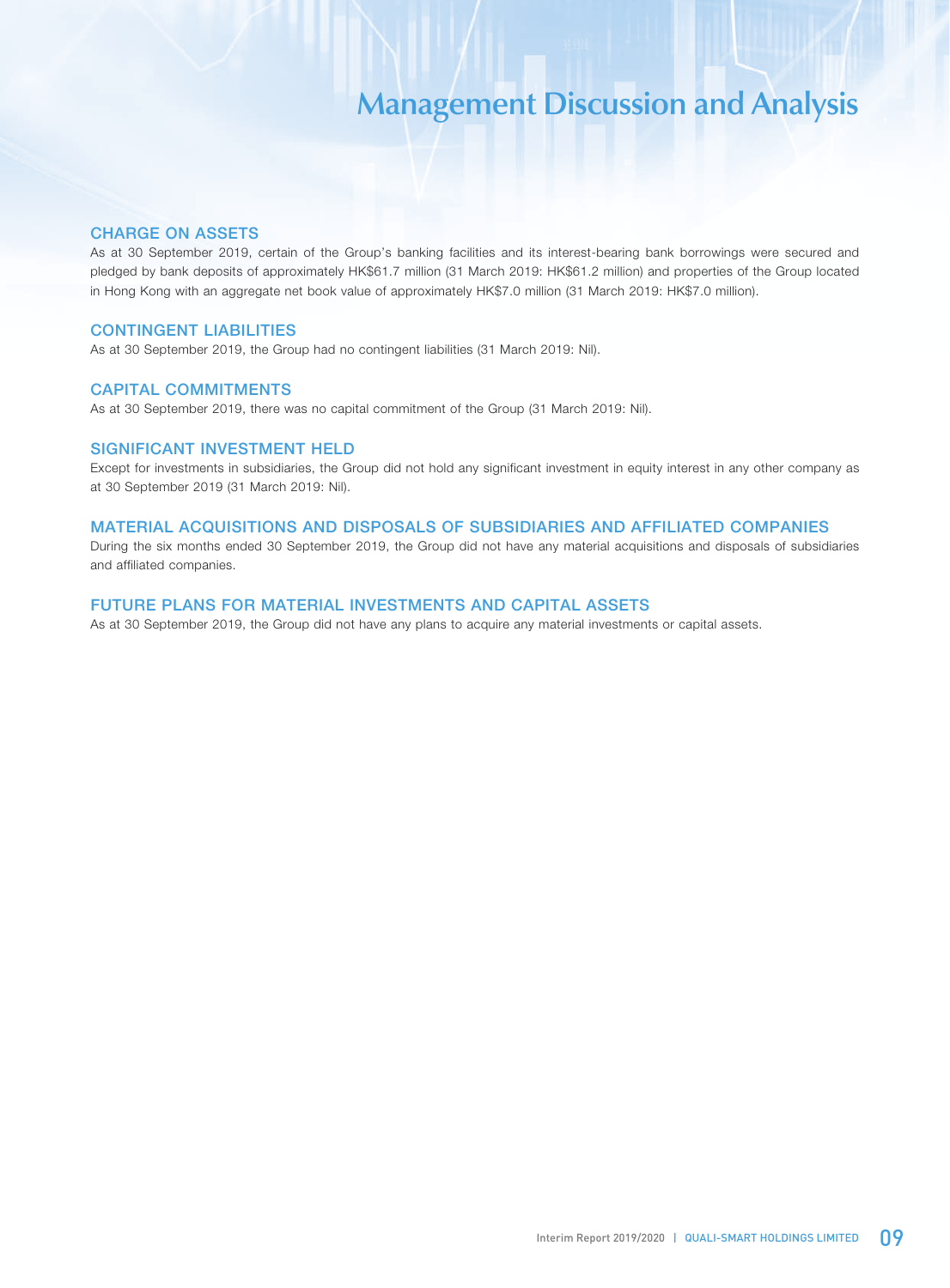### FOREIGN CURRENCY EXPOSURES

Substantially all the transactions of the Company's subsidiaries in Hong Kong are carried out in United States dollar ("US\$") and Hong Kong dollar ("HK\$"). As HK\$ is linked to US\$, the Group does not have material exchange rate risk on such currency. During the Current Period, the Group did not enter into any deliverable forward contracts ("DF") to manage foreign currency risk arising from fluctuation in exchange rate of the RMB against the US\$.

The Group implemented a foreign currency forward contract policy in relation to foreign currency contracts for the Current Period. The Group performed cash flow analysis, ongoing monitoring and review of foreign currency forward contracts on a monthly basis in accordance with the Group's risk management policy. Foreign exchange exposure reports were presented to the Board for review on a quarterly basis. The foreign currency forward contract policy was also reviewed by the Board to ensure it remains consistent with the overall objectives of our Group and the current financial trends in the market.

#### EMPLOYEES AND REMUNERATION POLICY

As at 30 September 2019, the Group had a total of 53 employees (31 March 2019: 54). Total staff costs were approximately HK\$20.9 million for the six-month period ended 30 September 2019 (2018: HK\$28.3 million).

Remuneration policies in respect of the Directors and senior management of the Group are reviewed regularly by the Remuneration Committee and the Directors, respectively. Remuneration packages of the Group were determined with reference to its remuneration policy based on position, duties and performance of the employees. Employees' remuneration varies according to their positions, which may include salary, overtime allowance, bonus and various subsidies. The performance appraisal cycle varies according to the positions of the employees. Performance appraisal of staff is conducted annually. The performance appraisal is supervised by respective executive Directors of the Group. The Company also adopted a share option scheme for the purpose of rewarding eligible participants for their contribution to the Group.

## TERMINATION OF PROPOSED SUBSCRIPTION, PROPOSED ACQUISITIONS, PROPOSED SHARE PURCHASE AGREEMENT AND LAPSE OF POSSIBLE UNCONDITIONAL MANDATORY CASH OFFERS

As set out in the announcement jointly issued by Zhongtai Financial International Limited (the "Offeror") and the Company on 30 September 2019, (i) the restated subscription agreement (the "Restated Subscription Agreement") entered into by the Company and Zhongtai International Investment Group Limited (the "Original Offeror"), Taifu Capital Investments Limited and Great Boom Group Limited on 11 October 2018, (ii) the sale and purchase agreement entered into between Zhongtai International Financial Corporation ("ZTI Financial") and the Company regarding the acquisition of Zhongtai International Capital Limited dated 23 February 2018 and all subsequent supplemental agreements regarding the same (the "ZTI Capital Agreements"); (iii) the sale and purchase agreement entered into between Zhongtai Financial International Limited ("Zhongtai Financial International") and the Company regarding the acquisition of Zhongtai International Asset Management Limited dated 23 February 2018 and all subsequent supplemental agreements regarding the same (the "ZTI Asset Management Agreements"); and (iv) the share purchase agreement entered into between Smart Investor Holdings Limited, the controlling shareholder of the Company, Mr. Lau Ho Ming, Peter, being the Executive Chairman of the Company, and Madam Li Man Yee, Stella, being the non-executive Director of the Company, and the Original Offeror dated 11 October 2018 (the "Share Purchase Agreement"), all lapsed on 30 September 2019 as certain conditions precedent contained therein were not fulfilled by 30 September 2019. Therefore, the Restated Subscription Agreement, the ZTI Capital Agreements, the ZTI Asset Management Agreements and the Share Purchase Agreement were all terminated on 30 September 2019.

As completion of the above agreements did not take place, the possible unconditional mandatory offers in cash to be made by the Offeror for all the issued shares of the Company, all the outstanding convertible notes issued by the Company and the cancellation of all outstanding share options granted by the Company also lapsed on the same date and the offer period of such offers also came to an end for the purposes of the Takeovers Code.

For further details, please refer to the joint announcement issued by the Company and the Offeror dated 30 September 2019.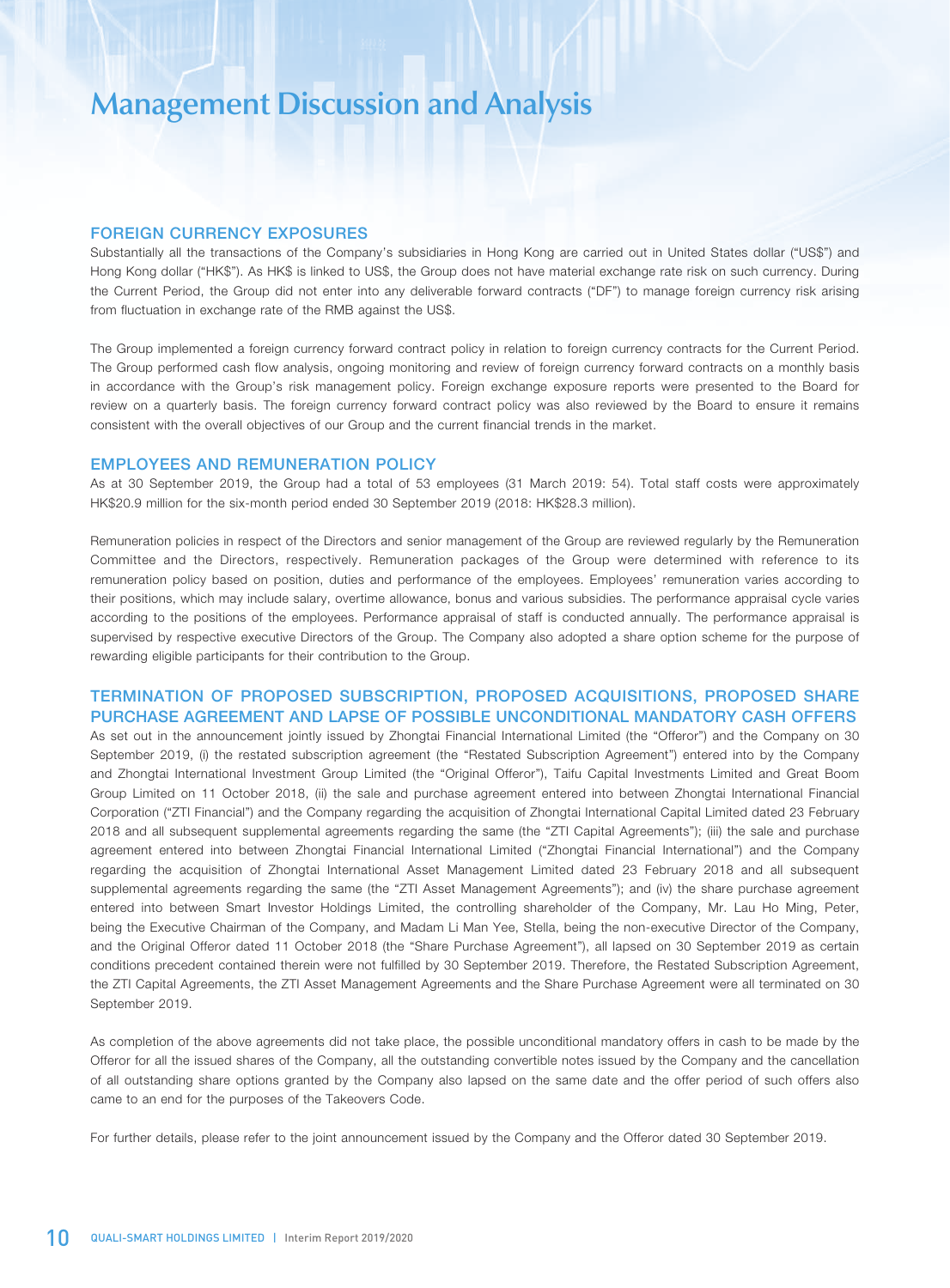## PROSPECTS

During the Current Period, the Group's Toy Division managed to maintain a profitable position while the Financial Services Division managed to substantially narrow its loss during an immensely difficult time of operation, resulting in a modest improvement in the Group's overall net loss position when compared with the Previous Period. Despite this slightly better-than-expected performance, it is expected that the business outlook for the Group will remain highly challenging in the second half of the financial year. Although there have been talks about an imminent first stage agreement between the United States and China on its trade negotiation, the situation remains highly precarious and there is no certainty a deal will be signed, let alone under terms favourable to China or the global economy as a whole. The upcoming election in the United Kingdom similarly presents a highly unpredictable situation surrounding Brexit. Regardless of the outcome of the election, it is becoming increasingly apparent that the uncertainty surrounding the trade relations between the United Kingdom and the European Union shall continue for a considerable period of time. Under such circumstances, we could only hold a cautious attitude towards customer order situation in our Toy Division, especially in the North American and Western European markets, and focus our attention on strengthening cost-tightening measures, improving production efficiency and reducing unnecessary sales-related and administrative expenses.

The business outlook of our Financial Services Division is similarly affected by the above macro uncertainty and local sentiments are further depressed by the social unrests in Hong Kong, of which we do not seem to have seen the end of the tunnel yet. While our Financial Services Division continued to manage to close fund raising transactions for our clients in the recent months, leading to a noticeable improvement in its segment results over the Previous Period, we are fully aware that these transaction windows may close abruptly depending on the development of the precarious socio-economic situations. Such changes in circumstances may lead to postponement in transactions or reduction in transaction size. In these difficult times, our Financial Services Division will continue to focus on expanding our transaction pipelines and exploring more recurring revenues from our investment advisory business. We will also continue to seek strategic partners who would be able to contribute financially and strategically to the further diversification of our Financial Services Division into more capital-based activities.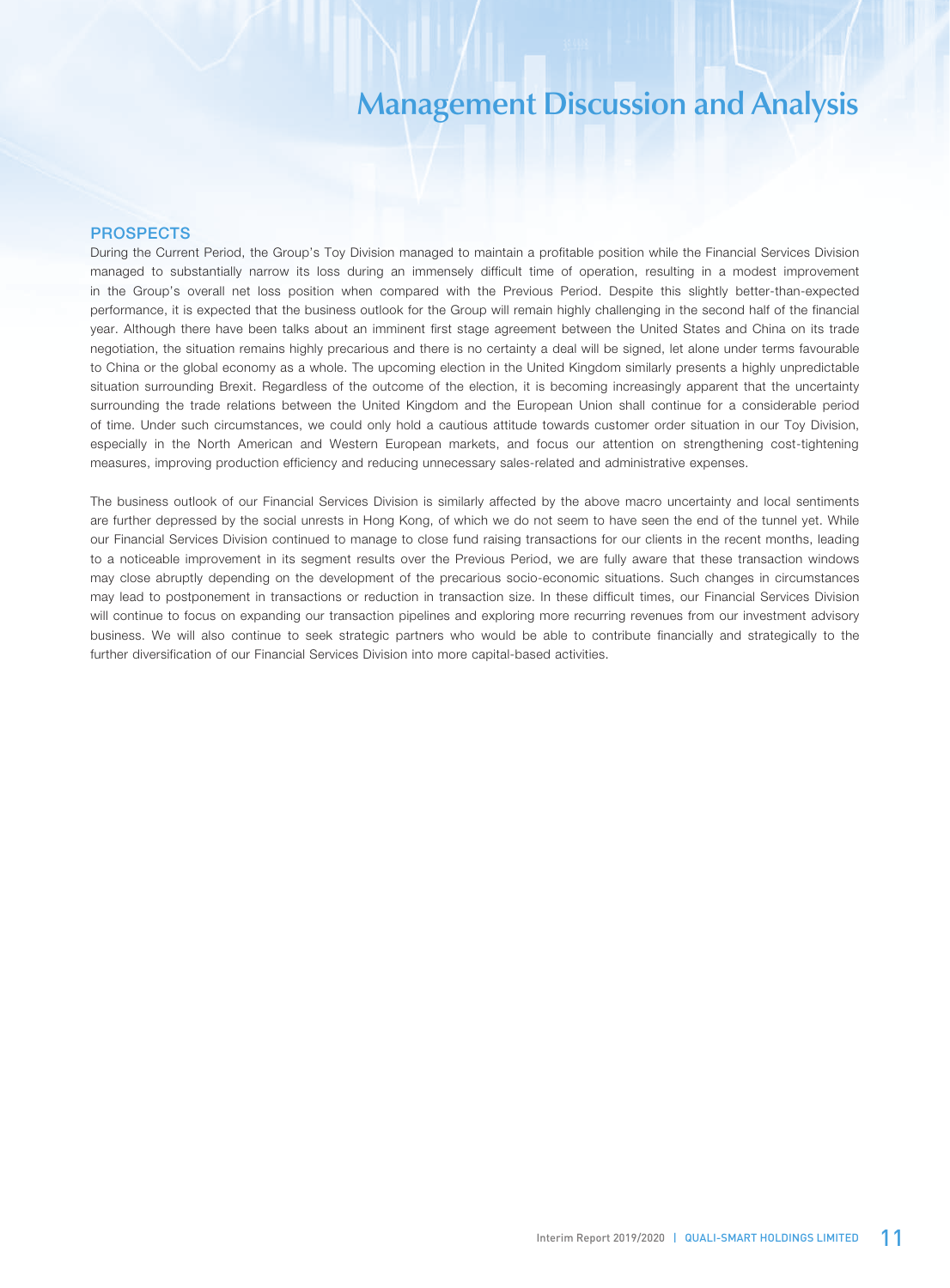### INTERIM DIVIDEND

The Board has resolved not to declare an interim dividend for the six months ended 30 September 2019 (30 September 2018: Nil).

### REVIEW OF INTERIM RESULTS

The Audit Committee has reviewed the unaudited condensed consolidated financial statements and the interim report for the six months ended 30 September 2019 and discussed the financial related matters, including the accounting principles and practices adopted by the Group, with the management during the period under review. The Audit Committee was satisfied that the unaudited condensed consolidated financial statements of the Group for the six months ended 30 September 2019 have been prepared, in all material respects, in accordance with Hong Kong Accounting Standard 34 "Interim Financial Reporting" issued by the Hong Kong Institute of Certified Public Accountants.

### PURCHASE, SALE OR REDEMPTION OF THE COMPANY'S LISTED SECURITIES

Neither the Company, nor any of its subsidiaries purchased, sold or redeemed any of the Company's listed securities during the six months ended 30 September 2019.

### CORPORATE GOVERNANCE

The Company adopted the Corporate Governance Code set out in Appendix 14 of the Rules Governing the Listing of Securities on the Stock Exchange (the "Listing Rules") (the "Code") as its own code of corporate governance practice. Throughout the interim period under review, the Company has complied with all applicable code provisions under the Code with the exception discussed herein below.

#### Code A.2.1

Pursuant to the code provision under the Code, the roles of chairman and chief executive should be separate and should not be performed by the same individual. The post of chief executive officer of the Group has been vacant since the redesignation of Mr. Lau Ho Ming, Peter as the Executive Chairman of the Company with effect from 25 November 2013. He has ceased to act as the chief executive officer of the Group ("CEO") since then. The role of chief executive officer has been taken up by all executive Directors. The Directors believe such arrangement would achieve a better balance of power and responsibilities.

#### DIRECTORS' SECURITIES TRANSACTIONS

The Company has adopted the Model Code for Securities Transactions by Directors of Listed Issuers (the "Model Code") set out in Appendix 10 of the Listing Rules as the code of conduct regarding securities transactions by the Directors. Having made specific enquiries of all Directors, all the Directors have complied with the required standard set out in the Model Code during the interim period and up to the date of this report.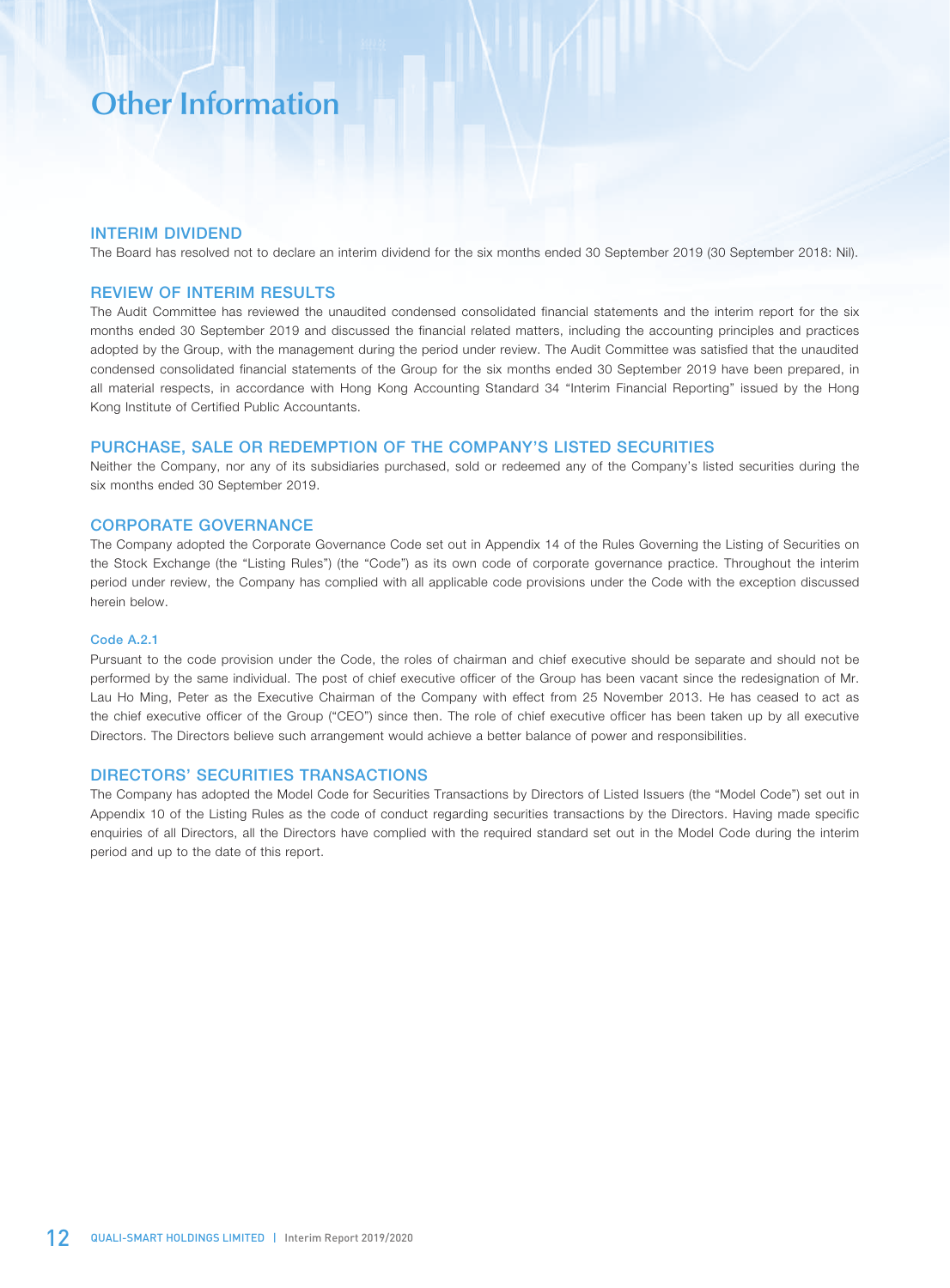## DIRECTORS' INTERESTS IN SHARES AND UNDERLYING SHARES OF THE COMPANY

As at 30 September 2019, the interests or short positions of the Directors in the shares, underlying shares or debentures of the Company and associated corporations (within the meaning of Part XV of the Securities Futures Ordinance (Charter 571 of the Laws of Hong Kong) ("SFO")) as recorded in the register to be kept under which have to be notified to the Company and the Stock Exchange pursuant to Divisions 7 and 8 of Part XV of the SFO (including interests and short positions which they are taken or deemed to have under such provisions of the SFO) or which is required, pursuant to section 352 of the SFO, to be recorded in the register referred to therein or which is required to notify the Company and the Stock Exchange pursuant to the Model Code for Securities Transactions by Directors of Listed Issuers ("Model Code") contained in the Listing Rules, is as follows:

#### Long positions

|                                 |                      |                                                                     | Number of Shares held   | Number of                               |                       | Percentage                       |       |
|---------------------------------|----------------------|---------------------------------------------------------------------|-------------------------|-----------------------------------------|-----------------------|----------------------------------|-------|
| Name of Director                | Personal<br>interest | Other<br>Family<br>Corporate<br>interests<br>interests<br>interests |                         | underlying<br><b>Shares</b><br>(Note 1) |                       | of issued<br>Total share capital |       |
| Mr. Lau Ho Ming, Peter          | 9,600,000            | 482,864,000<br>(Note 2)                                             |                         |                                         | 4.000.000<br>(Note 3) | 496.464.000                      | 33.7% |
| Madam Li Man Yee, Stella        | 9,600,000            | $\overline{\phantom{0}}$                                            | 482,864,000<br>(Note 2) |                                         | 1.400.000<br>(Note 3) | 493,864,000                      | 33.5% |
| Mr. Poon Pak Ki, Eric           | 2,000,000            |                                                                     |                         | -                                       | 12.900.000            | 14.900.000                       | 1.0%  |
| Mr. Ng Kam Seng                 | 3,200,000            |                                                                     |                         | -                                       | 12,900,000            | 16.100.000                       | 1.1%  |
| Mr. Chu, Raymond                | 27.448.000           |                                                                     |                         | -                                       | 12,847,800            | 40,295,800                       | 2.7%  |
| Mr. Leung Po Wing, Bowen Joseph |                      |                                                                     |                         | -                                       | 2.800.000             | 2,800,000                        | 0.2%  |
| Mr. Chan Siu Wing, Raymond      |                      |                                                                     |                         |                                         | 2.800.000             | 2,800,000                        | 0.2%  |
| Mr. Wong Wah On, Edward         |                      |                                                                     |                         |                                         | 1.400.000             | 1.400.000                        | 0.1%  |

*Notes:*

- *1. This interest represents the interests in the underlying Shares in respect of share options granted by the Company to the Directors as beneficial owners.*
- *2. These Shares are registered in the name of Smart Investor Holdings Limited ("Smart Investor"), a company owned as to 67.4% by Mr. Lau Ho Ming, Peter and 32.6% by Madam Li Man Yee, Stella. As Mr. Lau controls more than one-third of the voting power of Smart Investor, by virtue of the provisions in Part XV of the SFO, Mr. Lau is deemed to be interested in all the Shares held by Smart Investor. Madam Li is the spouse of Mr. Lau. By virtue of the provisions of Part XV of the SFO, Madam Li is deemed to be interested in all the Shares in which Mr. Lau is interested in or deemed to be interested in.*
- *3. Share options were granted to Mr. Lau and Madam Li to subscribe for 4,000,000 Shares and 1,400,000 Shares each, totaling 5,400,000 Shares. By virtue of the provisions of Part XV of the SFO, Mr. Lau and Madam Li are deemed to be interested in all the Shares in which Mr. Lau is interested in or deemed to be interested in.*

Save as those disclosed above, as at 30 September 2019, none of the Directors had any interests or short positions in the Shares, underlying Shares, or debentures of the Company or any of its associated corporations (within the meaning of Part XV of the SFO) as recorded in the register required to be kept under Section 352 of the SFO, or as otherwise notified to the Company and the Stock Exchange pursuant to the Model Code.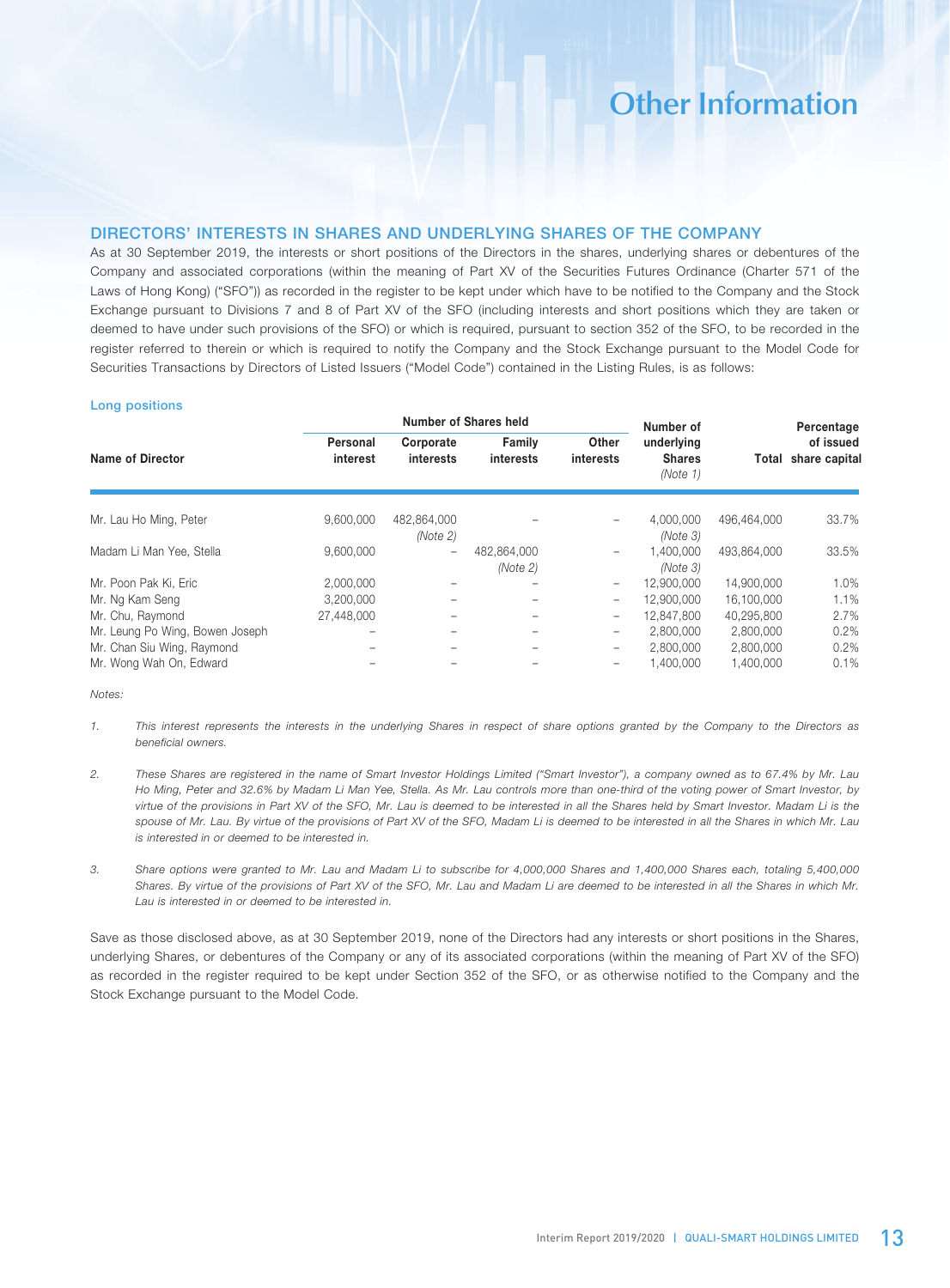## SUBSTANTIAL SHAREHOLDERS

As at 30 September 2019, the interests or short positions of substantial Shareholders, other than the Directors or the chief executives of the Company whose interests and short positions in the Shares and of its associated corporations (within the meaning of Part XV of the SFO) as set out above, had 5% or more interests or short positions in the Shares and underlying Shares of the Company as recorded in the register required to be maintained by the Company under Section 336 of the SFO were as follows:

## Long Positions

| Name                                           | <b>Total number of</b><br><b>Shares held</b> | Percentage of<br>shareholding<br>(Note 1) |
|------------------------------------------------|----------------------------------------------|-------------------------------------------|
| Smart Investor Holdings Limited                | 482,864,000                                  | 32.75%                                    |
|                                                | (Note 2)                                     |                                           |
| Silver Pointer Limited                         | 106,880,000                                  | 7.25%                                     |
|                                                | (Note 3)                                     |                                           |
| Benefit Global Limited                         | 282,051,281                                  | 19.13%                                    |
|                                                | (Note 4)                                     |                                           |
| Clearfield Global Limited                      | 282,051,281                                  | 19.13%                                    |
|                                                | (Note 4)                                     |                                           |
| BlackPine Private Equity Partners G.P. Limited | 282,051,281                                  | 19.13%                                    |
|                                                | (Note 4)                                     |                                           |
| Chu Sheng Yu, Lawrence                         | 282,051,281                                  | 19.13%                                    |
|                                                | (Note 4)                                     |                                           |
|                                                | 672,000                                      | 0.05%                                     |
|                                                | (Note 5)                                     |                                           |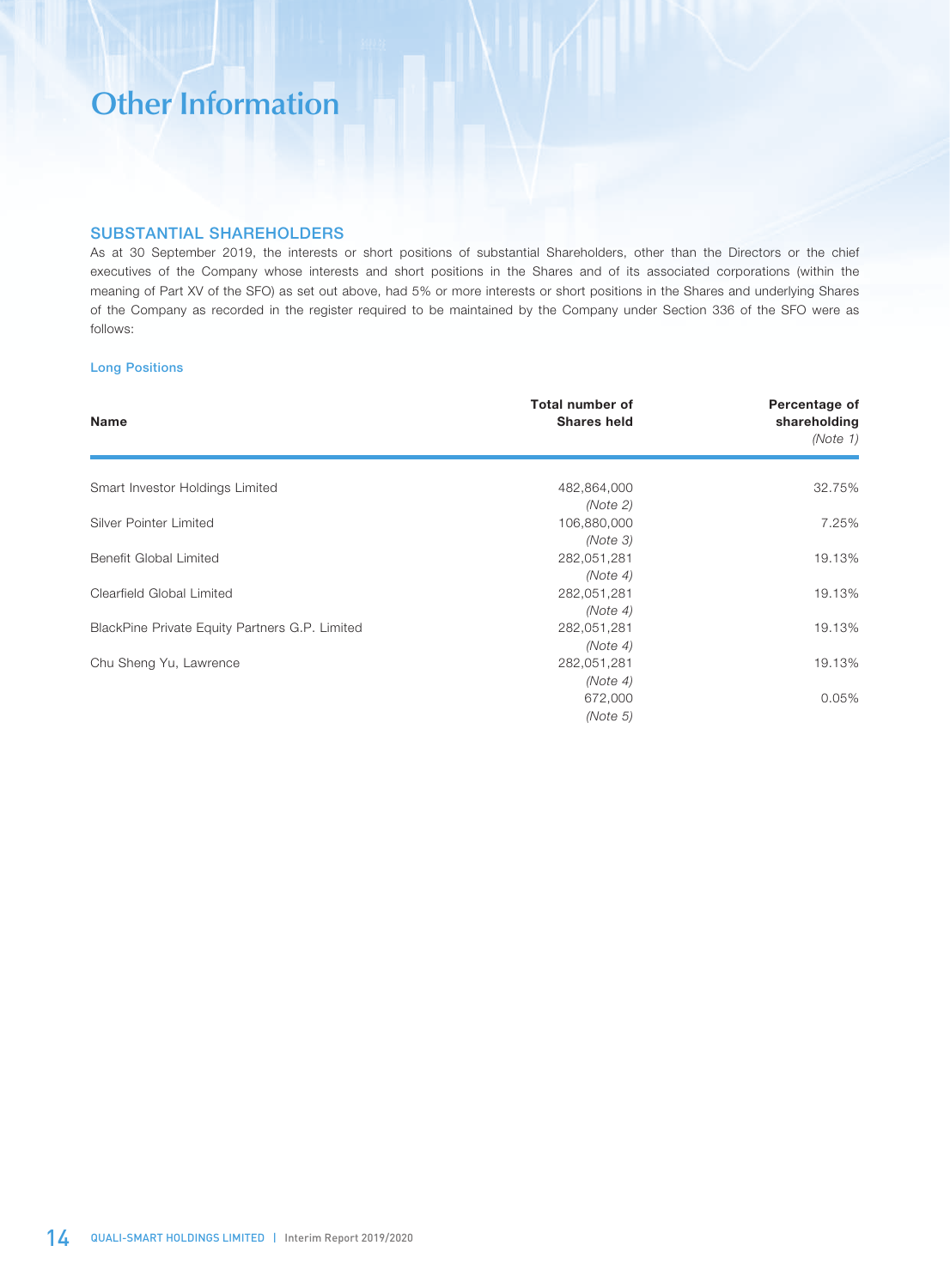*Notes:*

- *1. Total number of 1,474,232,000 Shares in issue as at 30 September 2019 has been used for the calculation for the approximate percentage.*
- *2. These Shares are registered in the name of Smart Investor, a company owned as to approximately 67.4% by Mr Lau and approximately 32.6% by Madam Li.*
- *3. These Shares are registered in the name of Silver Pointer Limited.*
- *4. 282,051,281 Shares are the underlying Shares representing the total number of conversion Shares convertible under the Convertible Notes*  issued by the Company to Benefit Global, a company wholly owned by Clearfield Global Limited, which is in turn wholly owned by BlackPine *Private Equity Partners G.P. Limited and ultimately wholly owned by Mr Chu Sheng Yu, Lawrence.*
- *5. 672,000 Shares are registered in the name of Mr Chu Sheng Yu, Lawrence in his personal capacity.*
- *6. As at 30 September 2019, Zhongtai Financial International Limited (*中泰金融國際有限公司*), Zhongtai Securities Co., Ltd.# (*中泰證券股 份有限公司*), Laiwu Steel Group Ltd.# (*萊蕪鋼鐵集團有限公司*), Shandong Iron & Steel Group Co., Ltd.# (*山東鋼鐵集團有限公司*) and Shandong SASAC had their respective interests as substantial Shareholders lapsed on the same date. Details of which can be referred to the announcement jointly issued by Zhongtai Financial International Limited and the Company on 30 September 2019.*
- *# The English transliteration of the Chinese name(s), where indicated, is included for information purpose only, and should not be regarded as the official English name(s) of such Chinese name(s).*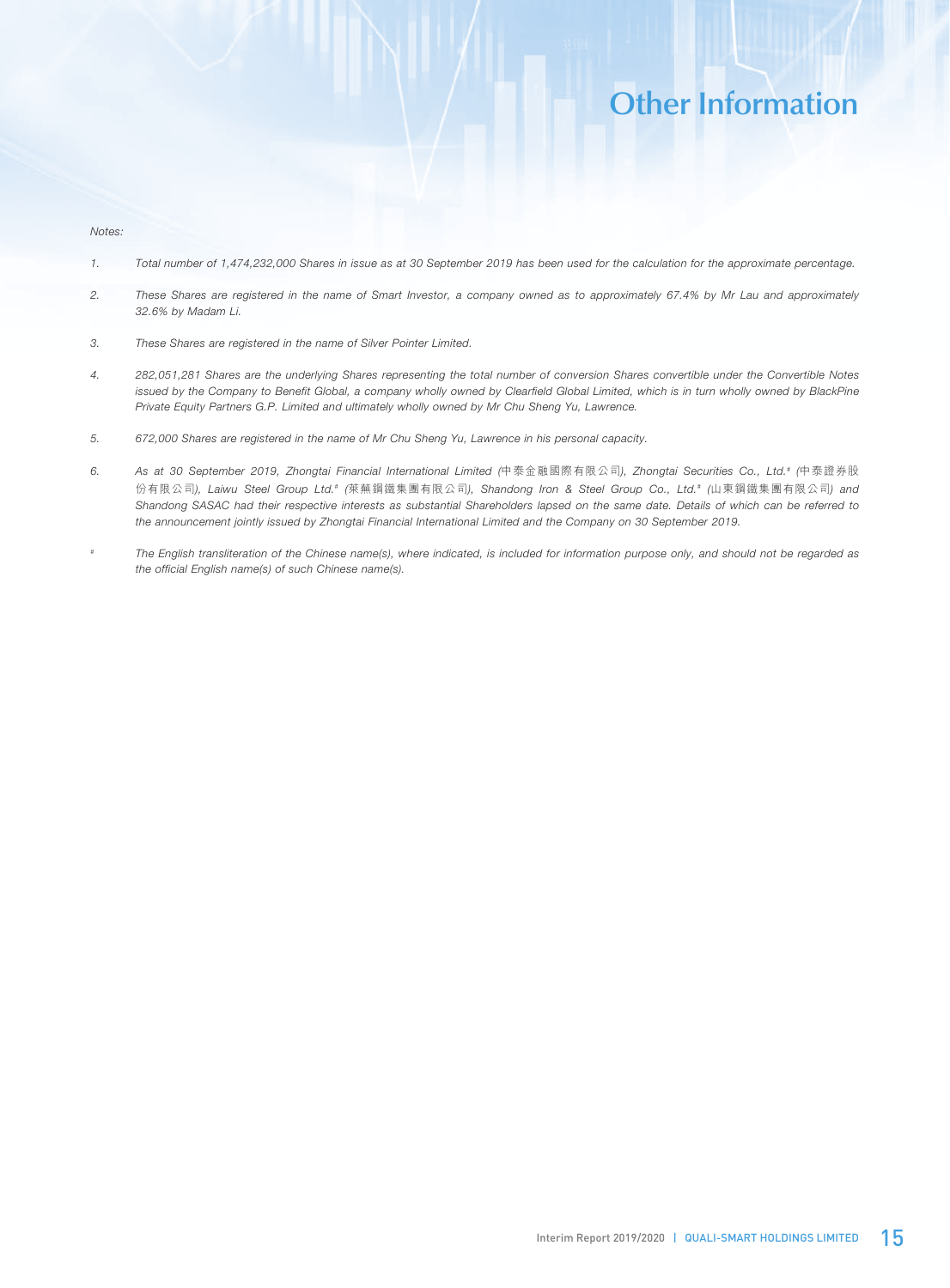## SHARE OPTION SCHEME

The Company adopted a share option scheme pursuant to a resolution in writing passed by the Shareholders on 3 January 2013 (the "Share Option Scheme") as incentives or rewards for eligible participants who contribute to the Group. Details of the Share Option Scheme are disclosed in note 17 to the condensed consolidated financial statements.

On 17 March 2014 (the "2014 Grant Date"), the Company granted 10,800,000 share options (the "Option(s)") to certain eligible participants (the "Grantees") of the Group under the Share Option Scheme at a subscription price of HK\$1.00 per Share, subject to adjustment. The closing price per Share immediately before the 2014 Grant Date was HK\$0.90.

On 3 July 2015 (the "2015 Grant Date"), the Company granted 13,400,000 share options (the "Option(s)") to certain eligible participants (the "Grantees") of the Group under the Share Option Scheme at a subscription price of HK\$4.07 per Share, subject to adjustment. The closing price per Share immediately before the 2015 Grant Date was HK\$3.70.

On 24 March 2016 (the "2016 Grant Date"), the Company granted 109,441,600 share options (the "Option(s)") to certain eligible participants (the "Grantees") of the Group under the Share Option Scheme to certain eligible participants of the Group under the Share Option Scheme at a subscription price of HK\$0.748 per Share, subject to adjustment. The closing price per Share immediately before the 2016 Grant Date was HK\$0.70.

|                                                    |                          |                                            | Number of share options        |                                          |                                      |                                                   |
|----------------------------------------------------|--------------------------|--------------------------------------------|--------------------------------|------------------------------------------|--------------------------------------|---------------------------------------------------|
|                                                    | <b>Exercise</b><br>price | <b>Balance as at</b><br>at 1 April<br>2019 | Lapsed<br>during the<br>period | Balance as at<br>30 September<br>of 2019 | Date of<br>grant of<br>share options | <b>Exercisable</b><br>periods of<br>share options |
| <b>Executive Directors</b><br>- Lau Ho Ming, Peter | HK\$1.02                 | 4,000,000                                  |                                | 4,000,000                                | 3 July 2015                          | 3 July 2015<br>to 2 July 2025                     |
| - Ng Kam Seng                                      | HK\$1.02                 | 5,400,000                                  |                                | 5,400,000                                | 3 July 2015                          | 3 July 2015<br>to 2 July 2025                     |
|                                                    | HK\$0.748                | 7,500,000                                  |                                | 7,500,000                                | 24 March 2016                        | 24 March 2016<br>to 23 March 2026                 |
| - Poon Pak Ki, Eric                                | HK\$1.02                 | 5,400,000                                  |                                | 5,400,000                                | 3 July 2015                          | 3 July 2015<br>to 2 July 2025                     |
|                                                    | HK\$0.748                | 7,500,000                                  |                                | 7,500,000                                | 24 March 2016                        | 24 March 2016<br>to 23 March 2026                 |
| - Chu, Raymond                                     | HK\$0.748                | 12,847,800                                 | -                              | 12,847,800                               | 24 March 2016                        | 24 March 2016<br>to 23 March 2026                 |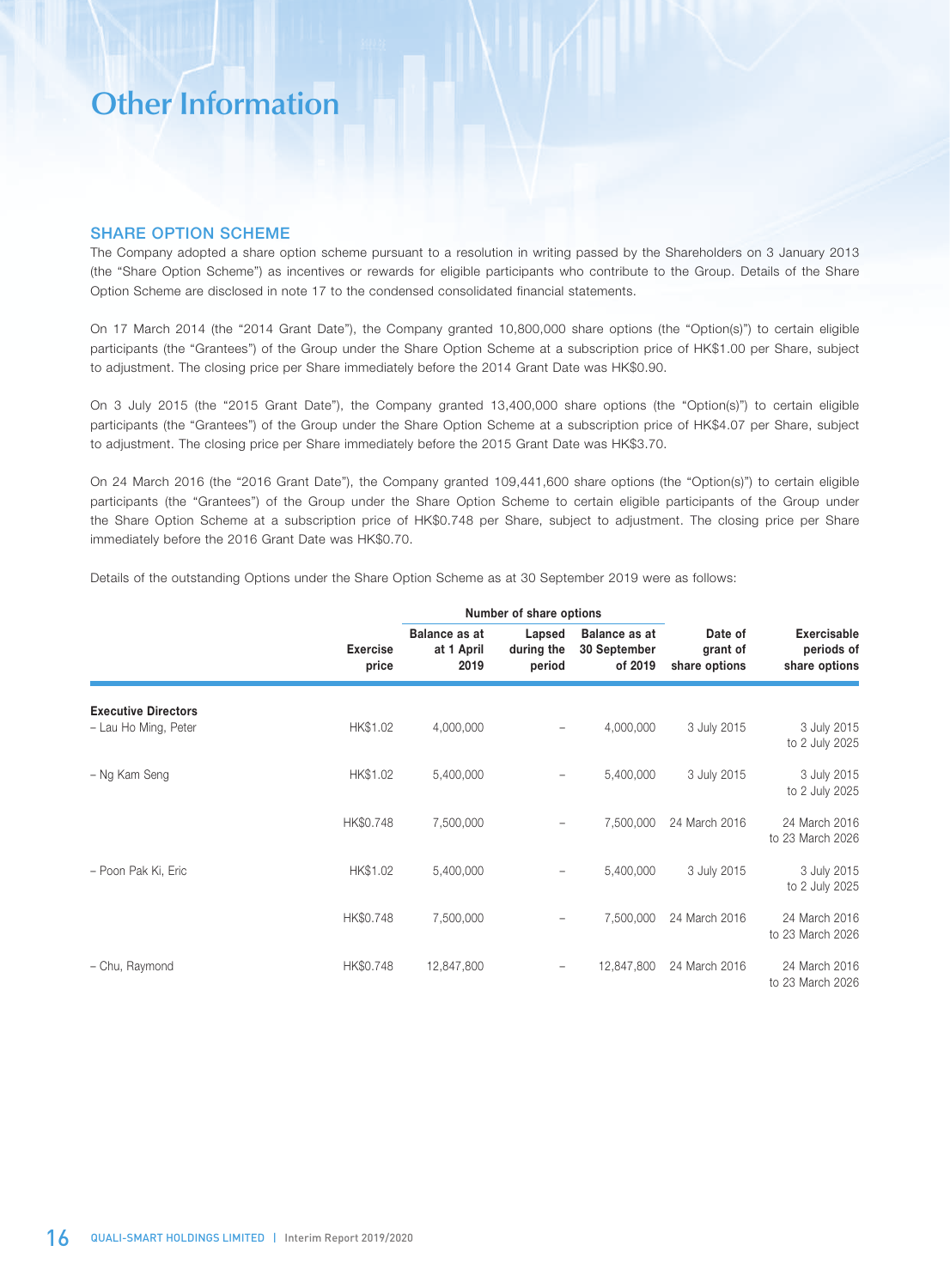| <b>Exercise</b><br>price | <b>Balance as at</b><br>at 1 April<br>2019 | Lapsed<br>during the<br>period | <b>Balance as at</b><br>30 September<br>of 2019 | Date of<br>grant of<br>share options | <b>Exercisable</b><br>periods of<br>share options |
|--------------------------|--------------------------------------------|--------------------------------|-------------------------------------------------|--------------------------------------|---------------------------------------------------|
|                          |                                            |                                |                                                 |                                      |                                                   |
| HK\$1.02                 | 1,400,000                                  |                                | 1,400,000                                       | 3 July 2015                          | 3 July 2015<br>to 2 July 2025                     |
| HK\$1.02                 | 1,400,000                                  |                                | 1,400,000                                       | 3 July 2015                          | 3 July 2015<br>to 2 July 2025                     |
|                          |                                            |                                |                                                 |                                      |                                                   |
| HK\$1.02                 | 1,400,000                                  |                                | 1,400,000                                       | 3 July 2015                          | 3 July 2015<br>to 2 July 2025                     |
| HK\$0.748                | 1,400,000                                  | -                              | 1,400,000                                       | 24 March 2016                        | 24 March 2016<br>to 23 March 2026                 |
| HK\$1.02                 | 1,400,000                                  | $\overline{\phantom{0}}$       | 1,400,000                                       | 3 July 2015                          | 3 July 2015<br>to 2 July 2025                     |
| HK\$0.748                | 1,400,000                                  |                                | 1,400,000                                       | 24 March 2016                        | 24 March 2016<br>to 23 March 2026                 |
| HK\$0.748                | 1,400,000                                  |                                | 1,400,000                                       | 24 March 2016                        | 24 March 2016<br>to 23 March 2026                 |
| HK\$1.02                 | 8,600,000                                  |                                | 8,600,000                                       | 3 July 2015                          | 3 July 2015<br>to 2 July 2025                     |
| HK\$0.748                | 40,223,800                                 | (3,220,000)                    | 37,003,800                                      | 24 March 2016                        | 24 March 2016<br>to 23 March 2026                 |
| HK\$0.25                 | 1,120,000                                  |                                | 1,120,000                                       | 17 March 2014                        | 17 March 2014<br>to 16 March 2024                 |
| HK\$1.02                 | 19,600,000                                 | $\overline{\phantom{0}}$       | 19,600,000                                      | 3 July 2015                          | 3 July 2015<br>to 2 July 2025                     |
| HK\$0.748                | 12,300,000                                 |                                | 12,300,000                                      | 24 March 2016                        | 24 March 2016<br>to 23 March 2026                 |
|                          | 134,291,600                                | (3, 220, 000)                  | 131,071,600                                     |                                      |                                                   |
|                          |                                            |                                |                                                 | Number of share options              |                                                   |

*Note:*

*1. Mr. Wang Zhao resigned as a Non-executive Director of the Company on 27 November 2015.*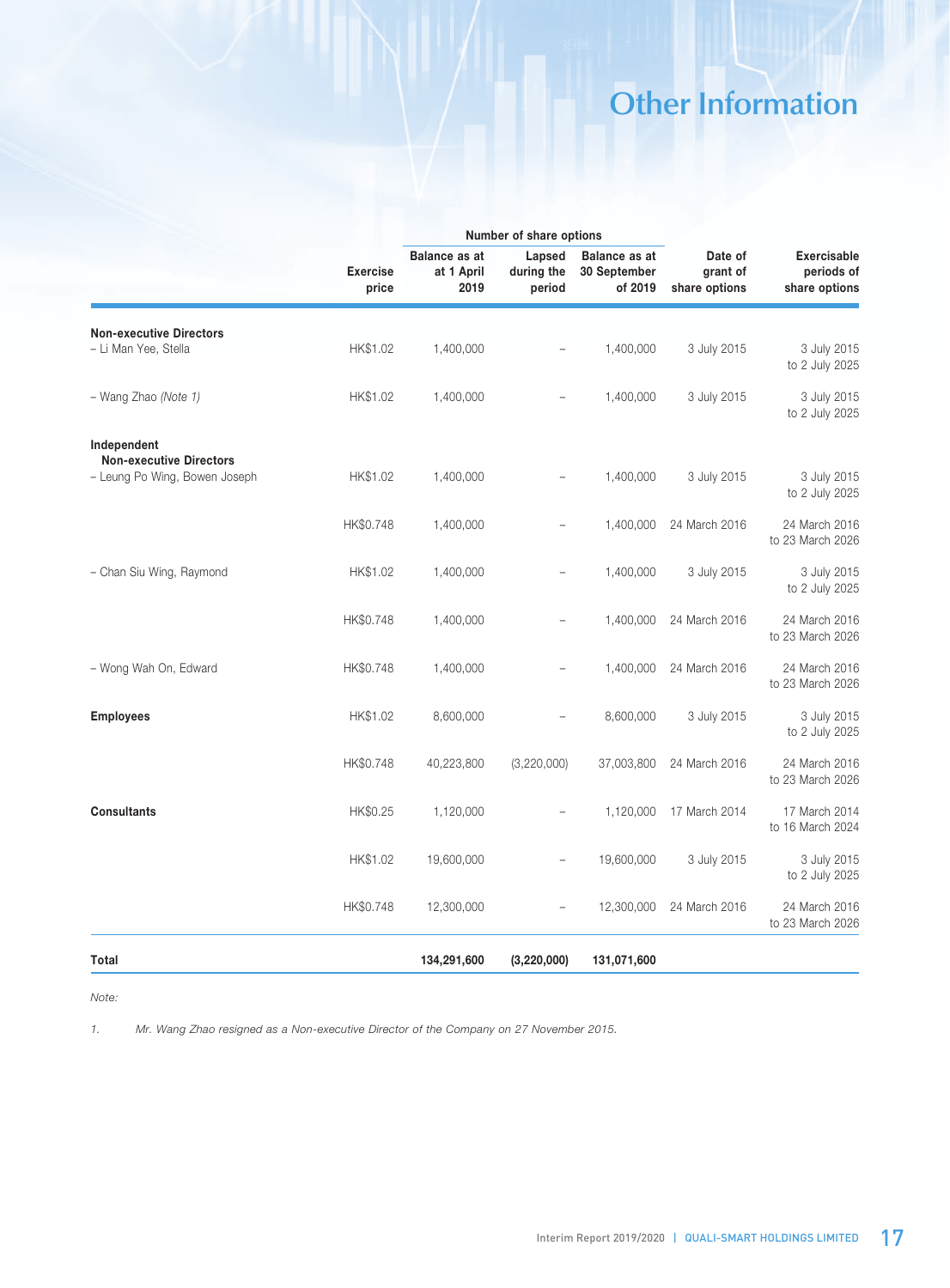Upon acceptance of the Options, the Company received the consideration of HK\$1.00 from each of the Grantees. The Options will be vested in 3 tranches: (i) 30% of the Options shall be exercisable from the date immediately after the first anniversary of the Grant Date until the last day of the respective exercise period; (ii) 30% of the Options shall be exercisable from the date immediately after the second anniversary of the Grant Date until the last day of the respective exercise period; and (iii) 40% of the Options shall be exercisable from the date immediately after the third anniversary of the Grant Date until the last day of the respective exercise period.

Save as the above, there has been no share options granted, exercised, lapsed and cancelled during the six months ended 30 September 2019.

### UPDATE OF DIRECTORS INFORMATION

Except for details disclosed below, there has been no update in the biographical details of the Directors further to those disclosed in the 2019 Annual Report of the Company.

#### Mr. Poon Pak Ki, Eric

Mr. Poon Pak Ki, Eric, aged 52, was appointed as an executive Director on 3 January 2013. He is responsible for the financial and accounting matters and general administration in the Group. On 30 August 2019, Mr. Poon has been admitted as an associate member of the Association of International Accountants.

#### Mr. Leung Po Wing, Bowen Joseph GBS, JP

Mr. Leung Po Wing, Bowen Joseph GBS, JP, aged 70, was appointed as an independent non-executive Director on 3 January 2013. Mr. Leung is the chairman for each of the Nomination Committee and the Remuneration Committee as well as a member of the Audit Committee of the Board respectively.

On 20 August 2019, Mr. Leung resigned as the independent non-executive director of Green Leader Holdings Group Limited (formerly known as North Asia Resources Holdings Limited) (stock code: 61), a company listed on The Stock Exchange of Hong Kong Limited.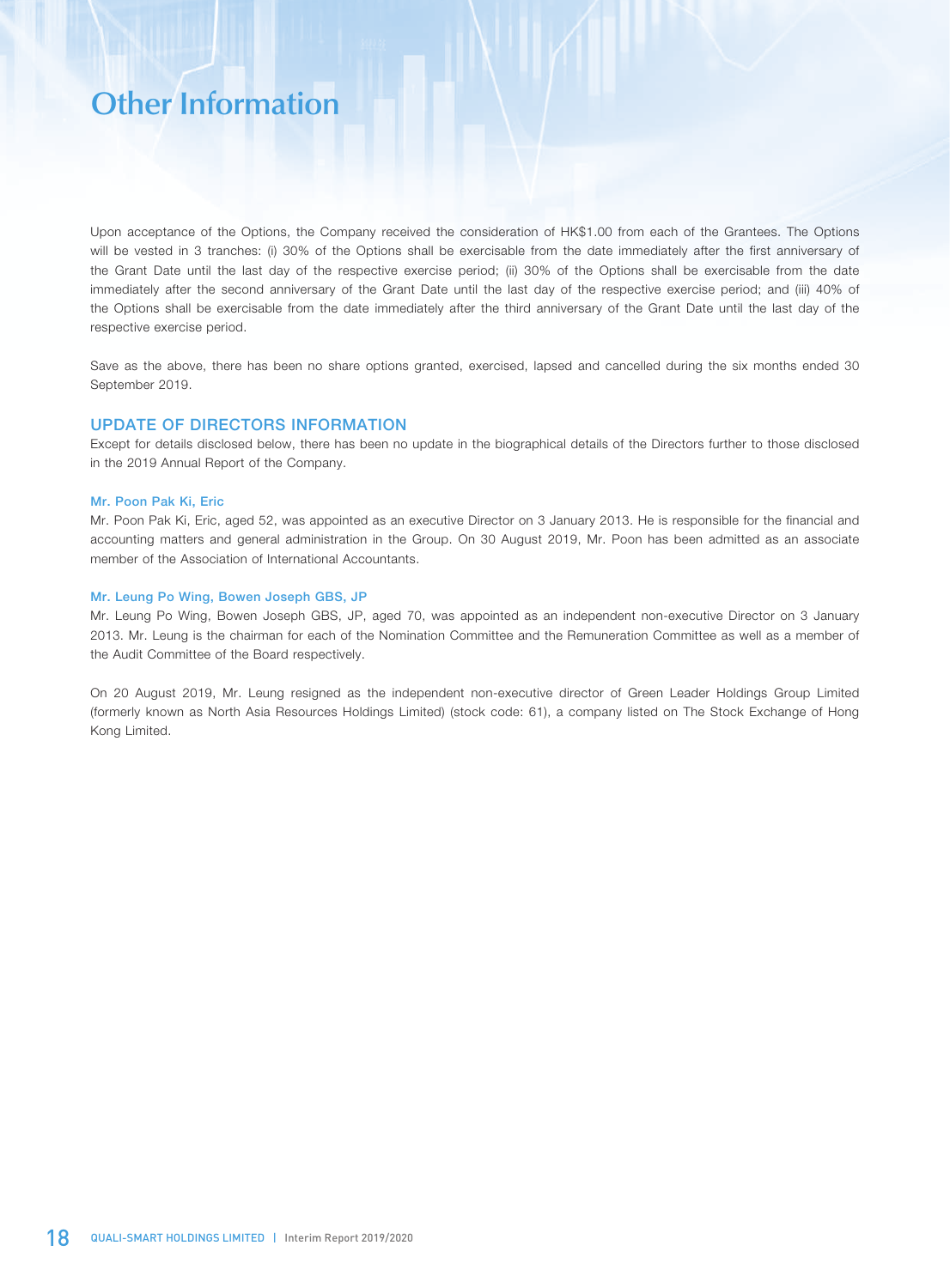# **Condensed Consolidated Statement of Comprehensive Income**

For the six months ended 30 September 2019

|                                                                                                 |              | Six months ended 30 September            |                                           |  |
|-------------------------------------------------------------------------------------------------|--------------|------------------------------------------|-------------------------------------------|--|
|                                                                                                 | <b>Notes</b> | 2019<br><b>HK\$'000</b><br>(Unaudited)   | 2018<br>HK\$'000<br>(Unaudited)           |  |
| <b>REVENUE</b><br>Cost of sales                                                                 | 5            | 268,451<br>(227,050)                     | 459,238<br>(401, 938)                     |  |
| Gross profit<br>Other income and gains<br>Selling expenses<br>Administrative expenses           | 5            | 41,401<br>4,441<br>(7, 253)<br>(34, 440) | 57,300<br>2,450<br>(13, 439)<br>(46, 100) |  |
| Finance costs                                                                                   | 6            | (13, 265)                                | (11, 839)                                 |  |
| <b>LOSS BEFORE INCOME TAX EXPENSE</b><br>Income tax expense                                     | 7<br>8       | (9, 116)<br>(2,804)                      | (11, 628)<br>(4, 267)                     |  |
| <b>LOSS FOR THE PERIOD</b>                                                                      |              | (11,920)                                 | (15, 895)                                 |  |
| Other comprehensive income that may be reclassified to<br>profit or loss in subsequent periods: |              |                                          |                                           |  |
| Fair value loss on financial assets at fair value through<br>other comprehensive income         |              |                                          | (143)                                     |  |
| <b>TOTAL COMPREHENSIVE INCOME FOR THE PERIOD</b>                                                |              | (11,920)                                 | (16,038)                                  |  |
| Loss per share<br>- Basic and diluted (HK cents)                                                | 9            | (0.81)                                   | (1.08)                                    |  |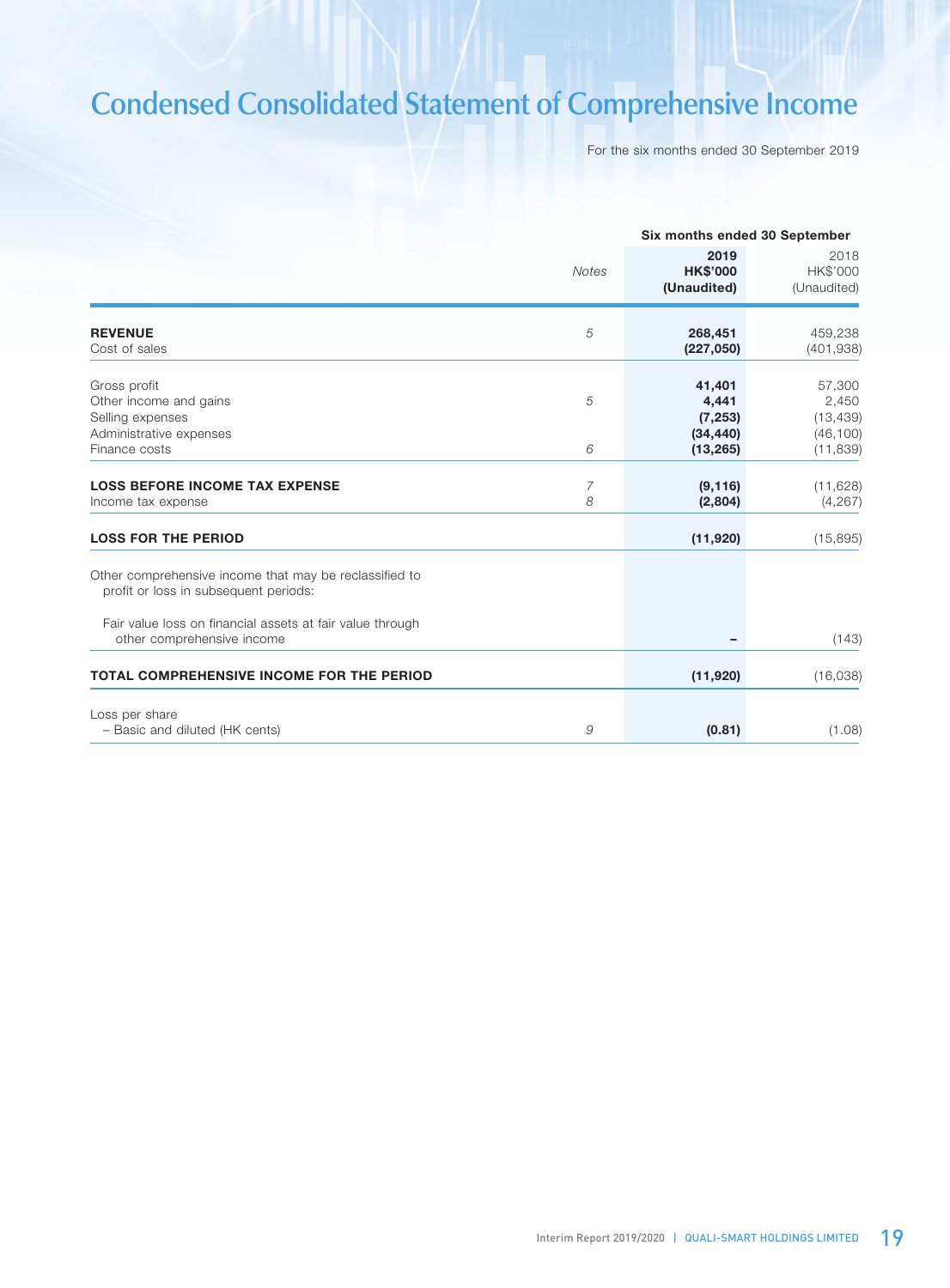# **Condensed Consolidated Statement of Financial Position**

As at 30 September 2019

|                                                    | <b>Notes</b> | At<br>30 September<br>2019<br><b>HK\$'000</b><br>(Unaudited) | At<br>31 March<br>2019<br>HK\$'000<br>(Audited) |
|----------------------------------------------------|--------------|--------------------------------------------------------------|-------------------------------------------------|
| <b>NON-CURRENT ASSETS</b>                          |              |                                                              |                                                 |
| Property, plant and equipment                      | 10           | 11,848                                                       | 21,031                                          |
| Investment property                                |              | 7,000                                                        | 7,000                                           |
| Goodwill                                           |              | 184,783                                                      | 184,783                                         |
| Intangible assets                                  | 11           | 554                                                          | 554                                             |
| Statutory deposits for financial service business  |              | 375                                                          | 1,319                                           |
| Deposits                                           |              | 163                                                          | 326                                             |
| Right of use assets                                | 21           | 10,022                                                       |                                                 |
| Promissory notes                                   |              | 4,618                                                        | 4,584                                           |
|                                                    |              |                                                              |                                                 |
| Total non-current assets                           |              | 219,363                                                      | 219,597                                         |
| <b>CURRENT ASSETS</b>                              |              |                                                              |                                                 |
| Inventories                                        | 12           | 87,021                                                       | 83,723                                          |
| Trade receivables                                  | 13           | 118,098                                                      | 59,143                                          |
| Prepayments, deposits and other receivables        |              | 4,396                                                        | 6,555                                           |
| Cash and bank balances held on behalf of customers |              | 38,966                                                       | 38,006                                          |
| Pledged bank deposits                              |              | 61,741                                                       | 61,242                                          |
| Cash and cash equivalents                          |              | 93,070                                                       | 140,467                                         |
| Total current assets                               |              | 403,292                                                      | 389,136                                         |
| <b>CURRENT LIABILITIES</b>                         |              |                                                              |                                                 |
| Trade payables                                     | 14           | 83,628                                                       | 84,019                                          |
| Receipts in advance, accruals and other payables   |              | 12,973                                                       | 12,237                                          |
| Interest-bearing bank borrowings                   | 15           | 28,070                                                       | 23,106                                          |
| Lease liabilities                                  | 21           | 4,767                                                        |                                                 |
| Tax payable                                        |              | 3,388                                                        | 1,848                                           |
| Total current liabilities                          |              | 132,826                                                      | 121,210                                         |
| <b>NET CURRENT ASSETS</b>                          |              | 270,466                                                      | 267,926                                         |
| TOTAL ASSETS LESS CURRENT LIABILITIES              |              | 489,829                                                      | 487,523                                         |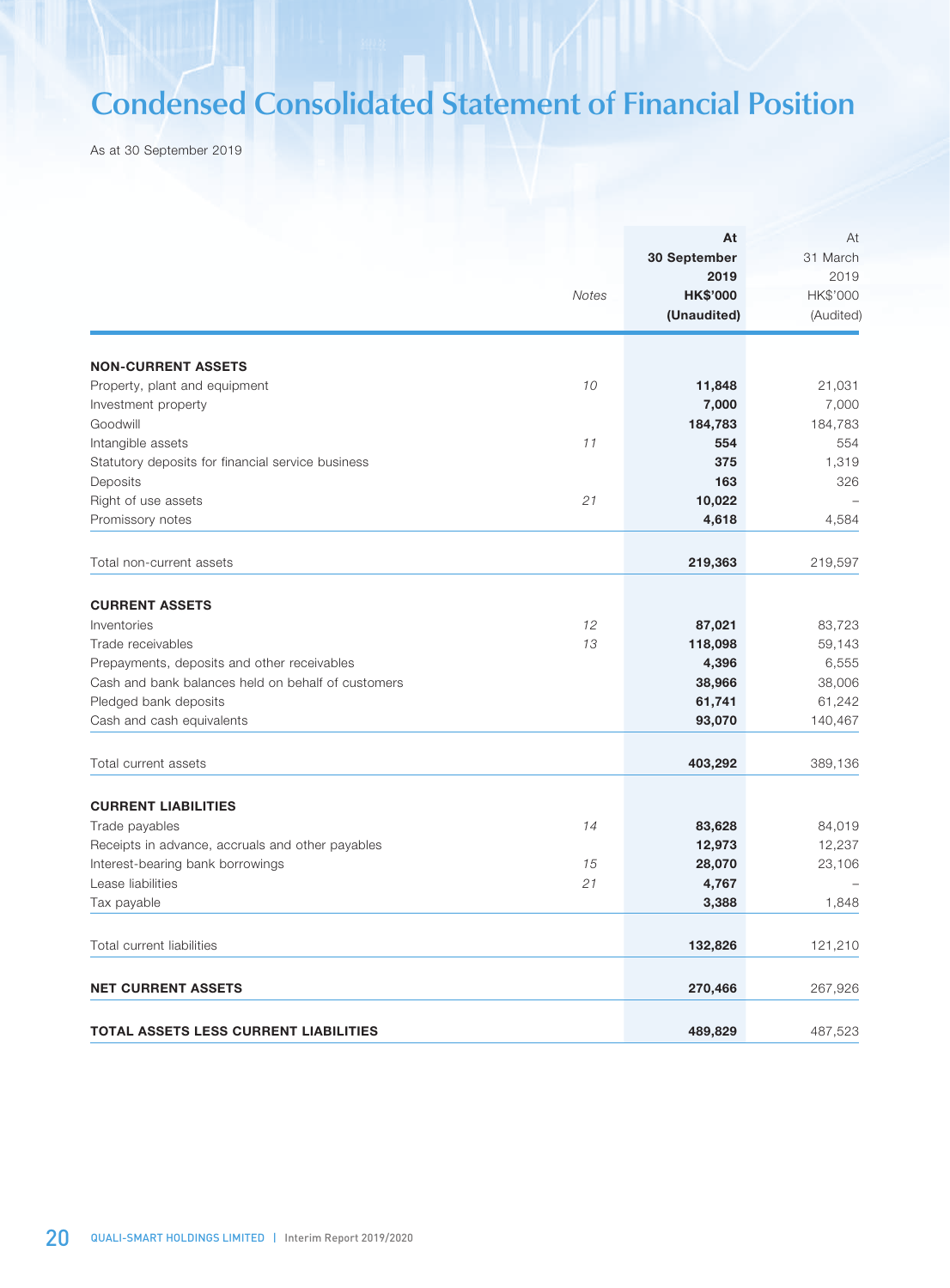# **Condensed Consolidated Statement of Financial Position (Continued)**

As at 30 September 2019

|                                                     | Notes | At<br>30 September<br>2019<br><b>HK\$'000</b><br>(Unaudited) | At<br>31 March<br>2019<br>HK\$'000<br>(Audited) |
|-----------------------------------------------------|-------|--------------------------------------------------------------|-------------------------------------------------|
|                                                     |       |                                                              |                                                 |
| <b>NON-CURRENT LIABILITIES</b><br>Convertible notes |       | 97,211                                                       | 88,429                                          |
| Lease liabilities                                   | 21    | 5,444                                                        |                                                 |
| Deferred tax liabilities                            |       | 112                                                          | 112                                             |
| Total non-current liabilities                       |       | 102,767                                                      | 88,541                                          |
| <b>NET ASSETS</b>                                   |       | 387,062                                                      | 398,982                                         |
|                                                     |       |                                                              |                                                 |
| <b>EQUITY</b>                                       |       |                                                              |                                                 |
| Share capital                                       | 16    | 287                                                          | 287                                             |
| Reserves                                            |       | 386,775                                                      | 398,695                                         |
|                                                     |       |                                                              |                                                 |
| <b>TOTAL EQUITY</b>                                 |       | 387,062                                                      | 398,982                                         |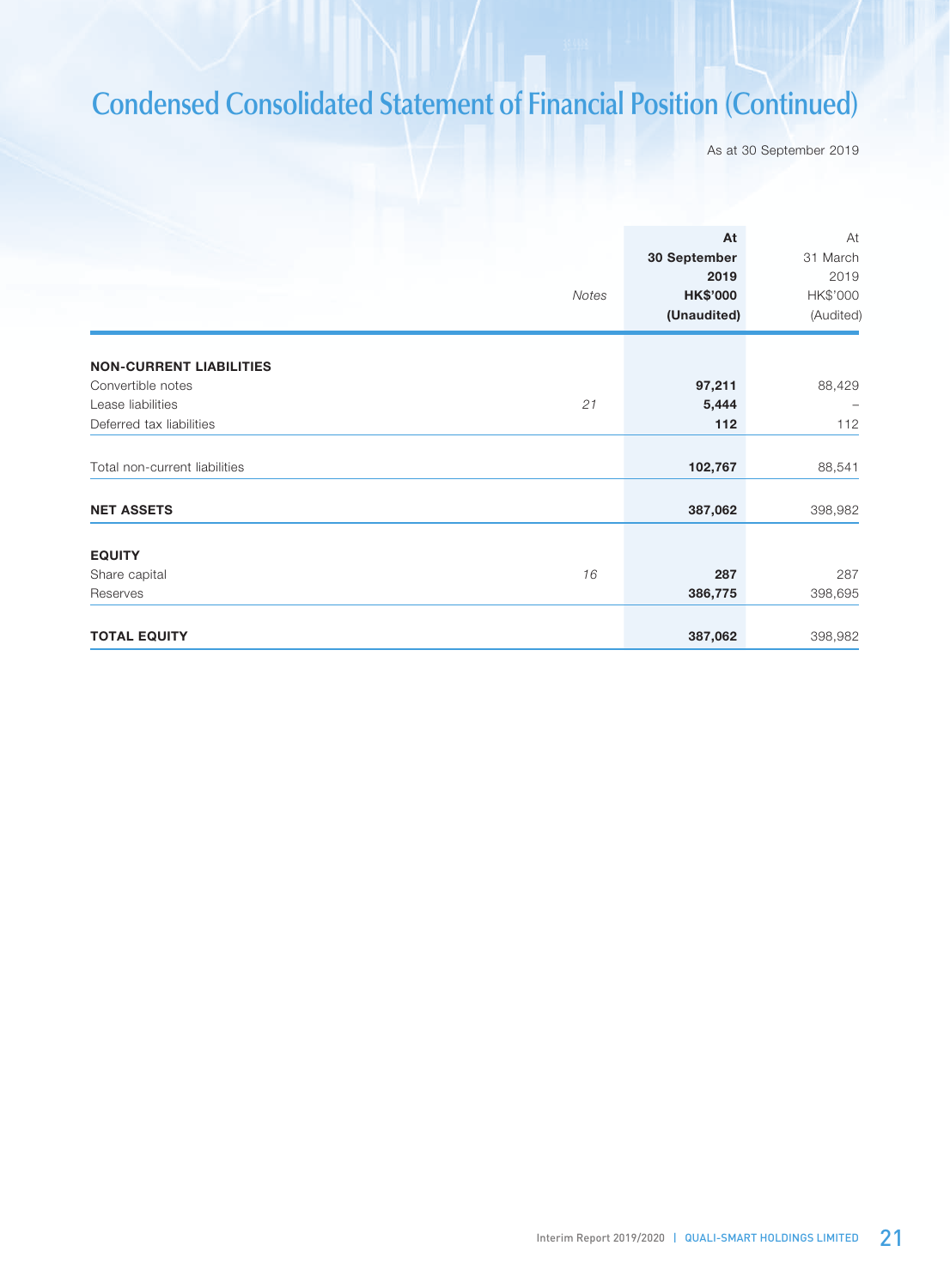# **Condensed Consolidated Statement of Changes in Equity**

For the six months ended 30 September 2019

|                                                         |                              | Attributable to the owners of the Company       |                                                            |                                     |                                                           |                                                                |                                   |                   |  |
|---------------------------------------------------------|------------------------------|-------------------------------------------------|------------------------------------------------------------|-------------------------------------|-----------------------------------------------------------|----------------------------------------------------------------|-----------------------------------|-------------------|--|
|                                                         | Share<br>capital<br>HK\$'000 | <b>Share</b><br>premium<br>HK\$'000<br>(note 1) | Property<br>revaluation<br>reserve<br>HK\$'000<br>(note 2) | Other<br>reserve<br><b>HK\$'000</b> | <b>Share</b><br>option<br>reserve<br>HK\$'000<br>(note 3) | Convertible<br>notes equity<br>reserve<br>HK\$'000<br>(note 4) | Accumulated<br>losses<br>HK\$'000 | Total<br>HK\$'000 |  |
| Unaudited for the six months<br>ended 30 September 2019 |                              |                                                 |                                                            |                                     |                                                           |                                                                |                                   |                   |  |
| At 1 April 2019 (audited)                               | 287                          | 418,769                                         | 6,071                                                      | 1,000                               | 53,310                                                    | 45,888                                                         | (126, 343)                        | 398,982           |  |
| Lapse of share options (note 17)                        |                              |                                                 |                                                            | $\overline{\phantom{a}}$            | (1, 156)                                                  | -                                                              | 1,156                             |                   |  |
| Total comprehensive income<br>for the period            |                              | ٠                                               | -                                                          | $\overline{\phantom{a}}$            |                                                           | $\overline{\phantom{0}}$                                       | (11, 920)                         | (11,920)          |  |
| At 30 September 2019 (unaudited)                        | 287                          | 418,769                                         | 6,071                                                      | 1,000                               | 52,154                                                    | 45,888                                                         | (137, 107)                        | 387,062           |  |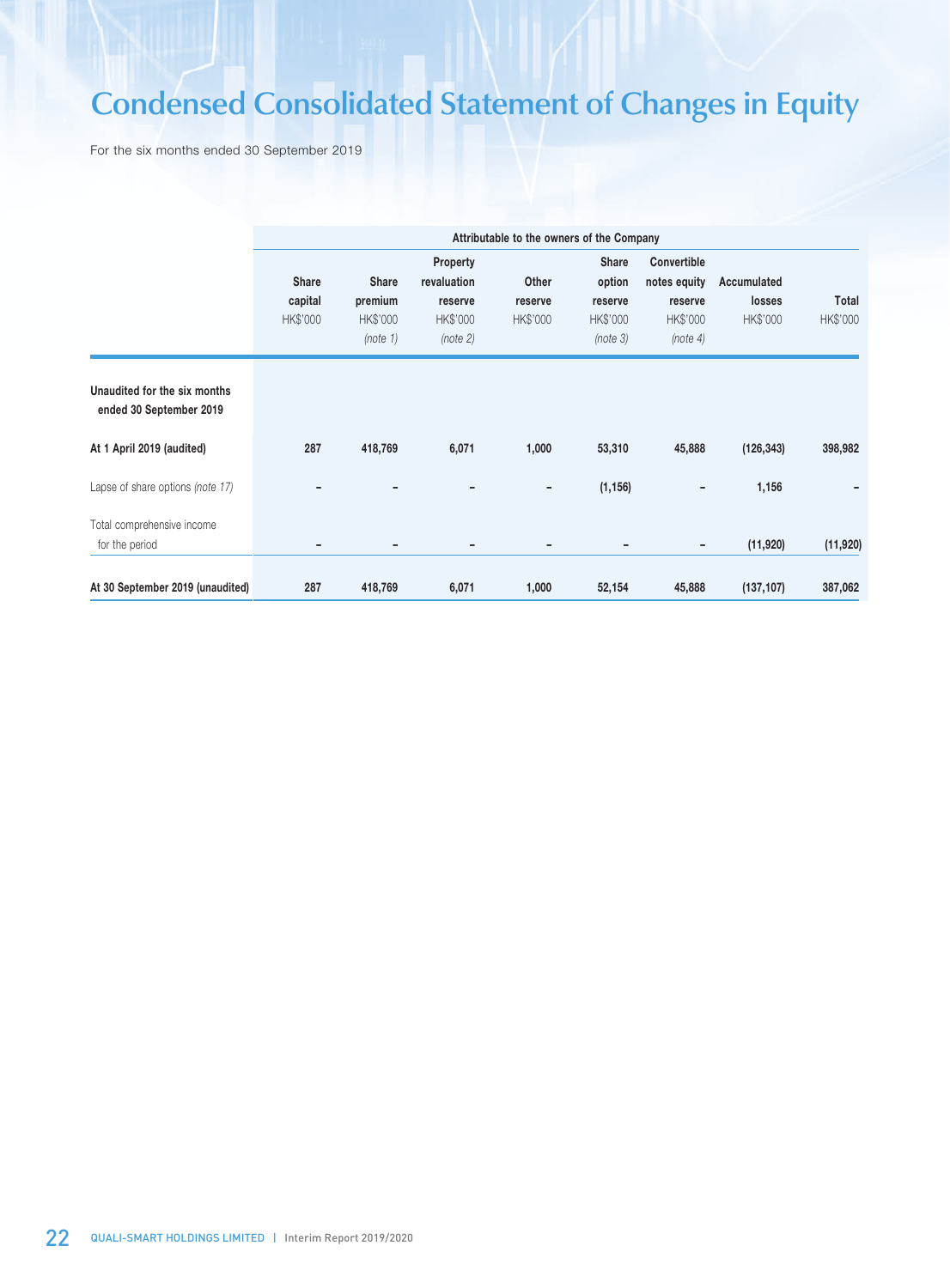# **Condensed Consolidated Statement of Changes in Equity (Continued)**

For the six months ended 30 September 2019

|                                         | Attributable to the owners of the Company |                   |                          |                          |                          |                          |                          |                          |                          |
|-----------------------------------------|-------------------------------------------|-------------------|--------------------------|--------------------------|--------------------------|--------------------------|--------------------------|--------------------------|--------------------------|
|                                         |                                           |                   | Property                 | Investment               |                          | Share                    | Convertible              |                          |                          |
|                                         | Share                                     | Share             | revaluation              | revaluation              | Other                    | option                   | notes equity             | Accumulated              |                          |
|                                         | capital                                   | premium           | reserve                  | reserve                  | reserve                  | reserve                  | reserve                  | losses                   | Total                    |
|                                         | HK\$'000                                  | HK\$'000          | HK\$'000                 | HK\$'000                 | HK\$'000                 | HK\$'000                 | HK\$'000                 | HK\$'000                 | HK\$'000                 |
|                                         |                                           | (note 1)          | (note 2)                 |                          |                          | (note 3)                 | (note 4)                 |                          |                          |
| Unaudited for the six months ended      |                                           |                   |                          |                          |                          |                          |                          |                          |                          |
| 30 September 2018                       |                                           |                   |                          |                          |                          |                          |                          |                          |                          |
| At 1 April 2018 (audited)               | 287                                       | 418,769           | 6,071                    | (260)                    | 1,000                    | 50,187                   | 45,888                   | (92, 211)                | 429,731                  |
| Equity settled share-based transactions |                                           |                   |                          |                          |                          |                          |                          |                          |                          |
| (note 17)                               |                                           | L                 | ۳                        | ۳                        | $\overline{\phantom{a}}$ | 2,795                    | L,                       | $\overline{\phantom{a}}$ | 2,795                    |
| Lapse of share options (note 17)        |                                           | $\qquad \qquad -$ | -                        | $\overline{\phantom{0}}$ | -                        | (1,656)                  | -                        | 1,656                    | $\overline{\phantom{a}}$ |
| Loss for the period                     |                                           | L,                | ۳                        | ۳                        | $\overline{\phantom{a}}$ | $\overline{\phantom{a}}$ | $\overline{\phantom{0}}$ | (15, 895)                | (15, 895)                |
| Other comprehensive income              |                                           |                   |                          |                          |                          |                          |                          |                          |                          |
| Fair value loss on financial assets     |                                           |                   |                          |                          |                          |                          |                          |                          |                          |
| at fair value through other             |                                           |                   |                          |                          |                          |                          |                          |                          |                          |
| comprehensive income                    | $\overline{\phantom{a}}$                  | $\overline{a}$    | $\overline{\phantom{a}}$ | (143)                    | $\overline{\phantom{0}}$ | $\overline{\phantom{a}}$ |                          | $\overline{\phantom{a}}$ | (143)                    |
| Total comprehensive income              |                                           |                   |                          |                          |                          |                          |                          |                          |                          |
| for the period                          |                                           |                   | ۳                        | (143)                    |                          |                          | L,                       | (15, 895)                | (16, 038)                |
| At 30 September 2018 (unaudited)        | 287                                       | 418,769           | 6,071                    | (403)                    | 1,000                    | 51,326                   | 45,888                   | (106, 450)               | 416,488                  |

*Notes:*

*1. The share premium account of the Group represents the premium arising from the issuance of Shares above its per value.*

*2. Property revaluation reserve comprised the revaluation surplus arising from the transfer of owner-occupied property to investment property at the date of change in use.*

*3. Cumulative expenses recognised on the granting of share options to the eligible participants over the vesting period.*

*4. Amount of proceeds on issue of convertible notes relating to the equity component (i.e. option to convert the debt into share capital).*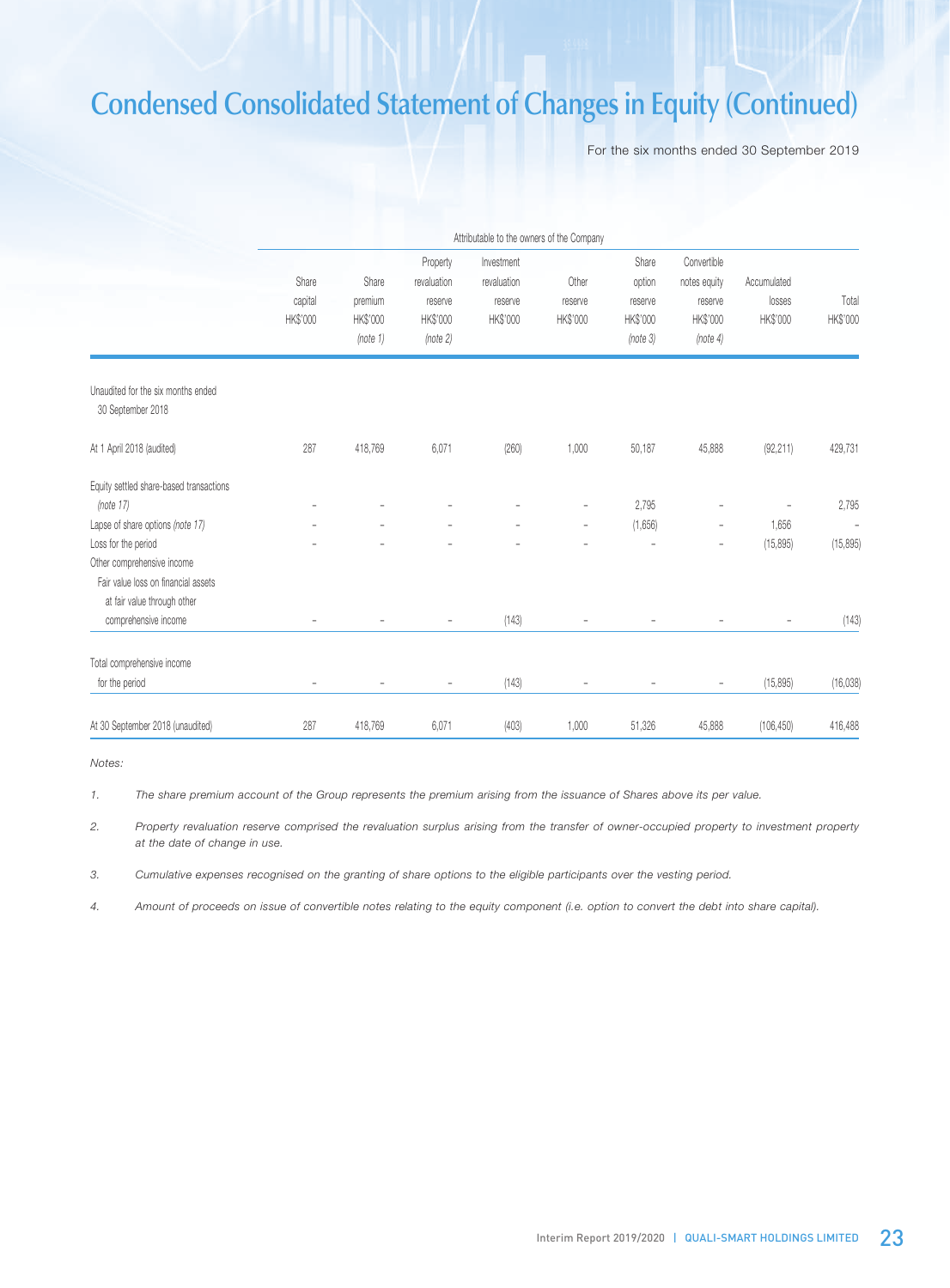# **Condensed Consolidated Statement of Cash Flows**

For the six months ended 30 September 2019

|                                                         |                 | Six months ended 30 September |  |
|---------------------------------------------------------|-----------------|-------------------------------|--|
|                                                         | 2019            | 2018                          |  |
|                                                         | <b>HK\$'000</b> | HK\$'000                      |  |
|                                                         | (Unaudited)     | (Unaudited)                   |  |
| Net cash used in operating activities                   | (48, 561)       | (128,009)                     |  |
|                                                         |                 |                               |  |
| CASH FLOWS FROM INVESTING ACTIVITIES                    |                 |                               |  |
| Interest received                                       | 1,005           | 1,519                         |  |
| Purchase of property, plant and equipment               | (670)           | (11, 436)                     |  |
| Increase in pledged bank deposits                       | (499)           | (391)                         |  |
| Proceeds from disposal of property, plant and equipment | 5,428           |                               |  |
| Net cash generated from/(used in) investing activities  | 5,264           | (10, 308)                     |  |
|                                                         |                 |                               |  |
| CASH FLOWS FROM FINANCING ACTIVITIES                    |                 |                               |  |
| Proceeds from bank borrowings                           | 75,189          | 284,652                       |  |
| Repayment of bank borrowings                            | (70, 225)       | (181, 157)                    |  |
| Repayment of lease liabilities                          | (4,581)         |                               |  |
| Interest paid on bank and other borrowings              | (4,022)         | (5,047)                       |  |
| Interest paid on lease liabilities                      | (461)           |                               |  |
|                                                         |                 |                               |  |
| Net cash (used in)/generated from financing activities  | (4, 100)        | 98,448                        |  |
|                                                         |                 |                               |  |
| Net decrease in cash and cash equivalents               | (47, 397)       | (39, 869)                     |  |
| Cash and cash equivalents at 1 April                    | 140,467         | 141,184                       |  |
|                                                         |                 |                               |  |
| Cash and cash equivalents at 30 September               | 93,070          | 101,315                       |  |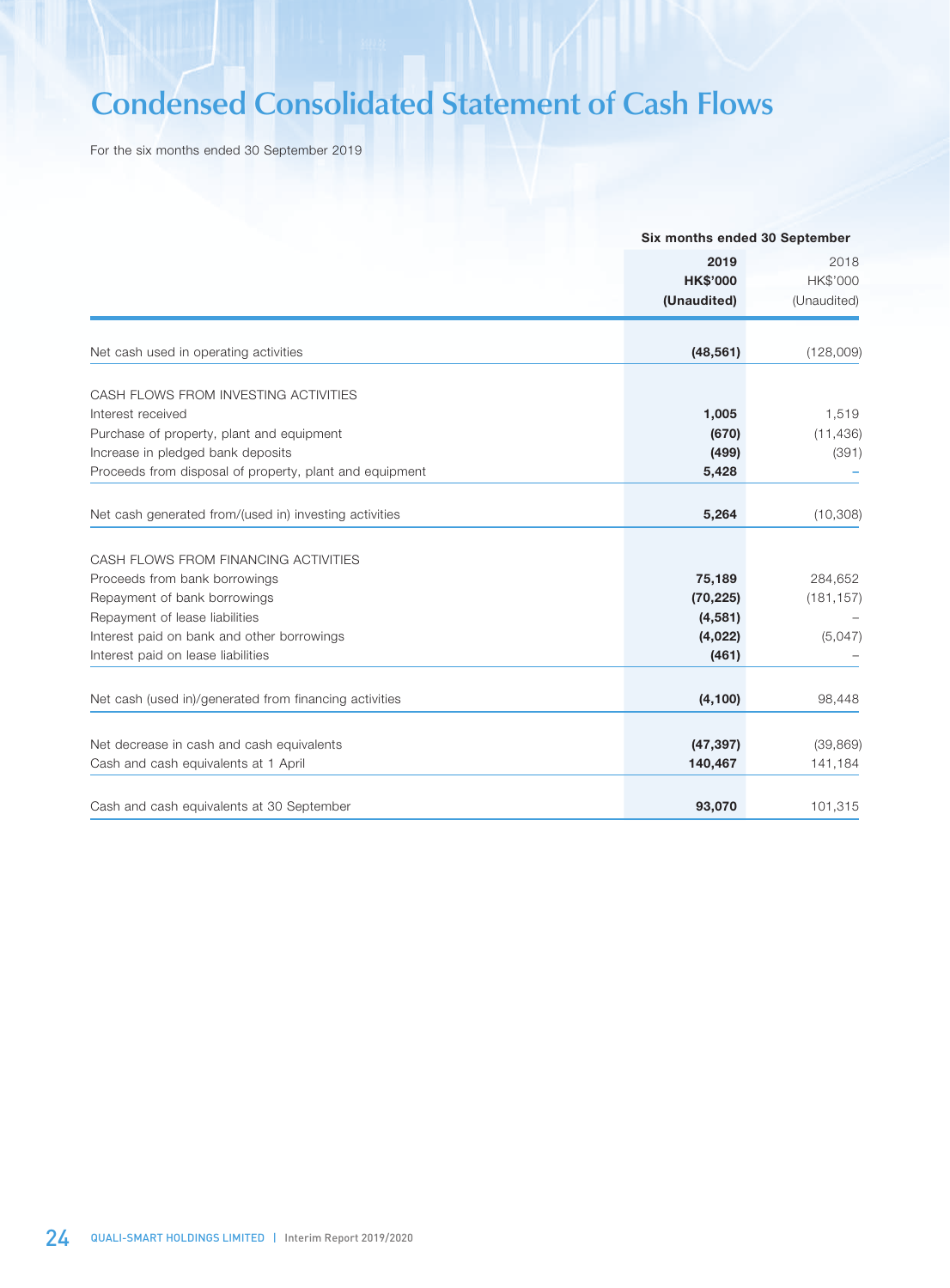### 1. CORPORATE INFORMATION

Quali-Smart Holdings Limited (the "Company") was incorporated as an exempted company with limited liability in the Cayman Islands on 14 March 2012 under the Companies Law, Cap. 22 (Law 3 of 1961, as consolidated and revised) of the Cayman Islands. The Company's registered office is located at Cricket Square, Hutchins Drive, P.O. Box 2681, Grand Cayman KY1-1111, Cayman Islands and its principal place of business in Hong Kong is located at Workshop C on 19th Floor, TML Tower, No. 3 Hoi Shing Road, Tsuen Wan, Hong Kong. The ordinary shares in the capital of the Company (the "Shares") are listed on the Main Board of The Stock Exchange of Hong Kong Limited (the "Stock Exchange").

The unaudited condensed consolidated financial statements of the Company and its subsidiaries (collectively known as the "Group") for the six months ended 30 September 2019 ("Interim Condensed Financial Statements") have been prepared in accordance with Hong Kong Accounting Standard 34 "Interim Financial Reporting" issued by the Hong Kong Institute of Certified Public Accountants ("HKICPA") and the applicable disclosure requirements of Appendix 16 of the Rules Governing the Listing of Securities on the Stock Exchange. Interim Condensed Financial Statements have not been audited by the Company's auditor but have been reviewed by the audit committee of the board of directors of the Company ("Board").

The Interim Condensed Financial Statements do not include all the information and disclosures required in the annual financial statements and should be read in conjunction with the audited consolidated financial statements of the Group for the year ended 31 March 2019 (the "2019 Annual Financial Statements").

The Interim Condensed Financial Statements were approved and authorised for issue by the Board on 29 November 2019.

#### 2. BASIS OF PREPARATION

The accounting policies applied in preparing the Interim Condensed Financial Statements are consistent with those applied in preparing the 2019 Annual Financial Statements, except for the amendments and interpretations of Hong Kong Financial Reporting Standards ("New/amended HKFRSs") issued by HKICPA which have become effective for the first time for periods beginning on or after 1 April 2019. The adoption of such New/amended HKFRSs has no material impact on the accounting policies in the Group's Interim Condensed Financial Statements for the period, expect for new significant judgements and key sources of estimation uncertainty related to application of HKFRS 16 as described in note 3.

#### 3. APPLICATION OF NEW AND AMENDMENTS TO HKFRSs

The HKICPA has issued a number of new or amendments to HKFRSs that are first effective for the current accounting period of the Group:

- HKFRS 16, Leases
- HK(IFRIC)-Int 23, Uncertainty over Income Tax Treatments
- Amendments to HKAS 28, Long-term Interests in Associates and Joint Ventures
- Amendments to HKFRS 9, Prepayment Features with Negative Compensation
- Annual Improvements to HKFRSs 2015-2017 Cycle, Amendments to HKFRS 3, Business Combinations
- Annual Improvements to HKFRSs 2015-2017 Cycle, Amendments to HKAS 12, Income Taxes
- Annual Improvements to HKFRSs 2015-2017 Cycle, Amendments to HKAS 23, Borrowing Costs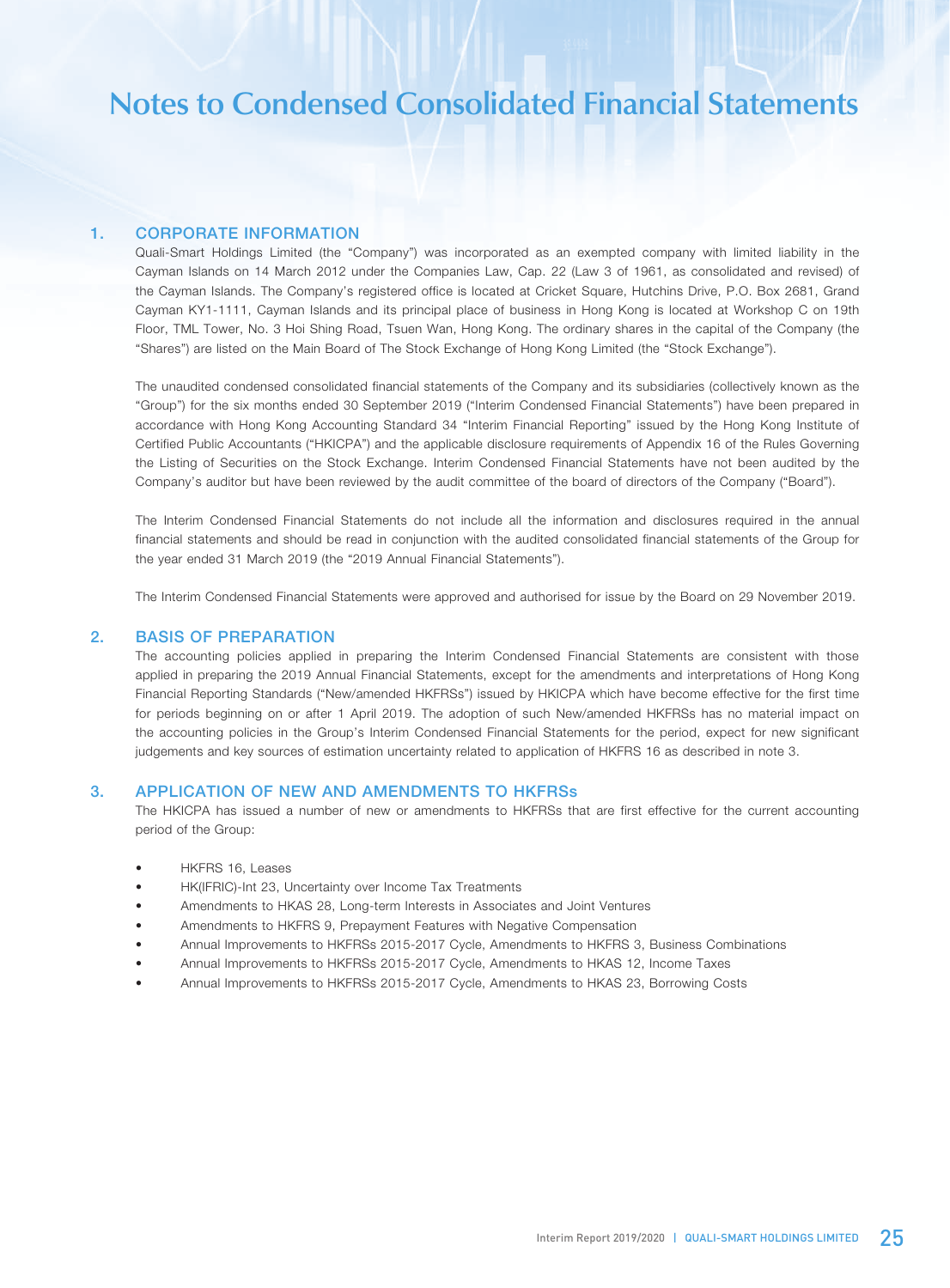### 3. APPLICATION OF NEW AND AMENDMENTS TO HKFRSs (continued)

The adoption of these new or amendments to HKFRSs does not have any significant financial effect on the Group's condensed consolidated interim financial information, except for the adoption of HKFRS 16 Leases as summarised below.

#### (i) Impact of adoption of HKFRS 16

HKFRS 16 brings significant changes in accounting treatment for lease accounting, primarily for accounting for lessees. It supersedes HKAS 17 "Leases" ("HKAS 17"), HK(IFRIC)-Int 4 "Determining whether an Arrangement contains a Lease" ("HK(IFRIC)-Int 4"), HK(SIC)-Int 15 "Operating Leases-Incentives" and HK(SIC)-Int 27 "Evaluating the Substance of Transactions Involving the Legal Form of a Lease". From a lessee's perspective, almost all leases are recognised in the consolidated statement of financial position as right-of-use assets and lease liabilities, with the narrow exception to this principle for leases of which the underlying assets are of low-value or are determined as short-term leases. From a lessor's perspective, the accounting treatment is substantially unchanged from HKAS 17. For details of HKFRS 16 regarding its new definition of a lease, its impact on the Group's accounting policies and the transition method adopted by the Group as allowed under HKFRS 16, please refer to section (ii) to (iv) of this note.

The Group has applied HKFRS 16 using the modified retrospective approach and recognised all the cumulative effect if any, of initially applying HKFRS 16 as an adjustment to the opening balance of accumulated losses, at the date of initial application. The comparative financial information presented for 2019 has not been restated and continues to be reported under HKAS 17 and related interpretations as allowed by the transition provision in HKFRS 16

The following table summarised the impact of transition to HKFRS 16 on the condensed consolidated statement of financial position as at 31 March 2019 to that as at 1 April 2019:

| Condensed consolidated statement of financial position as at 1 April 2019 | HK\$'000 |
|---------------------------------------------------------------------------|----------|
|                                                                           |          |
| Right-of-use assets                                                       | 14.792   |
| Lease liabilities (non-current)                                           | 5.444    |
| Lease liabilities (current)                                               | 9.348    |

The following reconciliation explains how the operating lease commitments disclosed applying HKAS 17 as at 31 March 2019 could be reconciled to the lease liabilities at the date of initial application recognised in the condensed consolidated statement of financial position as at 1 April 2019:

| Reconciliation of operating lease commitments to lease liabilities     | HK\$'000 |
|------------------------------------------------------------------------|----------|
|                                                                        |          |
| Operating lease commitment as at 31 March 2019                         | 15.678   |
| Less: short term leases for which lease terms end within 31 March 2020 | (38)     |
| Less: future interest expenses                                         | (848)    |
| Total lease liabilities as at 1 April 2019 (note 21)                   | 14.792   |

The lessees' incremental borrowing rates applied to lease liabilities by the relevant group entities recognised in the condensed consolidated statement of financial position as at 1 April 2019 is ranging from 5.9% to 8.81% per annum.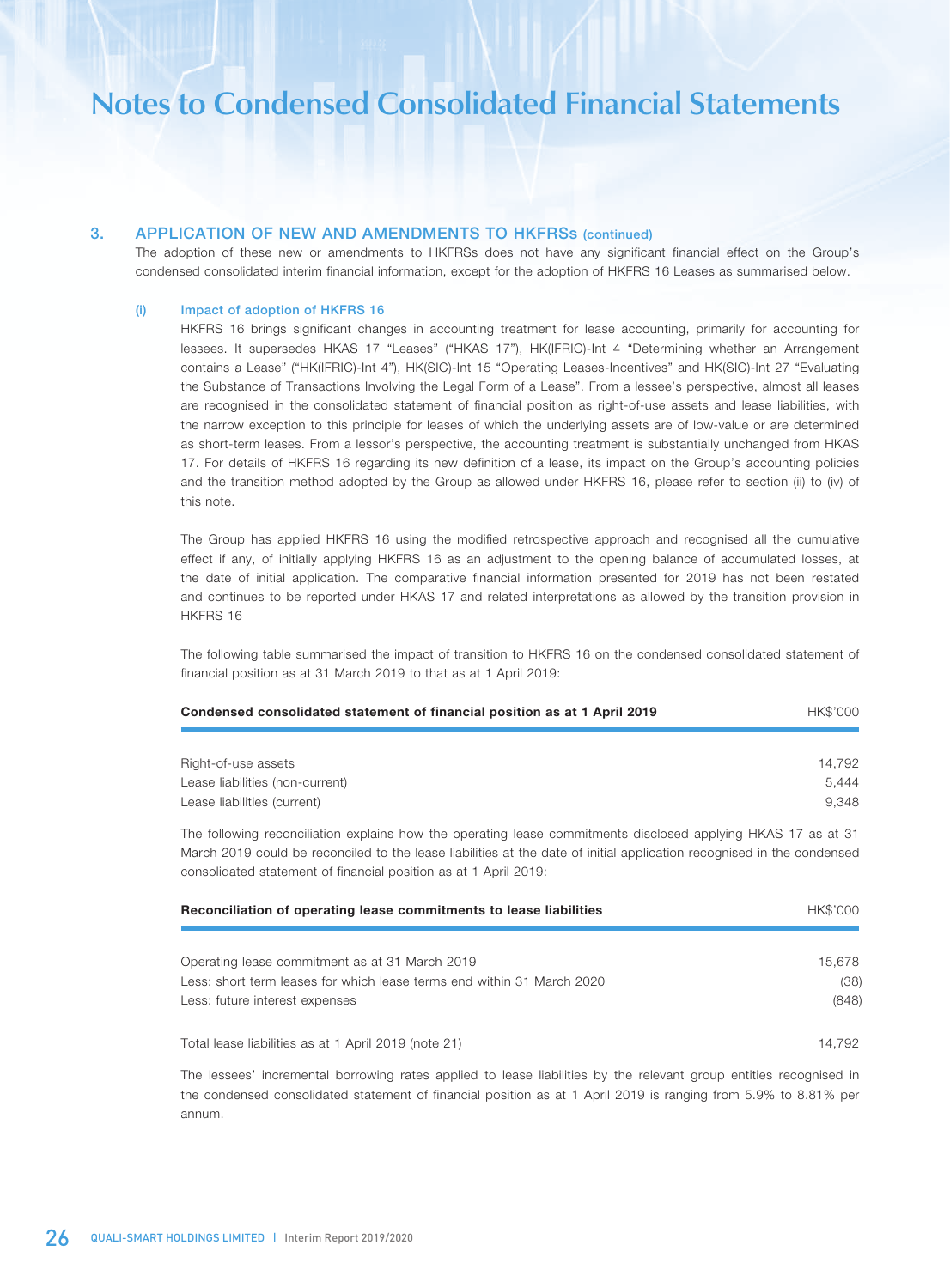### 3. APPLICATION OF NEW AND AMENDMENTS TO HKFRSs (continued)

#### (i) Impact of adoption of HKFRS 16 (continued)

After the initial recognition of right-of-use assets and lease liabilities as at 1 April 2019, the Group as a lessee is required to recognise interest expense accrued on the outstanding balance of the lease liability, and the depreciation of the right-of-use asset, instead of the previous policy of recognising rental expenses incurred under operating leases on a straight-line basis over the lease term. This results in a negative impact on the reported loss from operations in the Group's consolidated statement of profit or loss and other comprehensive income, as compared to the results if HKAS 17 had been applied during the period.

In the consolidated statement of cash flows, the Group as a lessee is required to split rentals paid under capitalised leases into their capital element and interest element. These elements are classified as financing cash outflows, similar to how leases previously classified as finance leases under HKAS 17 were treated, rather than as operating cash outflows, as was the case for operating leases under HKAS 17. The adoption of HKFRS 16 therefore results in a change in presentation of cash flows within the consolidated statement of cash flows.

#### (ii) New definition of a lease

Under HKFRS 16, a lease is defined as a contract, or part of a contract, that conveys the right to use an asset (the "underlying asset") for a period of time in exchange for consideration. A contract conveys the right to control the use of an identified asset for a period of time when the customer, throughout the period of use, has both: (a) the right to obtain substantially all of the economic benefits from use of the identified asset and (b) the right to direct the use of the identified asset.

For a contract that contains a lease component and one or more additional lease or non-lease components, a lessee shall allocate the consideration in the contract to each lease component on the basis of the relative standalone price of the lease component and the aggregate stand-alone price of the non-lease component, unless the lessee apply the practical expedient which allows the lessee to elect, by class of underlying asset, not to separate non-lease component from lease component, and instead account for each lease component and any associated non-lease component as a single lease component.

The Group has elected not to separate non-lease component and account for all each lease component and any associated non-lease component as a single lease component for all leases.

Under HKAS 17, a lessee has to classify a lease as an operating lease or a finance lease based on the extent to which risks and rewards incidental to ownership of a lease asset lie with the lessor or the lessee. If a lease is determined as an operating lease, the lessee would recognise the lease payments under the operating lease as an expense over the lease term. The asset under the lease would not be recognised in the statement of financial position of the lessee.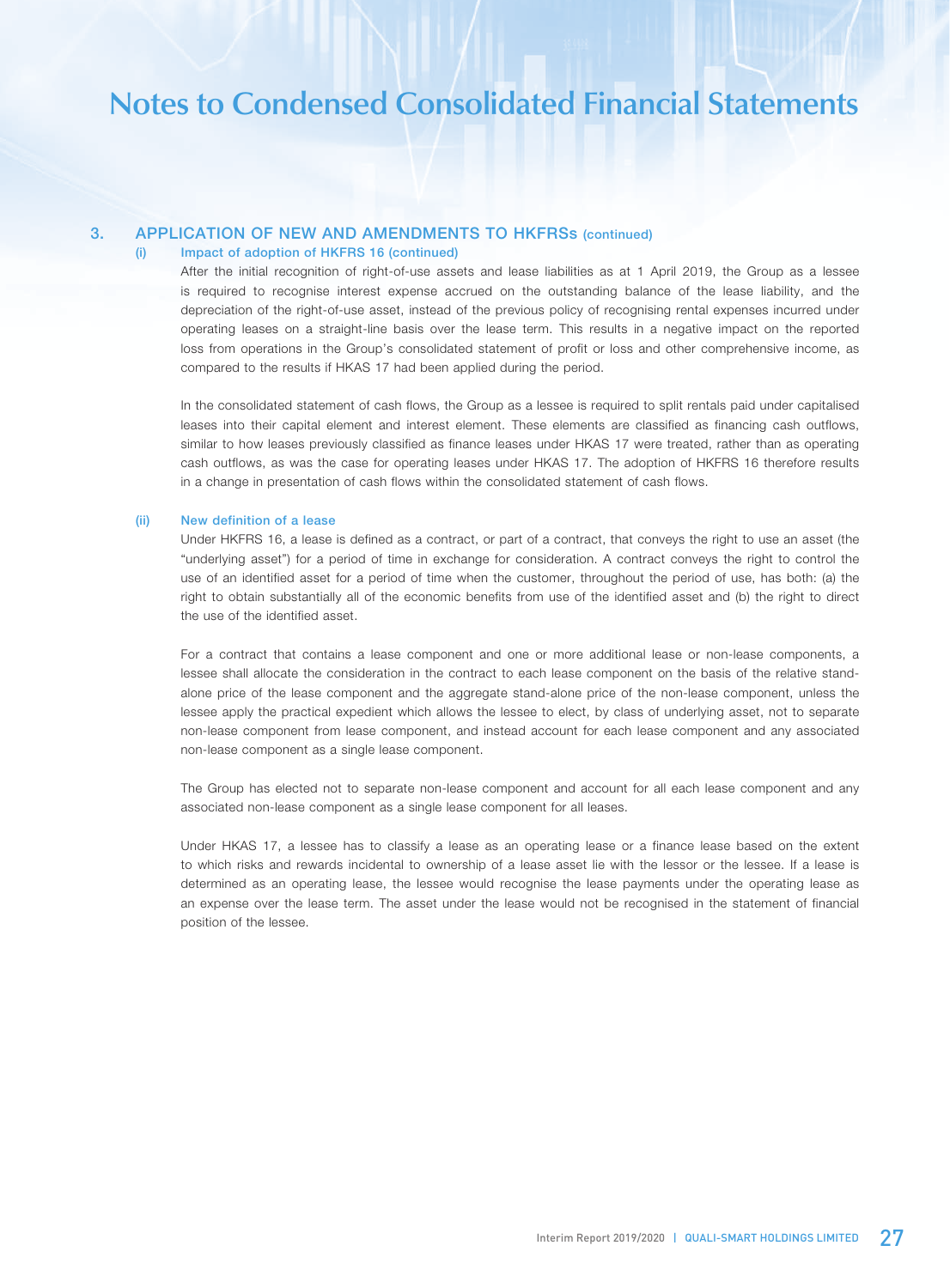## 3. APPLICATION OF NEW AND AMENDMENTS TO HKFRSs (continued)

#### (iii) Accounting as a lessee

Under HKFRS 16, all leases (irrespective of they are operating leases or finance leases) are required to be capitalised in the statement of financial position as right-of-use assets and lease liabilities, but HKFRS 16 provides accounting policy choices for an entity to choose not to capitalise (i) leases which are short-term leases and/or (ii) leases for which the underlying asset is of low-value.

The Group recognised a right-of-use asset and a lease liability at the commencement date of a lease.

#### *Right-of-use asset*

The right-of-use asset should be recognised at cost and would comprise: (i) the amount of the initial measurement of the lease liability (see below for the accounting policy to account for lease liability); (ii) any lease payments made at or before the commencement date, less any lease incentives received; (iii) any initial direct costs incurred by the lessee and (iv) an estimate of costs to be incurred by the lessee in dismantling and removing the underlying asset to the condition required by the terms and conditions of the lease, unless those costs are incurred to produce inventories. Subsequent to the commencement date, under the cost model, the Group measures the right-of-use assets at cost, less any accumulated depreciation and any accumulated impairment losses, and adjusted for any remeasurement of lease liability. Unless the Group is reasonably certain to obtain ownership of the leased asset at the end of the lease term, the recognised right-of-use assets are depreciated on straight-line basis over the shorter of useful lives and lease term.

#### *Lease liability*

The lease liability should be recognised at the present value of the lease payments that are not paid at the date of commencement of the lease. The lease payments shall be discounted using the interest rate implicit in the lease, if that rate can be readily determined. If that rate cannot be readily determined, the Group shall use the Group's incremental borrowing rate.

The following payments for the right to use the underlying asset during the lease term that are not paid at the commencement date of the lease are considered to be lease payments: (i) fixed payments less any lease incentives receivable; (ii) variable lease payments that depend on an index or a rate, initially measured using the index or rate as at commencement date; (iii) amounts expected to be payable by the lessee under residual value guarantees; (iv) the exercise price of a purchase option if the lessee is reasonably certain to exercise that option and (v) payments of penalties for terminating the lease, if the lease term reflects the lessee exercising an option to terminate the lease.

Subsequent to the commencement date, a lessee shall measure the lease liability by: (i) increasing the carrying amount to reflect interest on the lease liability; (ii) reducing the carrying amount to reflect the lease payments made; and (iii) remeasuring the carrying amount to reflect any reassessment or lease modifications, e.g., a change in future lease payments arising from change in an index or rate, a change in the lease term, a change in the in-substance fixed lease payments or a change in assessment to purchase the underlying asset.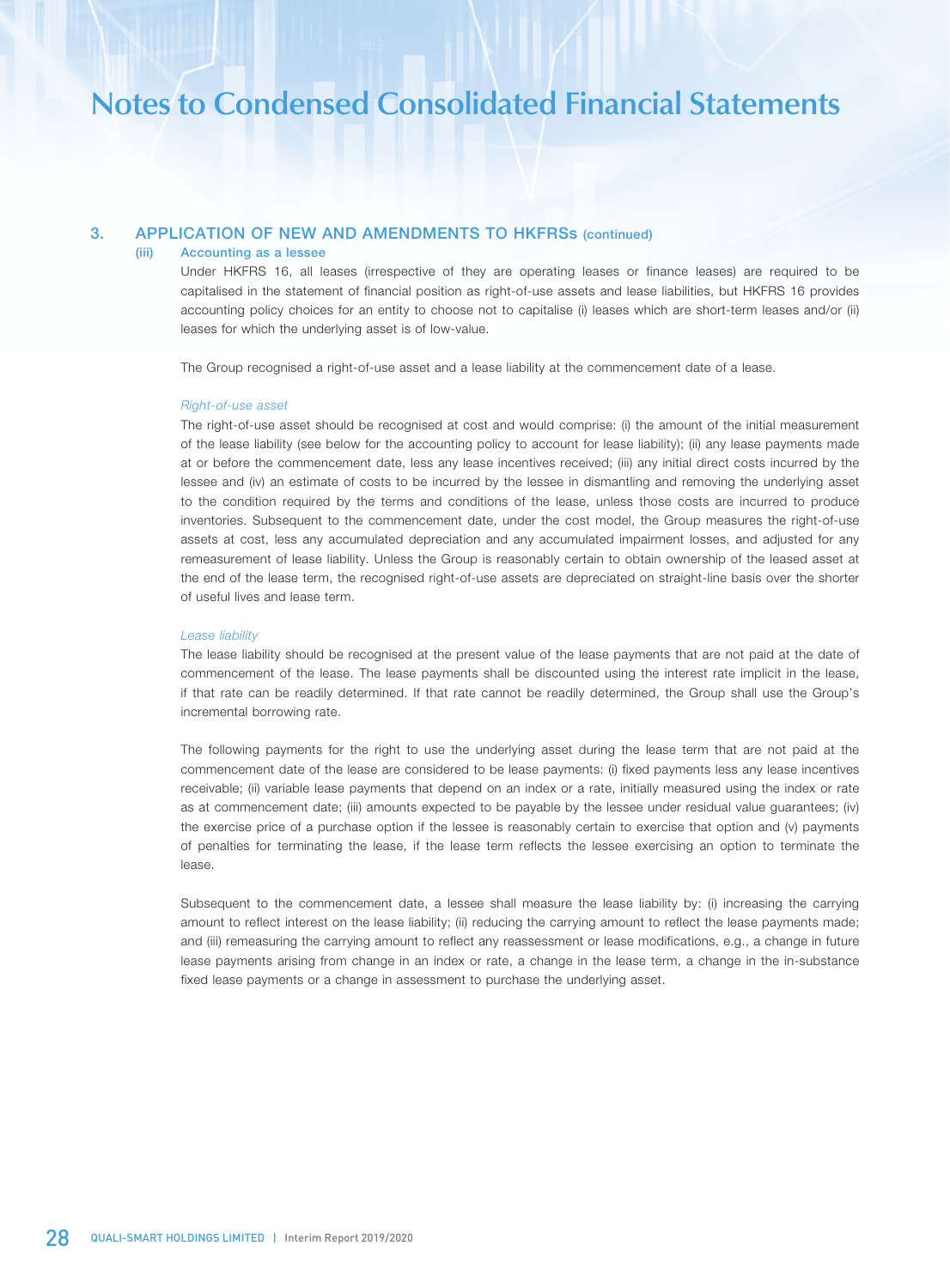## 3. APPLICATION OF NEW AND AMENDMENTS TO HKFRSs (continued)

#### (iv) Transition

As mentioned above, the Group has applied HKFRS 16 using the modified retrospective approach and recognised all the cumulative effect if any, of initially applying HKFRS 16 as an adjustment to the opening balance of accumulated losses, at the date of initial application (i.e. 1 April 2019). The comparative financial information presented in this interim report has not been restated and continues to be reported under HKAS 17 and related interpretations as allowed by the transition provision in HKFRS 16.

The Group has recognised the lease liabilities as at 1 April 2019 for leases previously classified as operating lease applying HKAS 17 and measured those lease liabilities at the present value of the remaining lease payments, discounted using the lessee's incremental borrowing rate at 1 April 2019.

The Group has elected to recognise all the right-of-use assets at 1 April 2019 for leases previously classified as operating lease under HKAS 17 at an amount equal to the amount recognised for the remaining lease liabilities and discounted using the lessee's incremental borrowing rate at the date of initial application. For all these rightof-use assets, the Group has applied HKAS 36 "Impairment of Assets" at 1 April 2019 to assess if there was any impairment as on that date.

The Group has also applied the follow practical expedients: (i) applied a single discount rate to a portfolio of leases with reasonably similar characteristics; (ii) applied the exemption of not to recognise right-of-use assets and lease liabilities for leases with term that will end within 12 months of the date of initial application (1 April 2019) and accounted for those leases as short-term leases; and (iii) exclude the initial direct costs from the measurement of the right-of-use asset at 1 April 2019.

In addition, the Group has also applied the practical expedients such that: (i) HKFRS 16 is applied to all of the Group's lease contracts that were previously identified as leases applying HKAS 17 and HK(IFRIC)-Int 4 and (ii) not to apply HKFRS 16 to contracts that were not previously identified as containing a lease applying HKAS 17 and HK(IFRIC)-Int 4.

### 4. OPERATING SEGMENT INFORMATION

The Group determines its operating segments based on the reports reviewed by the chief operating decision-maker that are used to make strategic decisions. The chief operating decision-maker considers the business primarily on the assessment of operating performance in each operating unit, which is the basis upon which the Group is organised. Each operating unit is distinguished based on types of goods or services delivered or provided. The following summary describes the operations in each of the Group's reportable segments:

- Manufacturing and sales of toys; and
- Securities brokerage, securities margin financing, investment advisory, corporate finance advisory and asset management service ("Financial Services")

#### (a) Reportable segments

Management assesses the performance of the operating segments based on the measure of segment results which represents the net of revenues, incomes and gains, costs and expenditures directly attributable to each operating segment. Central administrative costs are not allocated to the operating segment as they are not included in the measure of the segment results that are used by the chief operating decision-marker for assessment of segment performance.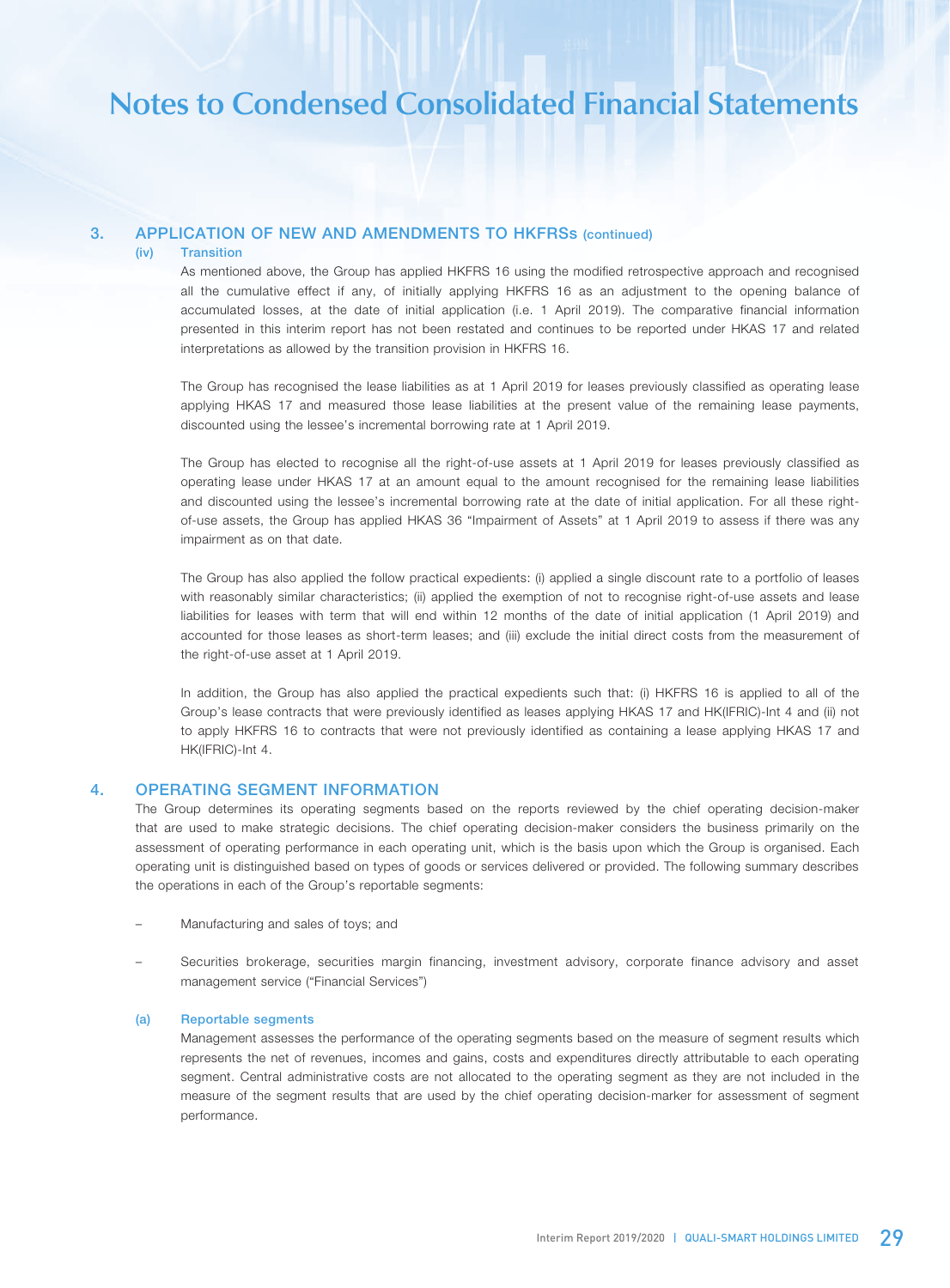## 4. OPERATING SEGMENT INFORMATION (continued)

### (a) Reportable segments (continued)

The following is an analysis of the Group's revenue and results by reporting segment for the period:

#### *Segment revenue and results*

|                                | Manufacturing   |                  |                 |
|--------------------------------|-----------------|------------------|-----------------|
|                                | and sales of    | <b>Financial</b> |                 |
|                                | toys            | <b>Services</b>  | Total           |
|                                | <b>HK\$'000</b> | <b>HK\$'000</b>  | <b>HK\$'000</b> |
| For the period ended           |                 |                  |                 |
| 30 September 2019 (Unaudited)  |                 |                  |                 |
| External revenue               | 258,004         | 10,447           | 268,451         |
| Segment profit/(loss)          | 13,535          | (8,863)          | 4,672           |
| Central administrative cost*   |                 |                  | (13, 788)       |
| Loss before income tax expense |                 |                  | (9, 116)        |
| For the period ended           |                 |                  |                 |
| 30 September 2018 (Unaudited)  |                 |                  |                 |
| External revenue               | 456,132         | 3,106            | 459,238         |
| Segment profit/(loss)          | 25,604          | (18, 850)        | 6,754           |
| Central administrative cost*   |                 |                  | (18, 382)       |
| Loss before income tax expense |                 |                  | (11, 628)       |
|                                |                 |                  |                 |

Central administrative cost mainly includes directors' remuneration (excluding equity settled share-based payment expenses to directors) and legal and professional fees.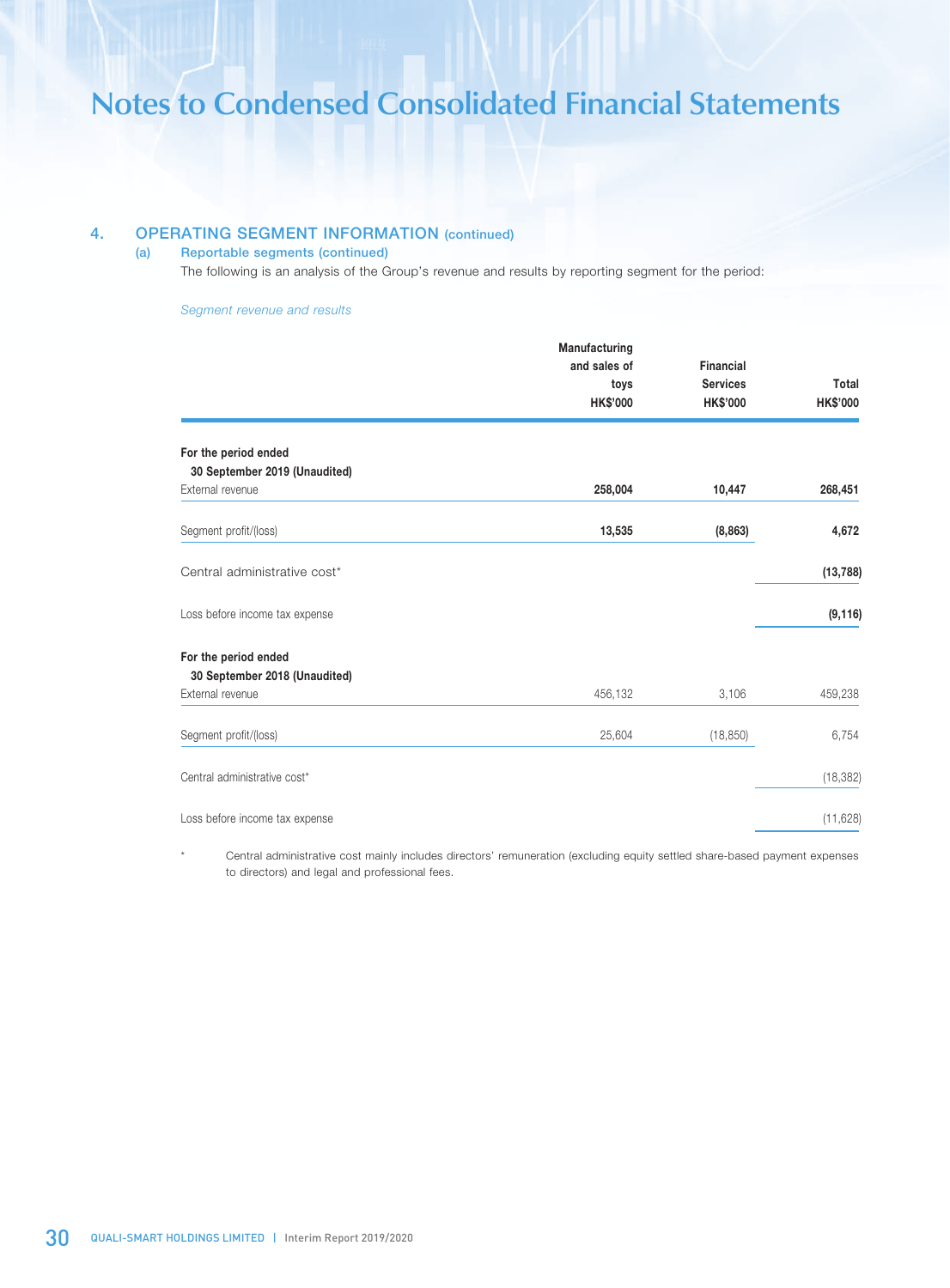## 4. OPERATING SEGMENT INFORMATION (continued)

## (a) Reportable segments (continued)

#### *Segment revenue and results (continued)*

Segment profit/(loss) represents the profit or (loss) earned by each segment without allocation of corporate income, and central administrative cost. This is the information reported to the chief operating decision maker for the purpose of resource allocation and performance assessment.

#### Segment assets

All assets are allocated to reportable segments other than prepayments, cash and cash equivalents.

|                                 | At              | At        |
|---------------------------------|-----------------|-----------|
|                                 | 30 September    | 31 March  |
|                                 | 2019            | 2019      |
|                                 | <b>HK\$'000</b> | HK\$'000  |
|                                 | (Unaudited)     | (Audited) |
|                                 |                 |           |
| Manufacturing and sales of toys | 224,054         | 140,346   |
| <b>Financial Services</b>       | 288,397         | 318,588   |
|                                 |                 |           |
| Total segment assets            | 512,451         | 458,934   |
| Unallocated                     | 110,204         | 149,799   |
|                                 |                 |           |
| Consolidated assets             | 622,655         | 608,733   |

#### Segment liabilities

All liabilities are allocated to reportable segments other than accruals, convertible notes, income tax payable and deferred tax liabilities.

|                                 | At              | At        |
|---------------------------------|-----------------|-----------|
|                                 | 30 September    | 31 March  |
|                                 | 2019            | 2019      |
|                                 | <b>HK\$'000</b> | HK\$'000  |
|                                 | (Unaudited)     | (Audited) |
|                                 |                 |           |
| Manufacturing and sales of toys | 72,349          | 47,577    |
| <b>Financial Services</b>       | 39,349          | 69,834    |
|                                 |                 |           |
| Total segment liabilities       | 111,698         | 117,411   |
| Unallocated                     | 123,895         | 92,340    |
|                                 |                 |           |
| Consolidated liabilities        | 235,593         | 209,751   |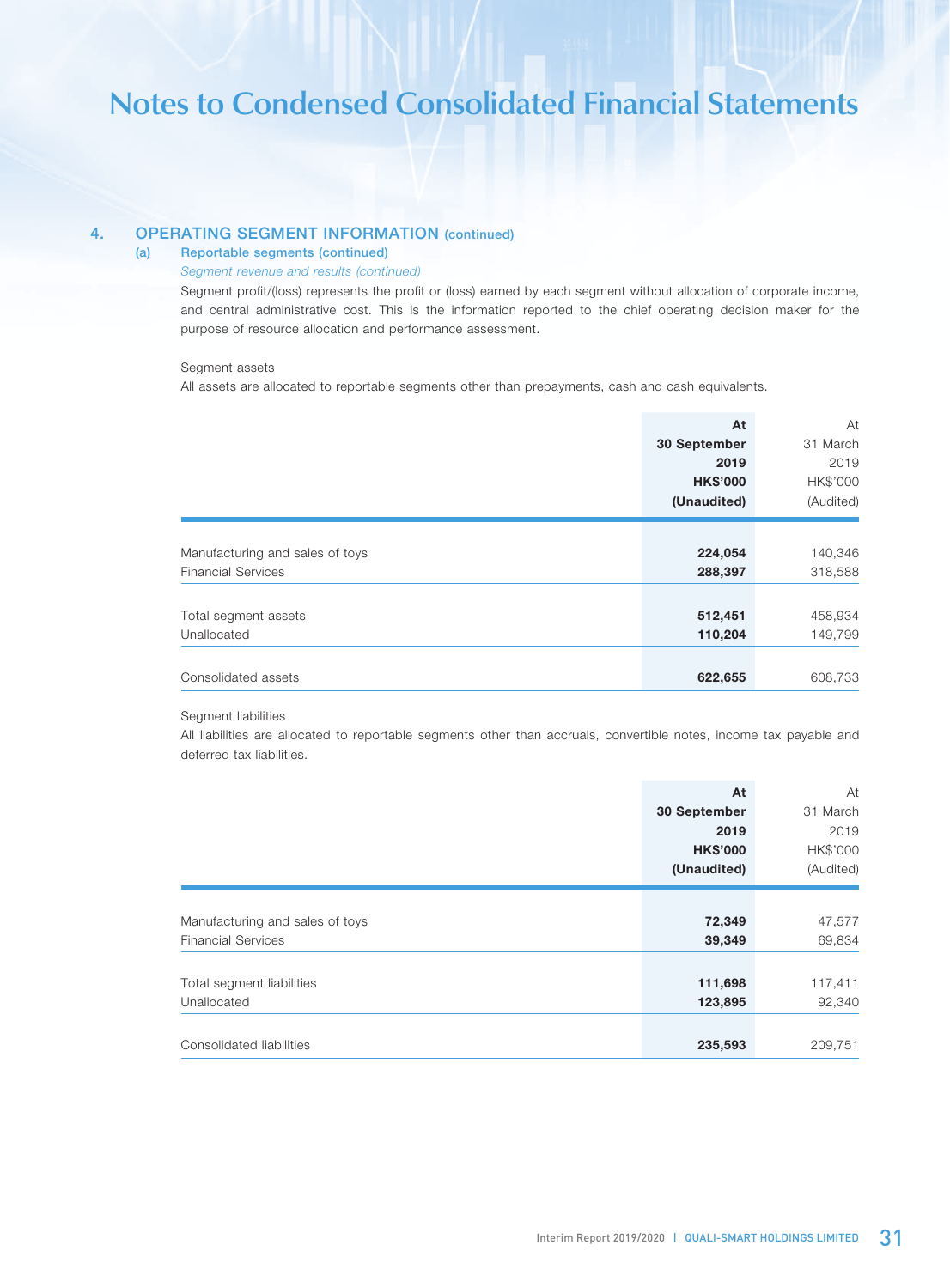## 4. OPERATING SEGMENT INFORMATION (continued)

- (a) Reportable segments (continued)
	- *Segment revenue and results (continued)*
	- Other segment information

Amounts included in the measure of segment profit/(loss) or segment assets:

#### For the period ended 30 September 2019 (Unaudited)

|                                                   | Manufacturing   |                  |                 |
|---------------------------------------------------|-----------------|------------------|-----------------|
|                                                   | and sales of    | <b>Financial</b> |                 |
|                                                   | toys            | <b>Services</b>  | Total           |
|                                                   | <b>HK\$'000</b> | <b>HK\$'000</b>  | <b>HK\$'000</b> |
| Additions to property, plant and equipment        | 665             | 5                | 670             |
| Depreciation of property, plant and equipment     | (5, 502)        | (15)             | (5, 517)        |
| Gain on disposal of property, plant and equipment | 1.092           | -                | 1,092           |
| Interest expenses                                 | (714)           | -                | (714)           |

#### For the period ended 30 September 2018 (Unaudited)

|                                               | Manufacturing |                       |                 |
|-----------------------------------------------|---------------|-----------------------|-----------------|
|                                               | and sales of  | Financial<br>Services | Total           |
|                                               | toys          |                       |                 |
|                                               | HK\$'000      | HK\$'000              | <b>HK\$'000</b> |
| Additions to property, plant and equipment    | 11,436        |                       | 11,436          |
| Depreciation of property, plant and equipment | (7, 100)      | (259)                 | (7, 359)        |
| Fair value loss on financial assets at FVTPL  |               | (1,697)               | (1,697)         |
| Interest expenses                             | (1,738)       |                       | (1,738)         |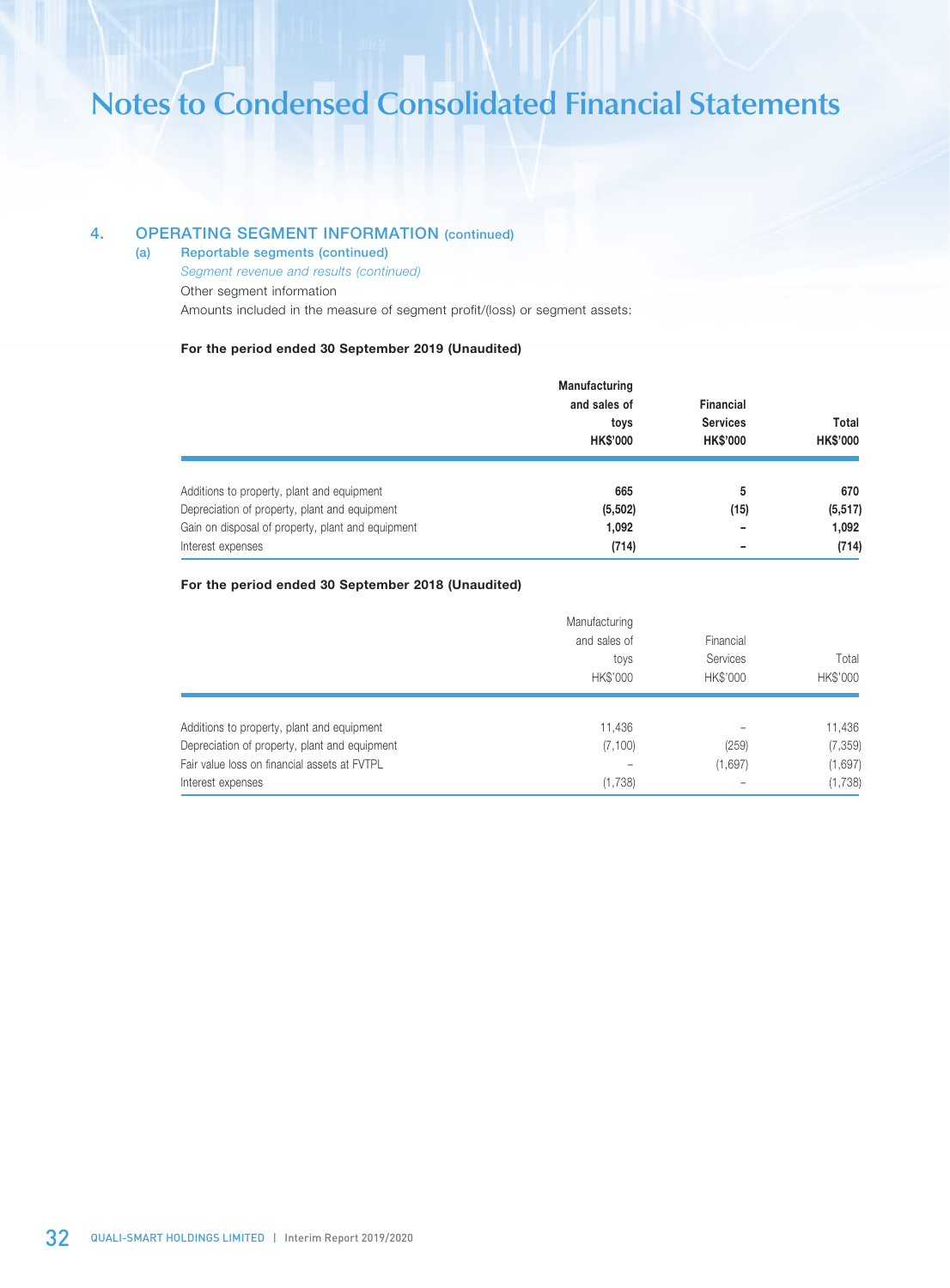## 4. OPERATING SEGMENT INFORMATION (continued)

#### (b) Geographical information

The following table sets out information about the geographical location of (i) the Group's revenue from external customers and (ii) the Group's property, plant and equipment, investment property and other non-current assets ("specified non-current assets"). The geographical location of customers is based on the location at which the services were provided or the goods were delivered. The geographical location of the specified non-current assets is based on the physical location of the assets in the case of property, plant and equipment.

#### *(i) Revenue from external customers*

|                                            | Six months ended 30 September          |                                 |
|--------------------------------------------|----------------------------------------|---------------------------------|
|                                            | 2019<br><b>HK\$'000</b><br>(Unaudited) | 2018<br>HK\$'000<br>(Unaudited) |
| Continuing operations                      |                                        |                                 |
| North America (note 1)                     | 167,545                                | 311,364                         |
| Western Europe                             |                                        |                                 |
| - United Kingdom                           | 25,415                                 | 36,584                          |
| - France                                   | 6,791                                  | 14,688                          |
| - Netherland                               | 5,091                                  | 2,141                           |
| $-$ Others (note 2)                        | 17,651                                 | 29,724                          |
| South America                              | 2,824                                  | 5,543                           |
| PRC and Taiwan                             | 9,731                                  | 18,895                          |
| Australia, New Zealand and Pacific Islands | 8,942                                  | 9,910                           |
| Central America, Caribbean and Mexico      | 7,580                                  | 13,801                          |
| Others (note 3)                            | 16,881                                 | 16,588                          |
| Total                                      | 268,451                                | 459,238                         |

#### *Notes:*

*1. North America includes United States of America and Canada.*

*2. Others include Greece, Italy, Spain, Denmark and Germany.*

*3. Others include Hong Kong, Africa, India, Japan, Korea, Puerto Rico, Russia and Southeast Asia.*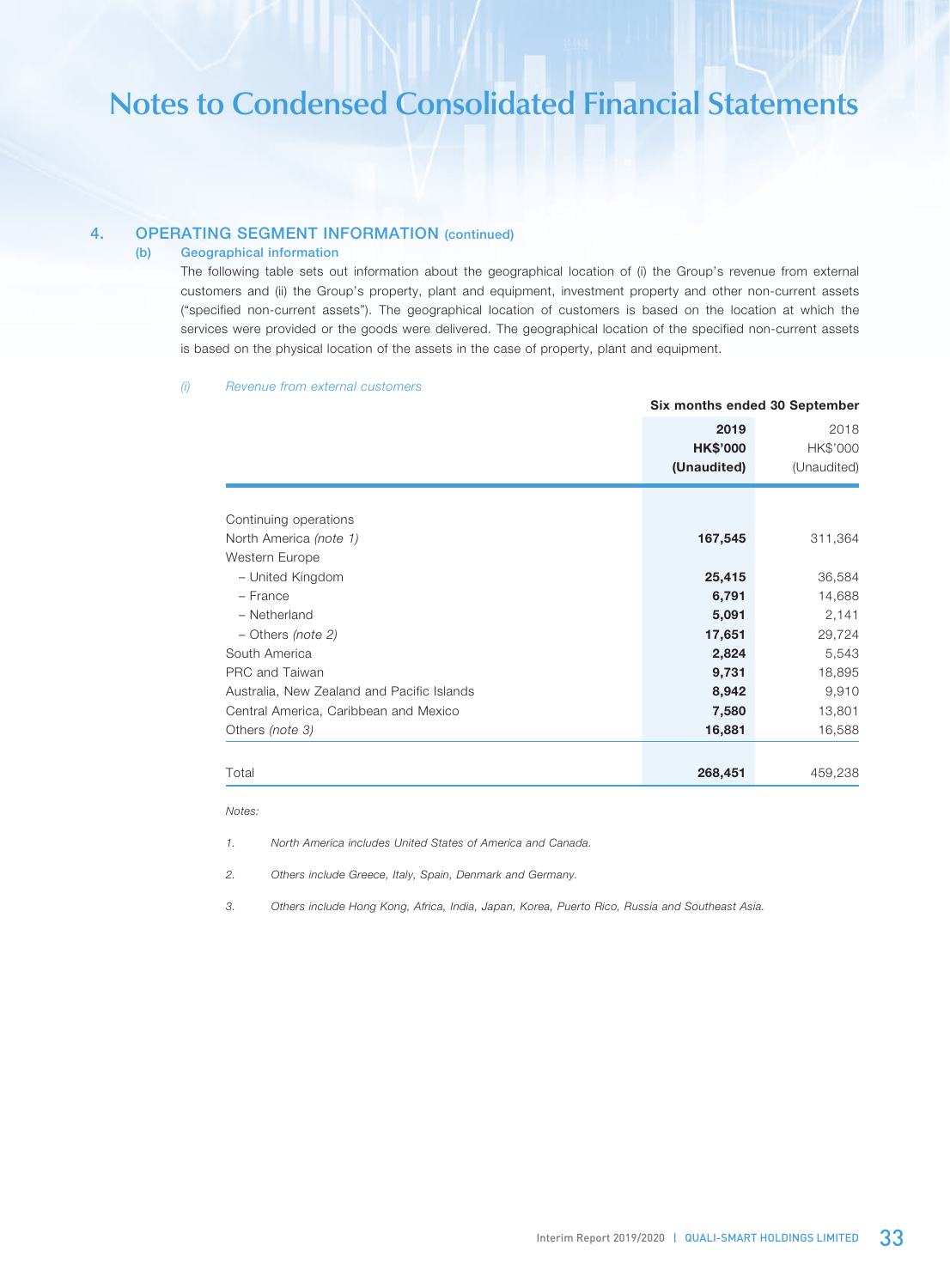## 4. OPERATING SEGMENT INFORMATION (continued)

- (b) Geographical information (continued)
	- *(ii) Specified non-current assets*

|                         | At              | At        |
|-------------------------|-----------------|-----------|
|                         | 30 September    | 31 March  |
|                         | 2019            | 2019      |
|                         | <b>HK\$'000</b> | HK\$'000  |
|                         | (Unaudited)     | (Audited) |
|                         |                 |           |
| Mainland China, the PRC | 11,580          | 20,647    |
| Hong Kong               | 202,627         | 192,721   |
|                         |                 |           |
| Total                   | 214,207         | 213,368   |

#### (c) Information about major customers

Revenue from major customers, each of whom amounted to 10% or more of the Group's revenue, is set out below:

|                 | Six months ended 30 September |          |
|-----------------|-------------------------------|----------|
|                 | 2019                          | 2018     |
| <b>HK\$'000</b> |                               | HK\$'000 |
| (Unaudited)     | (Unaudited)                   |          |
|                 |                               |          |
| 65,952          |                               | 178,238  |
| 63,000          |                               | 148,128  |
|                 |                               | 75,026   |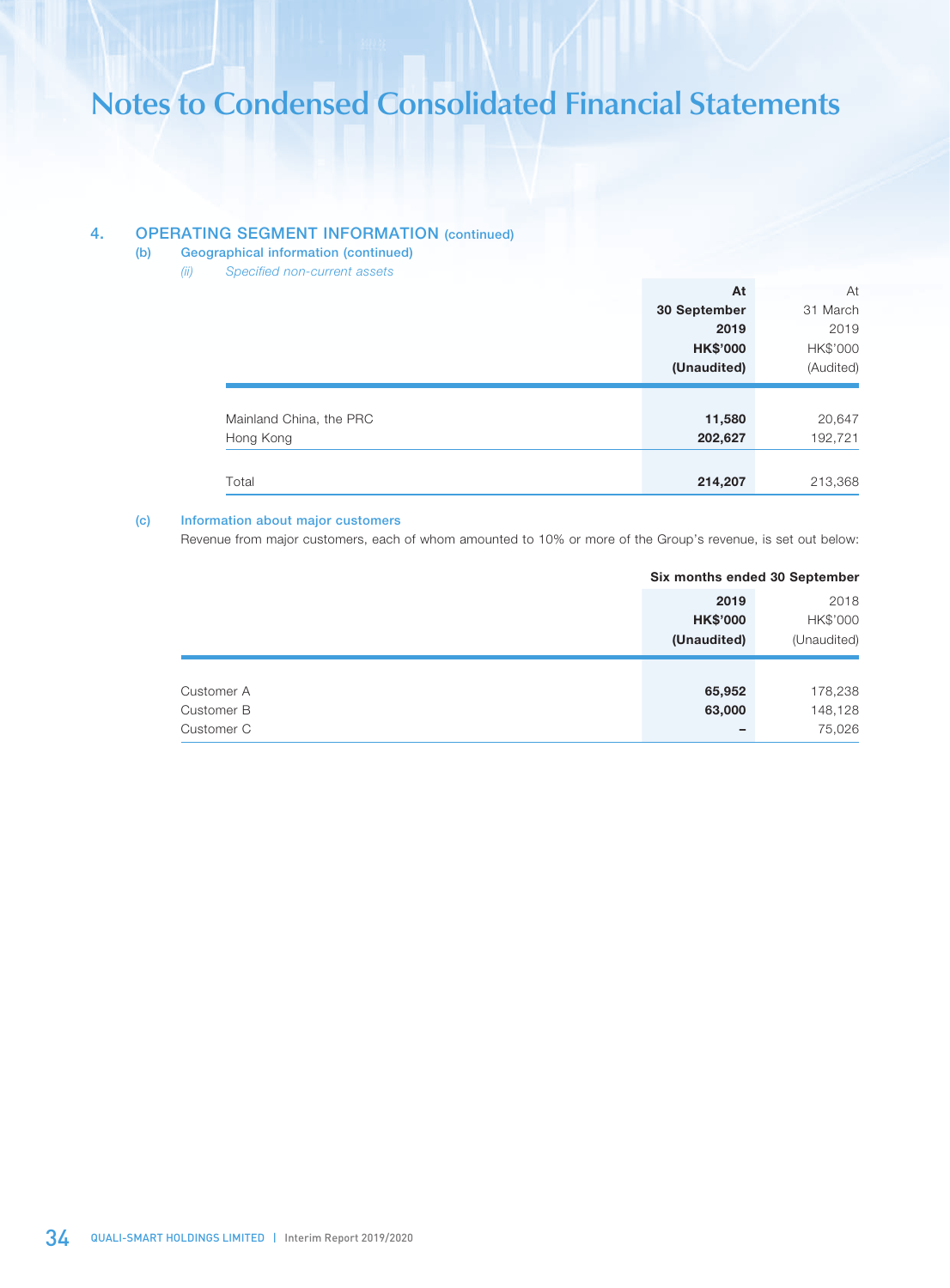## 5. REVENUE, OTHER INCOME AND GAINS

Revenue represents the net invoiced value of goods sold, after allowances for returns and trade discounts and provision of financial services. An analysis of revenue, other income and gains is as follows:

|                                                   | Six months ended 30 September |             |
|---------------------------------------------------|-------------------------------|-------------|
|                                                   | 2019                          | 2018        |
|                                                   | <b>HK\$'000</b>               | HK\$'000    |
|                                                   | (Unaudited)                   | (Unaudited) |
|                                                   |                               |             |
| Revenue                                           |                               |             |
| Manufacturing and sales of toys                   | 258,004                       | 456,132     |
| <b>Financial Services</b>                         | 10,447                        | 3,106       |
|                                                   |                               |             |
|                                                   | 268,451                       | 459,238     |
|                                                   |                               |             |
| Other income and gains                            |                               |             |
| Moulding income                                   | 639                           | 667         |
| Rental income                                     | 114                           | 590         |
| Fair value (loss) on financial assets at FVTPL    |                               | (1,697)     |
| Interest income from bank deposits                | 811                           | 614         |
| Exchange gains, net                               | 1,200                         | 1,512       |
| Gain on disposal of property, plant and equipment | 1,092                         |             |
| Others                                            | 585                           | 764         |
|                                                   |                               | 2,450       |
|                                                   | 4,441                         |             |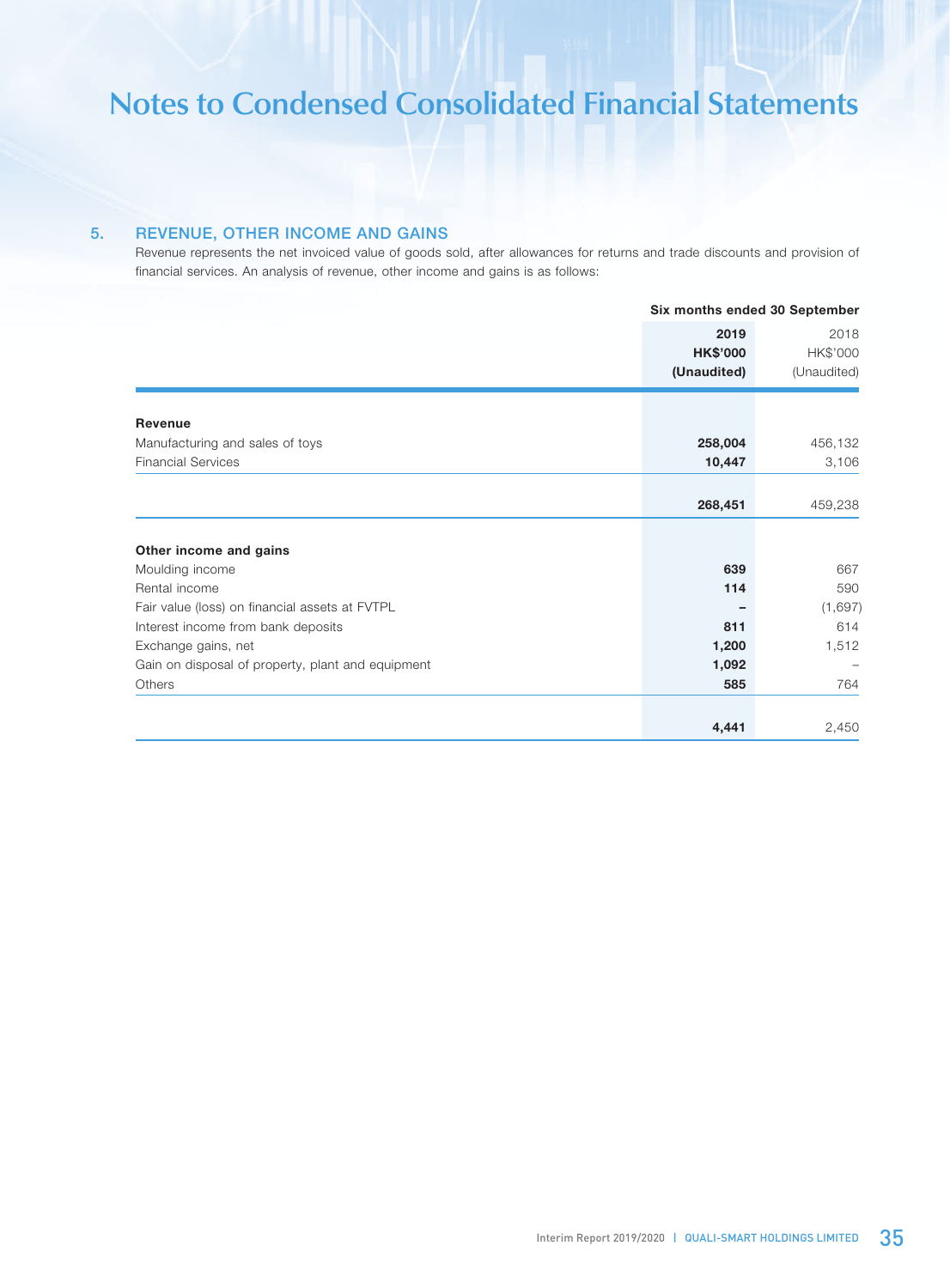## 6. FINANCE COSTS

|                                         | Six months ended 30 September |             |
|-----------------------------------------|-------------------------------|-------------|
|                                         | 2019                          | 2018        |
|                                         | <b>HK\$'000</b>               | HK\$'000    |
|                                         | (Unaudited)                   | (Unaudited) |
| Interest on bank and other borrowings:  |                               |             |
| - Bank borrowings                       | 714                           | 1,738       |
| - Convertible notes                     | 12,090                        | 10,101      |
|                                         | 12,804                        | 11,839      |
| Interest on lease liabilities (note 21) | 461                           |             |
|                                         | 13,265                        | 11,839      |

## 7. LOSS BEFORE INCOME TAX EXPENSE

(a) The Group's loss before income tax expense is arrived at after charging:

|                                                                                                                                                                                               | Six months ended 30 September          |                                 |
|-----------------------------------------------------------------------------------------------------------------------------------------------------------------------------------------------|----------------------------------------|---------------------------------|
|                                                                                                                                                                                               | 2019<br><b>HK\$'000</b><br>(Unaudited) | 2018<br>HK\$'000<br>(Unaudited) |
| Cost of inventories sold<br>Depreciation of property, plant and equipment<br>Depreciation on right-of-use assets (note 21)<br>Employee benefits expenses (including Directors' remuneration): | 227,050<br>5,517<br>4,770              | 401,938<br>7,359                |
| Wages and salaries<br>Equity settled share-based payment expenses<br>Pension scheme contributions<br>Other benefits                                                                           | 19,507<br>590<br>839                   | 23,706<br>2,148<br>525<br>1,920 |
|                                                                                                                                                                                               | 20,936                                 | 28,299                          |
| Equity settled share-based payment expenses to eligible<br>persons other than employees and Directors<br>Auditor's remuneration<br>Operating lease charges in respect of land and buildings   | 998<br>760                             | 647<br>818<br>5,855             |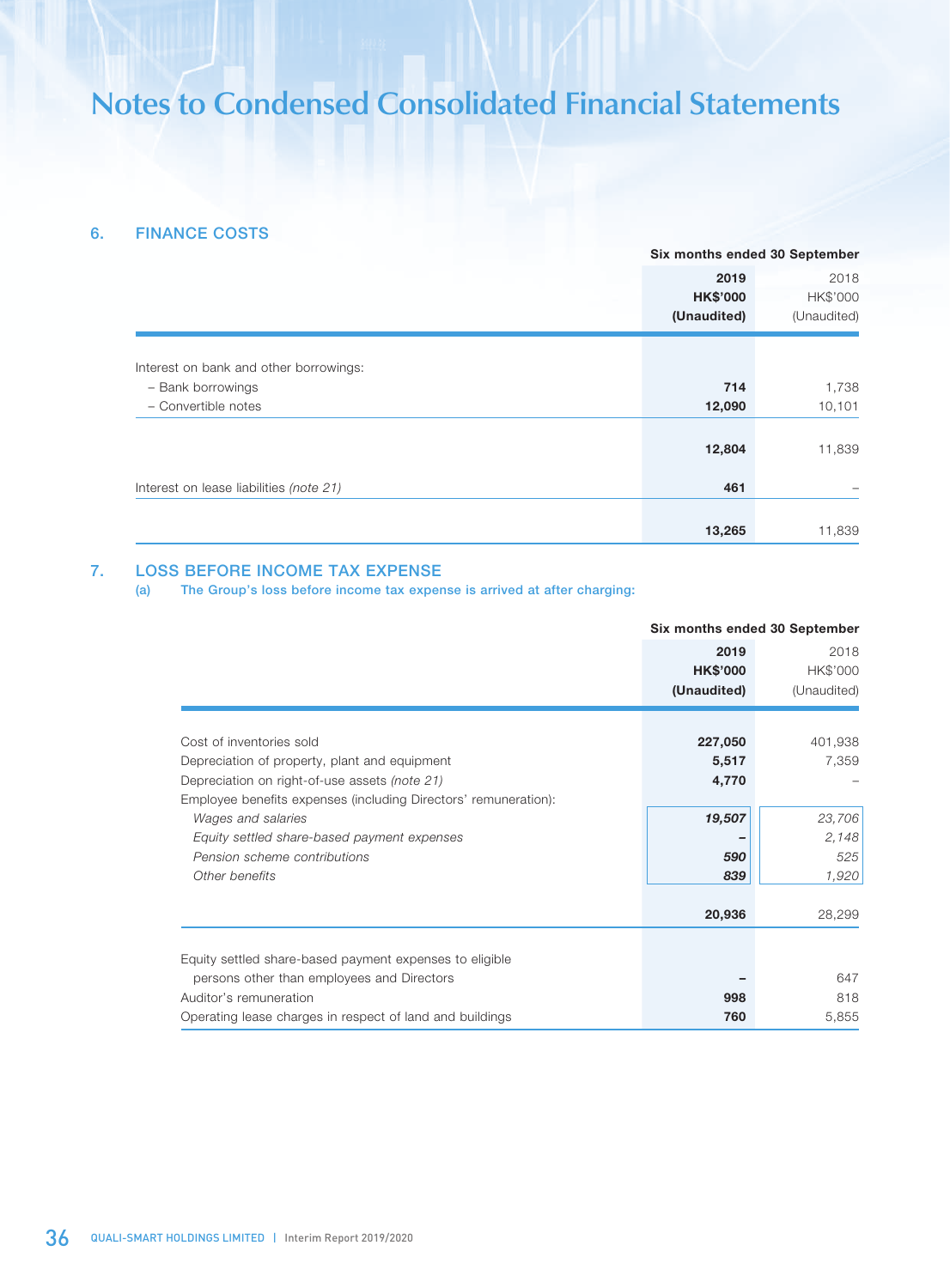### 8. INCOME TAX EXPENSE

Hong Kong Profits Tax were calculated at 8.25% on the first HK\$2 million of estimated assessable profits and at 16.5% for the portion of the estimated assessable profits above HK\$2 million for the six months ended 30 September 2019. Hong Kong Profits Tax is calculated at 16.5% on the estimated assessable profit for the six months ended 30 September 2018. Taxes on profits assessable elsewhere have been calculated at the rate of tax prevailing in the locations in which the Group operates.

The major components of the income tax expense for the period are as follows:

|                                   | Six months ended 30 September |             |
|-----------------------------------|-------------------------------|-------------|
|                                   | 2019                          | 2018        |
|                                   | <b>HK\$'000</b>               | HK\$'000    |
|                                   | (Unaudited)                   | (Unaudited) |
|                                   |                               |             |
| Current - Hong Kong Profits Tax   |                               |             |
| Charge for the period             | 2,804                         | 4,267       |
|                                   |                               |             |
| Income tax expense for the period | 2,804                         | 4,267       |

The income tax expense for the period can be reconciled to the loss before income tax expense per the condensed consolidated statement of comprehensive income as follows:

|                                                          |                 | Six months ended 30 September |  |
|----------------------------------------------------------|-----------------|-------------------------------|--|
|                                                          | 2019            | 2018                          |  |
|                                                          | <b>HK\$'000</b> | HK\$'000                      |  |
|                                                          | (Unaudited)     | (Unaudited)                   |  |
|                                                          |                 |                               |  |
| Loss before income tax expense                           | (9, 116)        | (11, 628)                     |  |
|                                                          |                 |                               |  |
| Tax at the applicable tax rate of $16.5\%$ (2018: 16.5%) | (1,504)         | (1, 919)                      |  |
| Tax effect of revenue not taxable for tax purposes       | (182)           | (280)                         |  |
| Tax effect of expenses not deductible for tax purposes   | 940             | 1,172                         |  |
| Tax effect of tax loss not recognised                    | 3,715           | 5,294                         |  |
| Tax concession                                           | (165)           |                               |  |
|                                                          |                 |                               |  |
| Income tax expense                                       | 2,804           | 4,267                         |  |

No deferred tax asset has been recognised in respect of the unused tax losses of HK\$140,957,000 (For the six months ended 30 September 2018: HK\$115,552,000) due to the unpredictability of future profit streams. The unused tax losses can be carried forward indefinitely.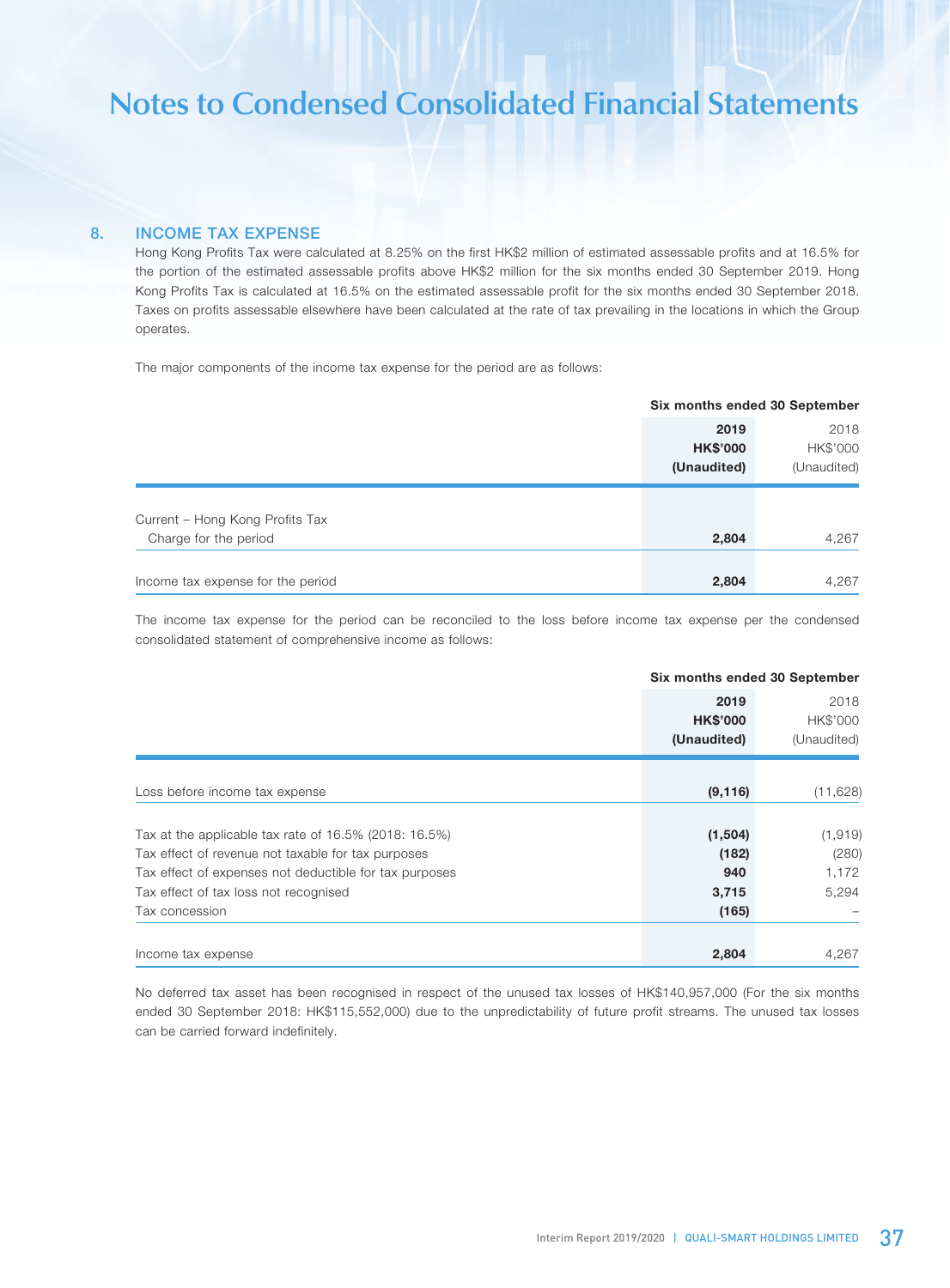## 9. LOSS PER SHARE

The calculation of the basic and diluted loss per share attributable to the ordinary equity holders of the Company is based on the following data:

|                                                                                        | Six months ended 30 September |                  |
|----------------------------------------------------------------------------------------|-------------------------------|------------------|
|                                                                                        | 2019<br><b>HK\$'000</b>       | 2018<br>HK\$'000 |
| Loss for the period attributable to the owner of a Company                             | (11,920)                      | (15, 895)        |
| Number of shares                                                                       | '000'                         | 000'             |
| Weighted average number of ordinary shares for<br>the purposes of basic loss per share | 1,474,232                     | 1,474,232        |

The calculation of basic loss per share attributable to the owners of the Company is based on the loss for the period ended 30 September 2019 of approximately HK\$11,920,000 (2018: HK\$15,895,000), and of the weighted average number of 1,474,232,000 (2018: 1,474,232,000) ordinary shares in issue during the period.

Diluted loss per share is the same as basic loss per share for the period ended 30 September 2019 (2018: same) as the impact of the potential dilutive ordinary shares outstanding has an anti-dilutive effect on the basic loss per share presented for the period ended 30 September 2019 (2018: anti-dilutive).

There is no dilutive effect on the convertible notes as they are anti-dilutive (2018: anti-dilutive).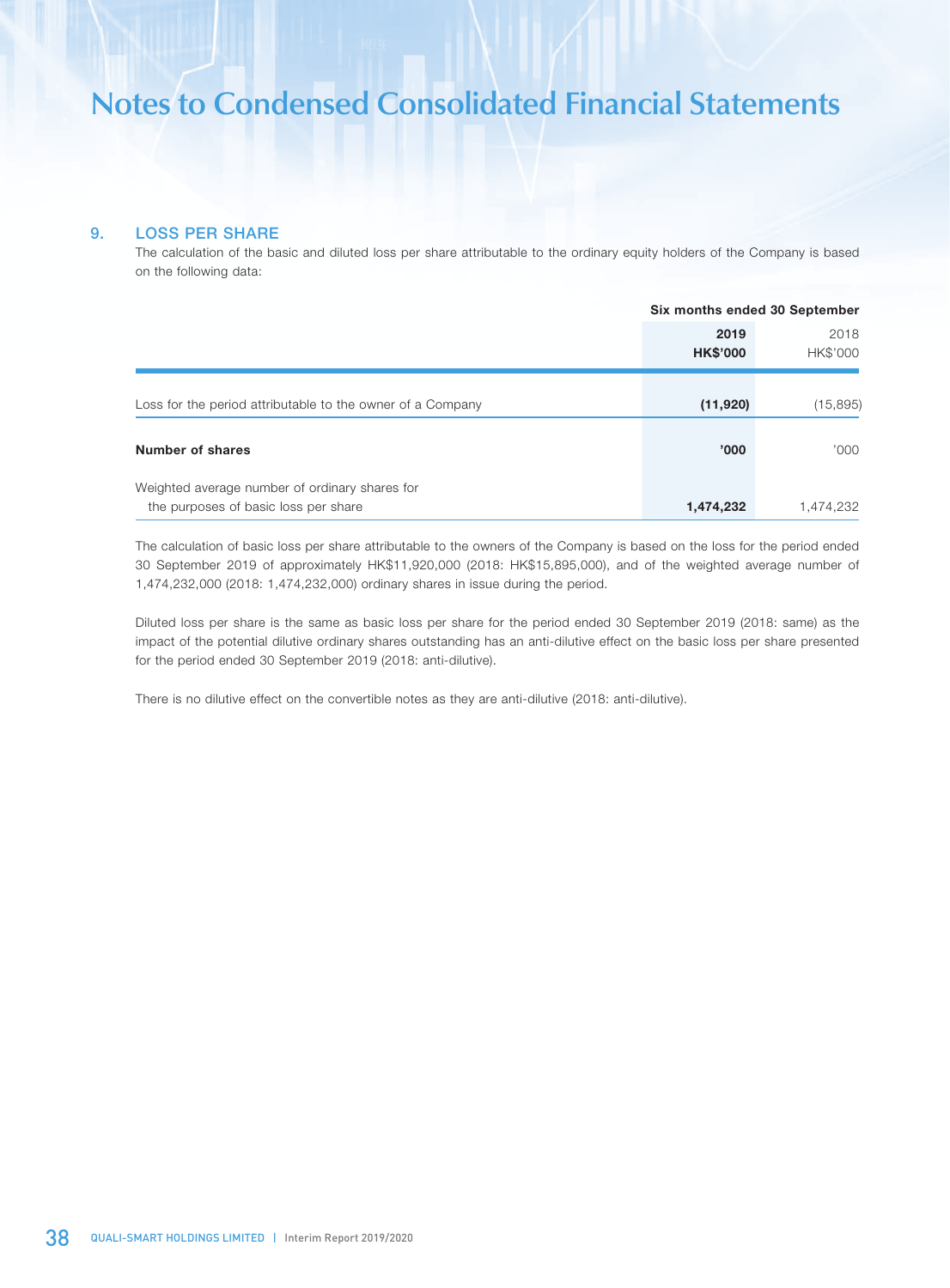## 10. PROPERTY, PLANT AND EQUIPMENT

|                                                        | <b>HK\$'000</b> |
|--------------------------------------------------------|-----------------|
|                                                        |                 |
| Net book value at 1 April 2019 (Audited)               | 21,031          |
| Additions                                              | 670             |
| <b>Disposals</b>                                       | (4, 336)        |
| Depreciation                                           | (5, 517)        |
| Net book value at 30 September 2019 (Unaudited)        | 11,848          |
| <b>INTANGIBLE ASSETS</b>                               |                 |
|                                                        | <b>Trading</b>  |
|                                                        | rights,         |
|                                                        | trademarks      |
|                                                        | and website     |
|                                                        | <b>HK\$'000</b> |
|                                                        |                 |
| Net book value:                                        |                 |
| At 1 April 2018 (Audited), 31 March 2019 (Audited) and |                 |
| 30 September 2019 (Unaudited)                          | 554             |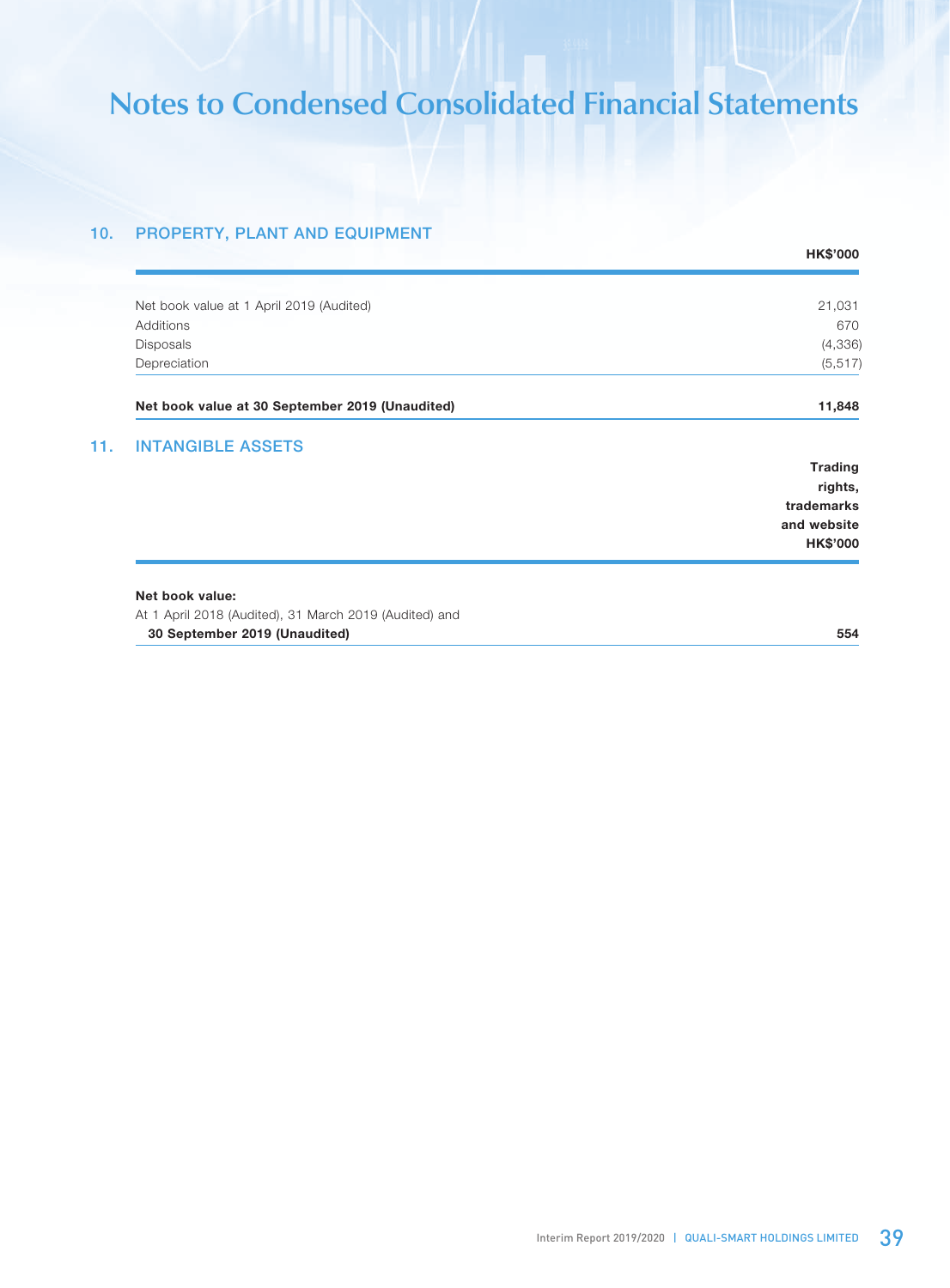## 12. INVENTORIES

|                                                   | At                 | At             |
|---------------------------------------------------|--------------------|----------------|
|                                                   | 30 September       | 31 March       |
|                                                   | 2019               | 2019           |
|                                                   | <b>HK\$'000</b>    | HK\$'000       |
|                                                   | (Unaudited)        | (Audited)      |
|                                                   |                    |                |
| Raw materials                                     | 64,211             | 59,118         |
| Finished goods                                    | 22,810             | 24,605         |
|                                                   | 87,021             | 83,723         |
| <b>TRADE RECEIVABLES</b>                          |                    |                |
|                                                   | At                 | At             |
|                                                   | 30 September       | 31 March       |
|                                                   | 2019               | 2019           |
|                                                   | <b>HK\$'000</b>    | HK\$'000       |
|                                                   | (Unaudited)        | (Audited)      |
| Trade receivables from financial services segment | 401                | 31,111         |
| Trade receivables from toys segment               | 117,697            | 28,032         |
|                                                   |                    |                |
|                                                   | 118,098            | 59,143         |
| Trade receivables from financial services segment |                    |                |
|                                                   |                    |                |
|                                                   | At<br>30 September | At<br>31 March |
|                                                   | 2019               | 2019           |
|                                                   | <b>HK\$'000</b>    | HK\$'000       |
|                                                   | (Unaudited)        | (Audited)      |
|                                                   |                    |                |

| Accounts receivable arising from the ordinary course of                           |     |        |
|-----------------------------------------------------------------------------------|-----|--------|
| business of securities brokerage:                                                 |     |        |
| $-$ Cash clients                                                                  |     | 31,076 |
| - Clearing house                                                                  | 383 |        |
|                                                                                   |     |        |
| Accounts receivable arising from the ordinary course of business of provision of: |     |        |
| - Investment advisory services                                                    | 18  | 35     |
|                                                                                   |     |        |
|                                                                                   | 401 | 31.111 |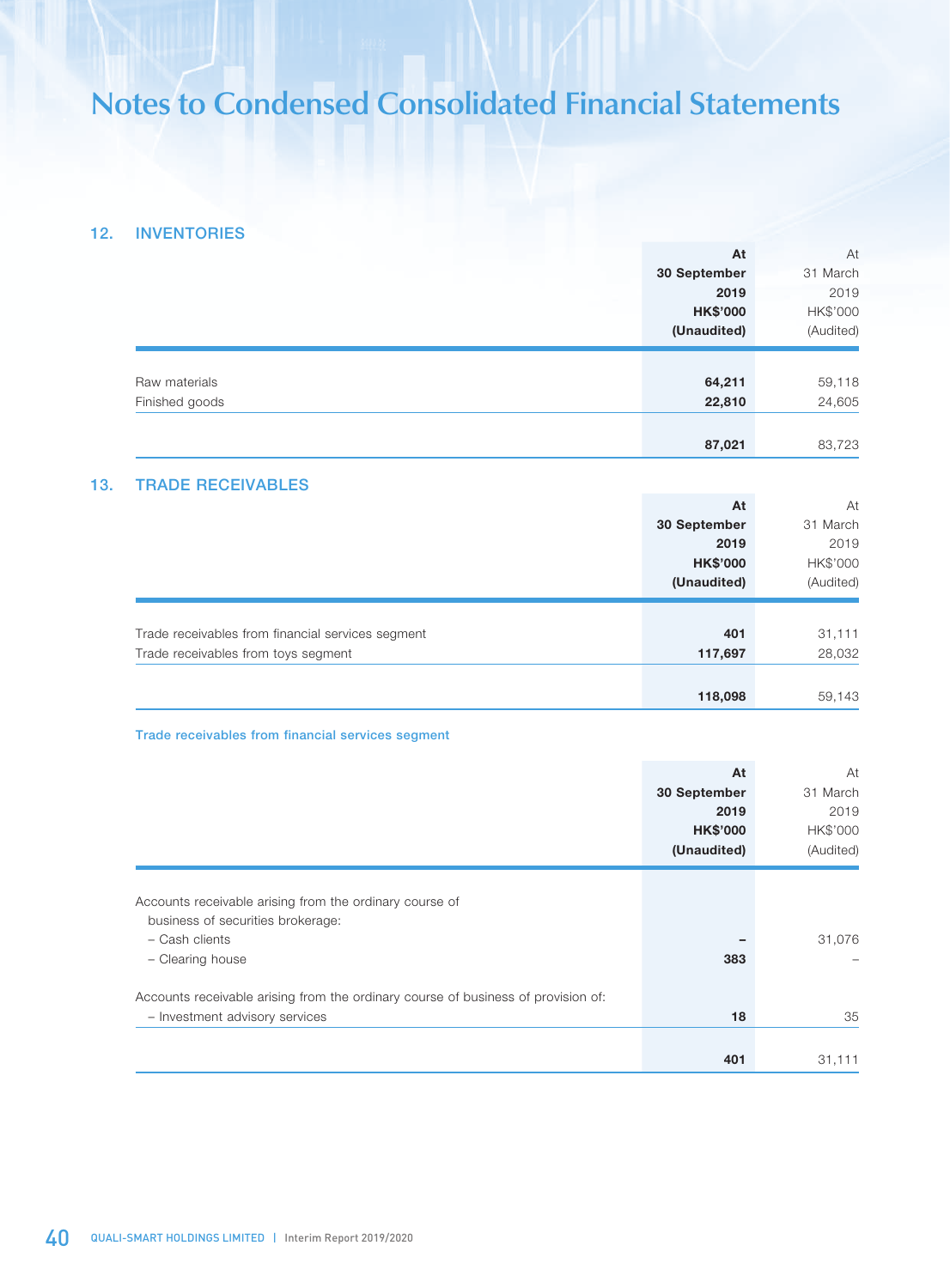### 13. TRADE RECEIVABLES (continued)

#### Trade receivables from financial services segment (continued)

Ageing analysis of trade receivables of the financial services segment based on the invoice date and net of provision for impairment is as follows:

|                    | At              | At        |
|--------------------|-----------------|-----------|
|                    | 30 September    | 31 March  |
|                    | 2019            | 2019      |
|                    | <b>HK\$'000</b> | HK\$'000  |
|                    | (Unaudited)     | (Audited) |
|                    |                 |           |
| Current $-30$ days | 401             | 31,111    |

The settlement terms of trade receivables from the business of securities brokerage are one or two days after the respective trade date.

The Group allows a credit period ranging from 0 to 90 days to its client arising from the businesses of provision of investment advisory, corporate finance advisory and asset management services. For those accounts receivable past due at the reporting dates, the Directors believe that no impairment allowance is necessary in respect of these balances as there has not been a significant change in credit quality and the balances are considered fully recoverable.

Trading limits are set for customers. The Group seeks to maintain tight control over its outstanding accounts receivable in order to minimise credit risk. Overdue balances are regularly monitored by management.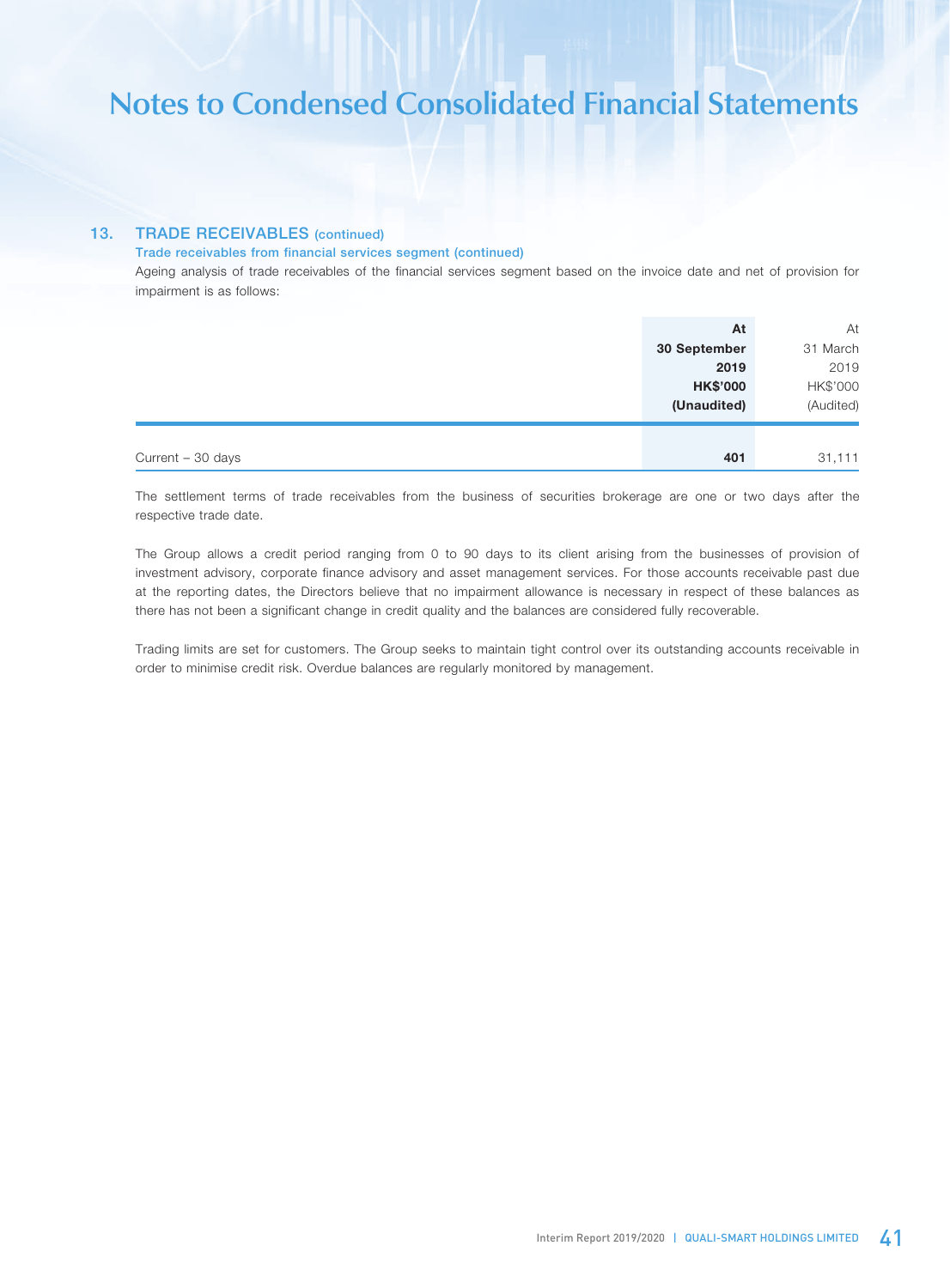## 13. TRADE RECEIVABLES (continued)

### Trade receivables from toys segment

The credit period on sales of goods ranging from 30 to 90 days from the invoice date. An aged analysis of the trade receivables at the end of the reporting period, based on the invoice date and before impairment loss, is as follows:

|                    | At              | At        |
|--------------------|-----------------|-----------|
|                    | 30 September    | 31 March  |
|                    | 2019            | 2019      |
|                    | <b>HK\$'000</b> | HK\$'000  |
|                    | (Unaudited)     | (Audited) |
|                    |                 |           |
| Current to 30 days | 67,679          | 14,764    |
| $31 - 60$ days     | 30,570          | 3,413     |
| $61 - 90$ days     | 16,854          | 7,859     |
| Over 90 days       | 2,594           | 1,996     |
|                    |                 |           |
|                    | 117,697         | 28,032    |

Receivables that were neither past due nor impaired relate to the customers for which there was no recent history of default.

Receivables that were past due but not impaired relate to a number of independent customers that have a good track record with the Group. Based on past experience, the Directors are of the opinion that no provision for impairment is necessary in respect of these balances as there has not been a significant change in credit quality and the balances are still considered fully recoverable. The Group does not hold any collateral or other credit enhancements over these balances.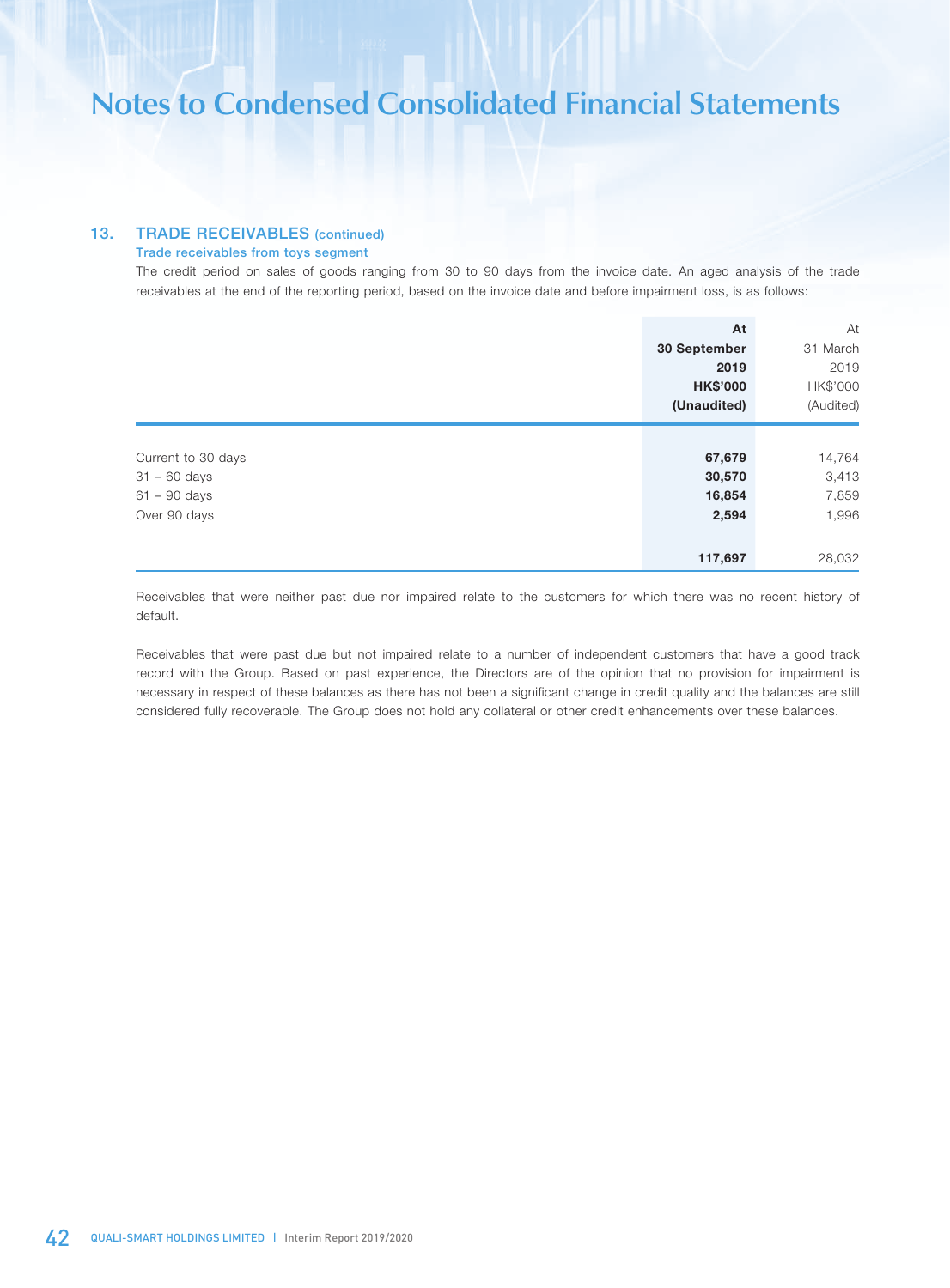## 14. TRADE PAYABLES

|                                                                  | At              | At        |
|------------------------------------------------------------------|-----------------|-----------|
|                                                                  | 30 September    | 31 March  |
|                                                                  | 2019            | 2019      |
|                                                                  | <b>HK\$'000</b> | HK\$'000  |
|                                                                  | (Unaudited)     | (Audited) |
|                                                                  |                 |           |
| Trade payables from financial services segment                   | 39,349          | 69,018    |
| Trade payables from toys segment                                 | 44,279          | 15,001    |
|                                                                  |                 |           |
|                                                                  | 83,628          | 84,019    |
| Trade payables from financial services segment                   |                 |           |
|                                                                  | At              | At        |
|                                                                  | 30 September    | 31 March  |
|                                                                  | 2019            | 2019      |
|                                                                  | <b>HK\$'000</b> | HK\$'000  |
|                                                                  | (Unaudited)     | (Audited) |
|                                                                  |                 |           |
| Accounts payable arising from the ordinary course of business of |                 |           |
| securities brokerage and margin financing:                       |                 |           |
| - Cash clients                                                   | 39,348          | 38,163    |
| - Brokers and clearing house                                     | 1               | 30,855    |
|                                                                  |                 |           |
|                                                                  | 39,349          | 69,018    |

The settlement terms of trade payable attributable to the business of securities brokerage are one to two days after the respective trade date.

As at the 30 September 2019, included in trade payable was an amount of approximately HK\$38,966,000 (31 March 2019: HK\$38,006,000) payable to clients to other institutions in respect of trust and segregated bank balances received and held for clients and other institutions in the course of the conduct of regulated activities.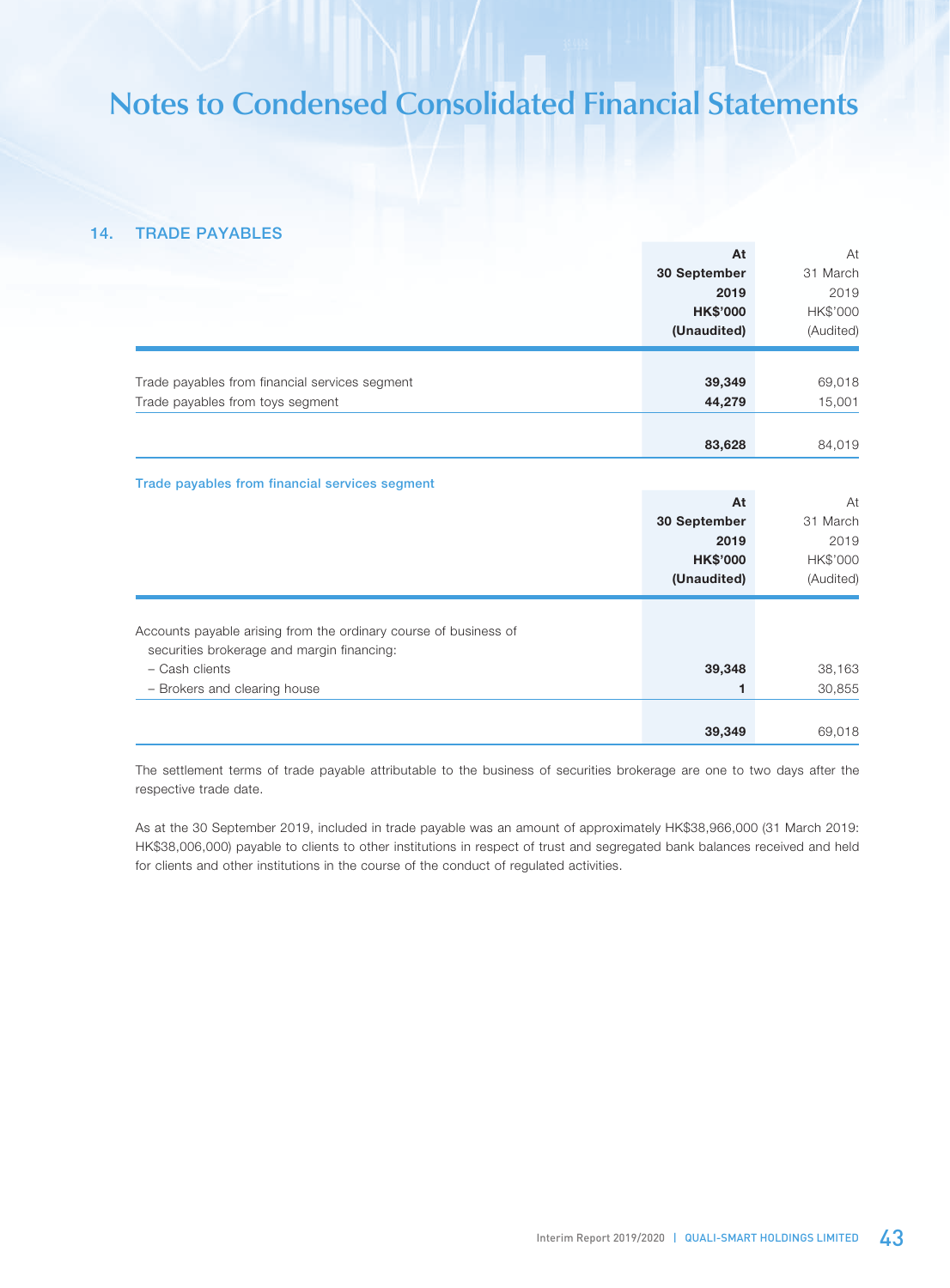## 14. TRADE PAYABLES (continued)

#### Trade payables from toys segment

The Group normally obtains credit terms of ranging from 15 to 60 days from its suppliers. Trade payables are interest-free. An aged analysis of the trade payables at the end of the reporting period, based on the invoice date, is as follows:

|                                          | At              | At        |
|------------------------------------------|-----------------|-----------|
|                                          | 30 September    | 31 March  |
|                                          | 2019            | 2019      |
|                                          | <b>HK\$'000</b> | HK\$'000  |
|                                          | (Unaudited)     | (Audited) |
|                                          |                 |           |
| Current to 30 days                       | 27,451          | 8,135     |
| 31 to 60 days                            | 5,441           | 4,859     |
| 61 to 90 days                            | 10,286          | 1,589     |
| More than 90 days but less than 365 days | 1,101           | 418       |
|                                          |                 |           |
|                                          | 44,279          | 15,001    |

## 15. INTEREST-BEARING BANK BORROWINGS

|                                                | At              | At        |
|------------------------------------------------|-----------------|-----------|
|                                                | 30 September    | 31 March  |
|                                                | 2019            | 2019      |
|                                                | <b>HK\$'000</b> | HK\$'000  |
|                                                | (Unaudited)     | (Audited) |
|                                                |                 |           |
| <b>Current</b>                                 |                 |           |
| Secured                                        |                 |           |
| - bank loans due for repayment within one year | 28,070          | 23,106    |

As at 30 September 2019, the Group's banking facilities and its interest-bearing bank borrowings are secured either (i) by Company's corporate guarantees and cross guarantees from the Company's subsidiary, which is Qualiman Industrial Co. Limited; or (ii) by legal charges over certain properties in Hong Kong owned by Mr. Lau, Madam Li and their associates and personal guarantee by Mr. Lau.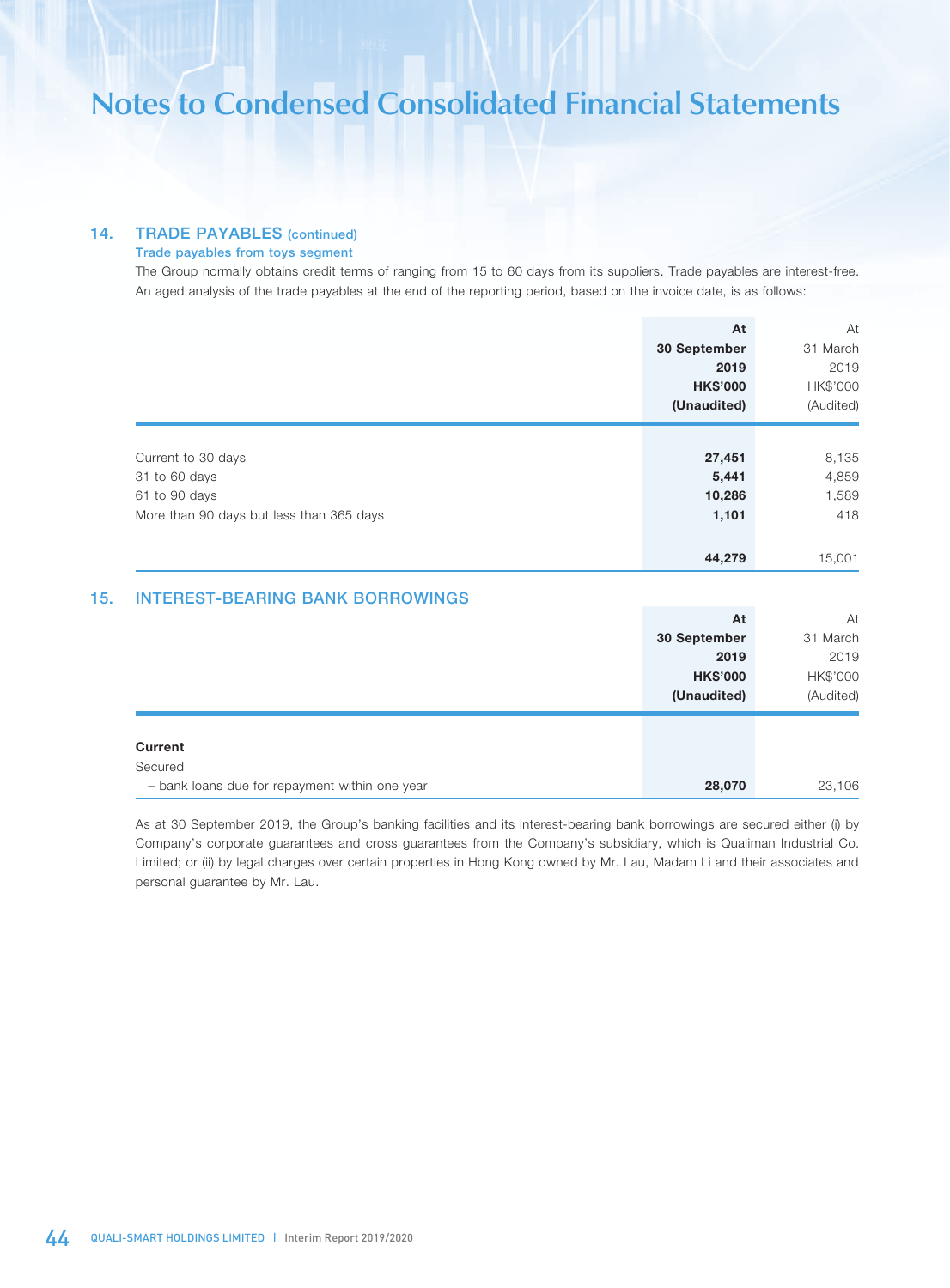## 15. INTEREST-BEARING BANK BORROWINGS (continued)

At 30 September 2019, total current and non-current bank borrowings were scheduled to be repaid as follows:

| At                                     | At        |
|----------------------------------------|-----------|
| 30 September                           | 31 March  |
| 2019                                   | 2019      |
| <b>HK\$'000</b>                        | HK\$'000  |
| (Unaudited)                            | (Audited) |
|                                        |           |
| On demand or within one year<br>28,070 | 23,106    |

Certain banking facilities are subject to the fulfilment of covenants relating to certain of the Group's financial position ratios, which are to maintain (i) the combined tangible net worth at not less than certain amount; and (ii) specific gearing ratio. If the Group breaches the covenants, the drawn down facilities shall become repayable on demand.

The Group regularly monitors its compliance with these covenants and does not consider it probable that the bank will exercise its discretion to demand repayment for so long as the Group continues to meet these requirements. As at 30 September 2019, none of the covenants relating to draw down facilities had been breached (31 March 2019: Nil).

## 16. SHARE CAPITAL

|                                                                | Number of     |                 |
|----------------------------------------------------------------|---------------|-----------------|
|                                                                | <b>Shares</b> | <b>HK\$'000</b> |
| Authorised:                                                    |               |                 |
| Ordinary Shares of US\$0.000025 each                           |               |                 |
| At 1 April 2019 (Audited) and at 30 September 2019 (Unaudited) | 6,000,000,000 | 1.168           |
|                                                                |               |                 |
| Issued and fully paid:                                         |               |                 |
| Ordinary Shares of US\$0.000025 each                           |               |                 |
| At 1 April 2019 (Audited) and at 30 September 2019 (Unaudited) | 1,474,232,000 | 287             |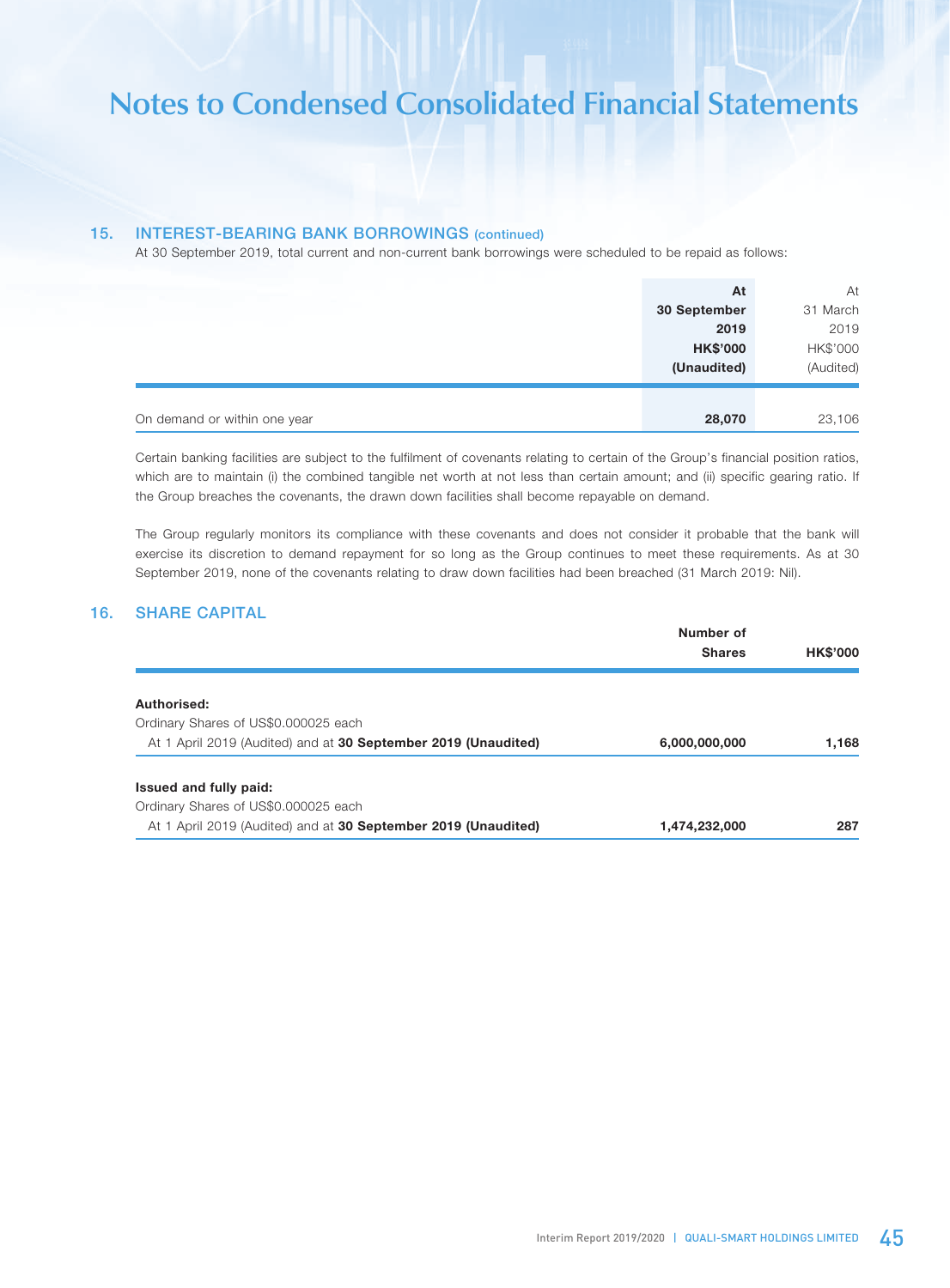## 17. EQUITY SETTLED SHARE-BASED PAYMENTS

There has been no changes in the Company's share option scheme, details of which are disclosed in the 2019 Annual Financial Statements.

Set out below are details of movements of the outstanding share options granted under the Share Option Scheme during the period ended 30 September 2019:

|                                                    | <b>Exercise</b><br>price | Number of share options                    |                                |                                                 |                                      |                                                   |
|----------------------------------------------------|--------------------------|--------------------------------------------|--------------------------------|-------------------------------------------------|--------------------------------------|---------------------------------------------------|
|                                                    |                          | <b>Balance as at</b><br>at 1 April<br>2019 | Lapsed<br>during the<br>period | <b>Balance as</b><br>at 30<br>September<br>2019 | Date of<br>grant of<br>share options | <b>Exercisable</b><br>periods of<br>share options |
| <b>Executive Directors</b><br>- Lau Ho Ming, Peter | HK\$1.02                 | 4,000,000                                  |                                | 4,000,000                                       | 3 July 2015                          | 3 July 2015<br>to 2 July 2025                     |
| - Ng Kam Seng                                      | HK\$1.02                 | 5,400,000                                  |                                | 5,400,000                                       | 3 July 2015                          | 3 July 2015<br>to 2 July 2025                     |
|                                                    | HK\$0.748                | 7,500,000                                  |                                |                                                 | 7,500,000 24 March 2016              | 24 March 2016<br>to 23 March 2026                 |
| - Poon Pak Ki, Eric                                | HK\$1.02                 | 5,400,000                                  |                                | 5,400,000                                       | 3 July 2015                          | 3 July 2015<br>to 2 July 2025                     |
|                                                    | HK\$0.748                | 7,500,000                                  |                                |                                                 | 7,500,000 24 March 2016              | 24 March 2016<br>to 23 March 2026                 |
| - Chu, Raymond                                     | HK\$0.748                | 12,847,800                                 |                                |                                                 | 12,847,800 24 March 2016             | 24 March 2016<br>to 23 March 2026                 |
| <b>Non-executive Directors</b>                     |                          |                                            |                                |                                                 |                                      |                                                   |
| - Li Man Yee, Stella                               | HK\$1.02                 | 1,400,000                                  |                                | 1,400,000                                       | 3 July 2015                          | 3 July 2015<br>to 2 July 2025                     |
| - Wang Zhao (note 1)                               | HK\$1.02                 | 1,400,000                                  |                                | 1,400,000                                       | 3 July 2015                          | 3 July 2015<br>to 2 July 2025                     |
| Independent                                        |                          |                                            |                                |                                                 |                                      |                                                   |
| <b>Non-executive Directors</b>                     |                          |                                            |                                |                                                 |                                      |                                                   |
| - Leung Po Wing, Bowen Joseph                      | HK\$1.02                 | 1,400,000                                  |                                | 1,400,000                                       | 3 July 2015                          | 3 July 2015<br>to 2 July 2025                     |
|                                                    | HK\$0.748                | 1,400,000                                  |                                |                                                 | 1,400,000 24 March 2016              | 24 March 2016<br>to 23 March 2026                 |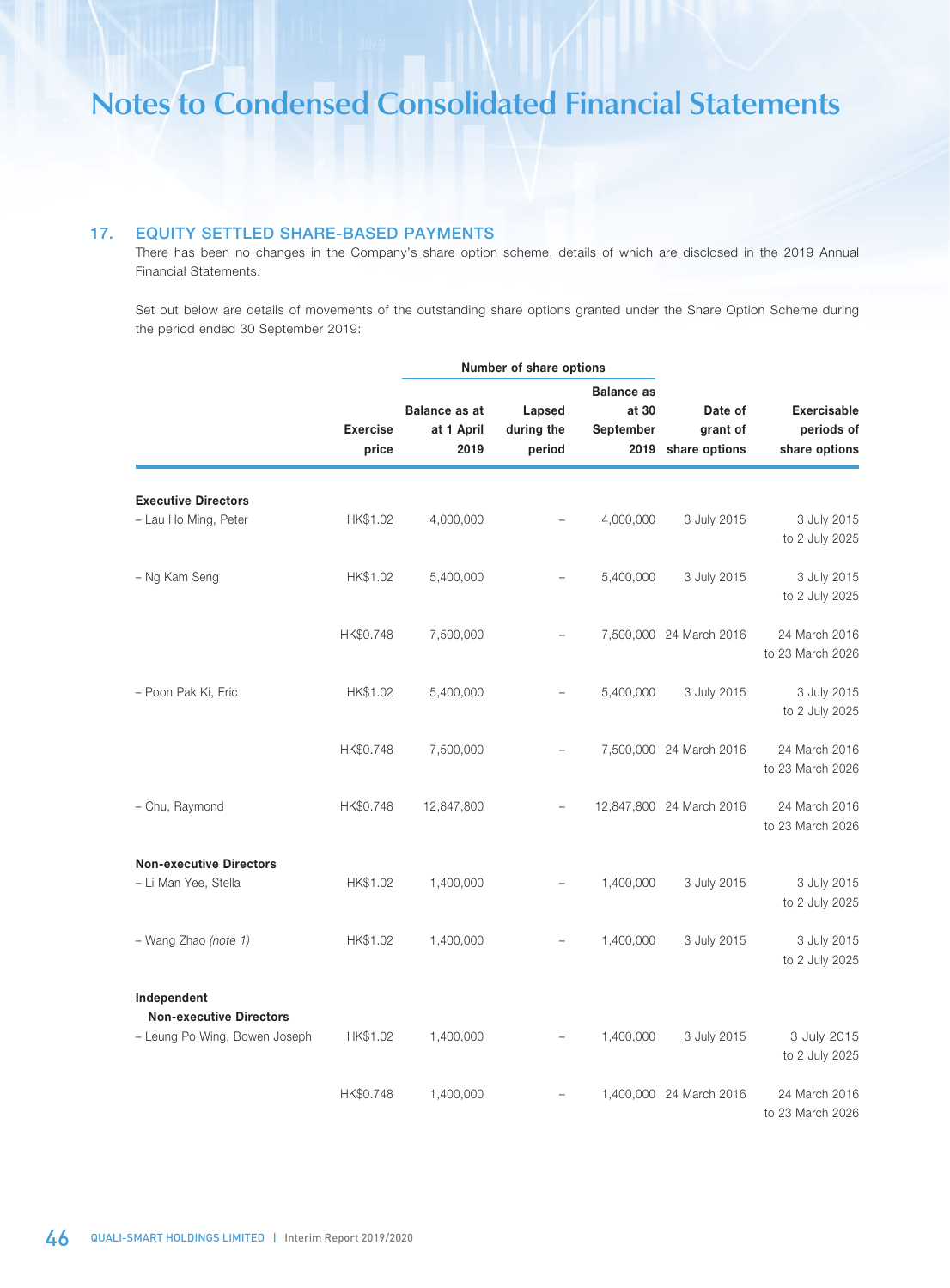|                          |                          |                                            | Number of share options        |                                                 |                                      |                                                   |
|--------------------------|--------------------------|--------------------------------------------|--------------------------------|-------------------------------------------------|--------------------------------------|---------------------------------------------------|
|                          | <b>Exercise</b><br>price | <b>Balance as at</b><br>at 1 April<br>2019 | Lapsed<br>during the<br>period | <b>Balance as</b><br>at 30<br>September<br>2019 | Date of<br>grant of<br>share options | <b>Exercisable</b><br>periods of<br>share options |
| - Chan Siu Wing, Raymond | HK\$1.02                 | 1,400,000                                  |                                | 1,400,000                                       | 3 July 2015                          | 3 July 2015<br>to 2 July 2025                     |
|                          | HK\$0.748                | 1,400,000                                  |                                |                                                 | 1,400,000 24 March 2016              | 24 March 2016<br>to 23 March 2026                 |
| - Wong Wah On, Edward    | HK\$0.748                | 1,400,000                                  |                                |                                                 | 1,400,000 24 March 2016              | 24 March 2016<br>to 23 March 2026                 |
| <b>Employees</b>         | HK\$1.02                 | 8,600,000                                  |                                | 8,600,000                                       | 3 July 2015                          | 3 July 2015<br>to 2 July 2025                     |
|                          | HK\$0.748                | 40,223,800                                 | (3,220,000)                    |                                                 | 37,003,800 24 March 2016             | 24 March 2016<br>to 23 March 2026                 |
| <b>Consultants</b>       | HK\$0.25                 | 1,120,000                                  |                                |                                                 | 1,120,000 17 March 2014              | 17 March 2014<br>to 16 March 2024                 |
|                          | HK\$1.02                 | 19,600,000                                 |                                | 19,600,000                                      | 3 July 2015                          | 3 July 2015<br>to 2 July 2025                     |
|                          | HK\$0.748                | 12,300,000                                 |                                |                                                 | 12,300,000 24 March 2016             | 24 March 2016<br>to 23 March 2026                 |
| Total                    |                          | 134,291,600                                | (3, 220, 000)                  | 131,071,600                                     |                                      |                                                   |

*Note:*

*1. Mr. Wang Zhao resigned as a Non-executive Director of the Company on 27 November 2015.*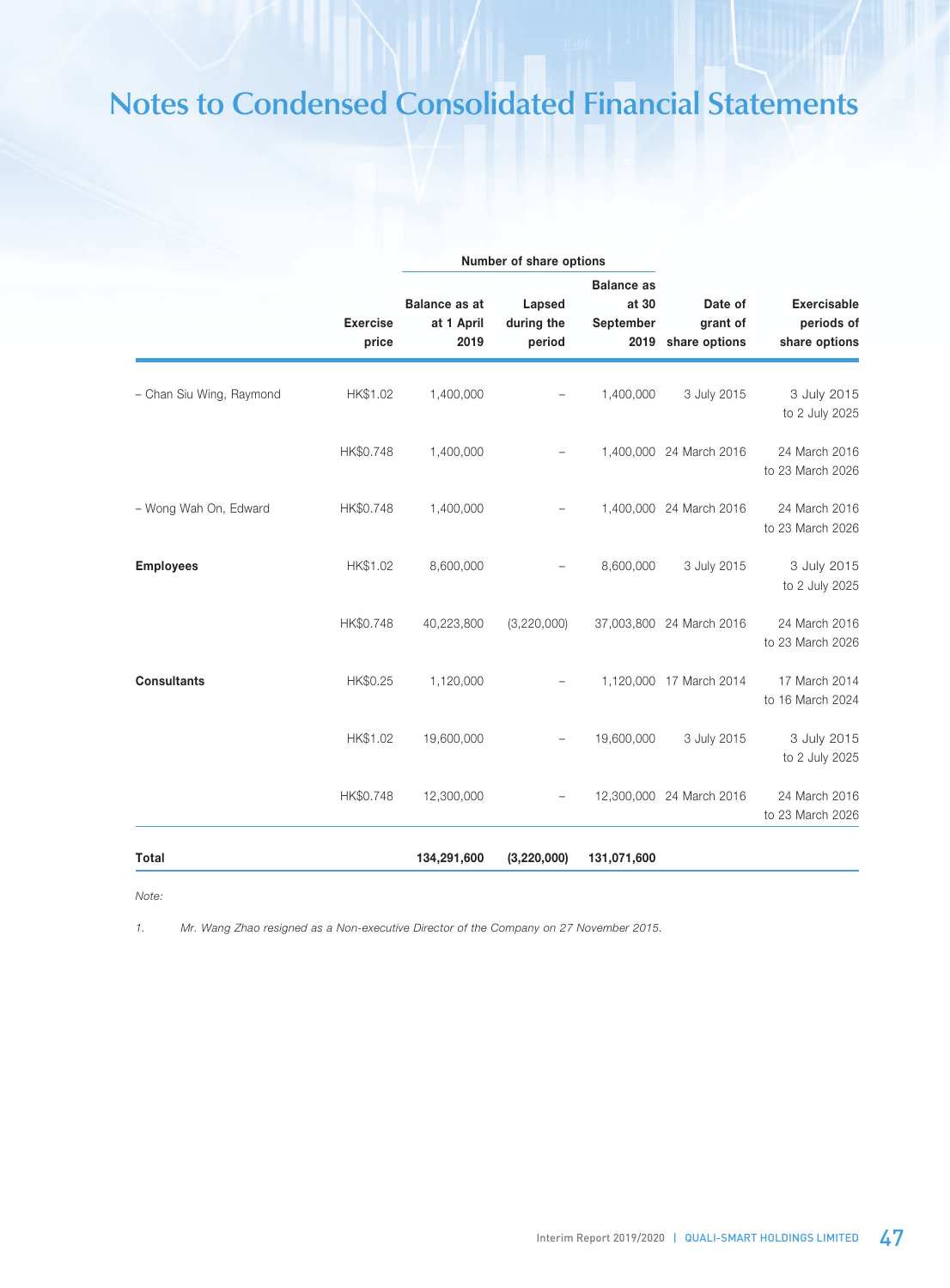## 17. EQUITY SETTLED SHARE-BASED PAYMENTS (continued)

|                                                                                                                                                             |                                        | Six months ended 30 September   |  |  |
|-------------------------------------------------------------------------------------------------------------------------------------------------------------|----------------------------------------|---------------------------------|--|--|
|                                                                                                                                                             | 2019<br><b>HK\$'000</b><br>(Unaudited) | 2018<br>HK\$'000<br>(Unaudited) |  |  |
| Equity settled schemes to employees (including Directors and ex-Directors)<br>Equity settled schemes to eligible persons other than employees and Directors |                                        | 2,148<br>647                    |  |  |
|                                                                                                                                                             |                                        | 2,795                           |  |  |

Share options were granted to the consultants in light of their continuous contribution to the Group. The Group measured the fair value of services from the Consultants by reference to the fair value of those granted to eligible employees as management considers that the services provided by the consultants and employees are similar in nature.

The exercise price of the first share option outstanding was HK\$0.25 and the weighted average remaining contractual life was 4.46 years (2018: 0.46 and 5.46 years). The exercise price of the second share option outstanding as at 30 September 2019 was HK\$1.02 and the weighted average remaining contractual life was 5.76 years (2018: 6.76 years). The exercise price of the third share option outstanding as at 30 September 2019 was HK\$0.748 (2018: HK\$0.748) and the weighted average remaining contractual life was 6.46 years (2018: 7.46 years). Of the total number of share options outstanding as at 30 September 2019 and 31 March 2019, no share options had not vested and were not exercisable. The weighted average share price at the date of exercise of options exercised during the period was HK\$0.84.

#### 18. DIVIDENDS

At the Board meeting held on 29 November 2019, the Directors did not propose an interim dividend for the period ended 30 September 2019 (2018: Nil).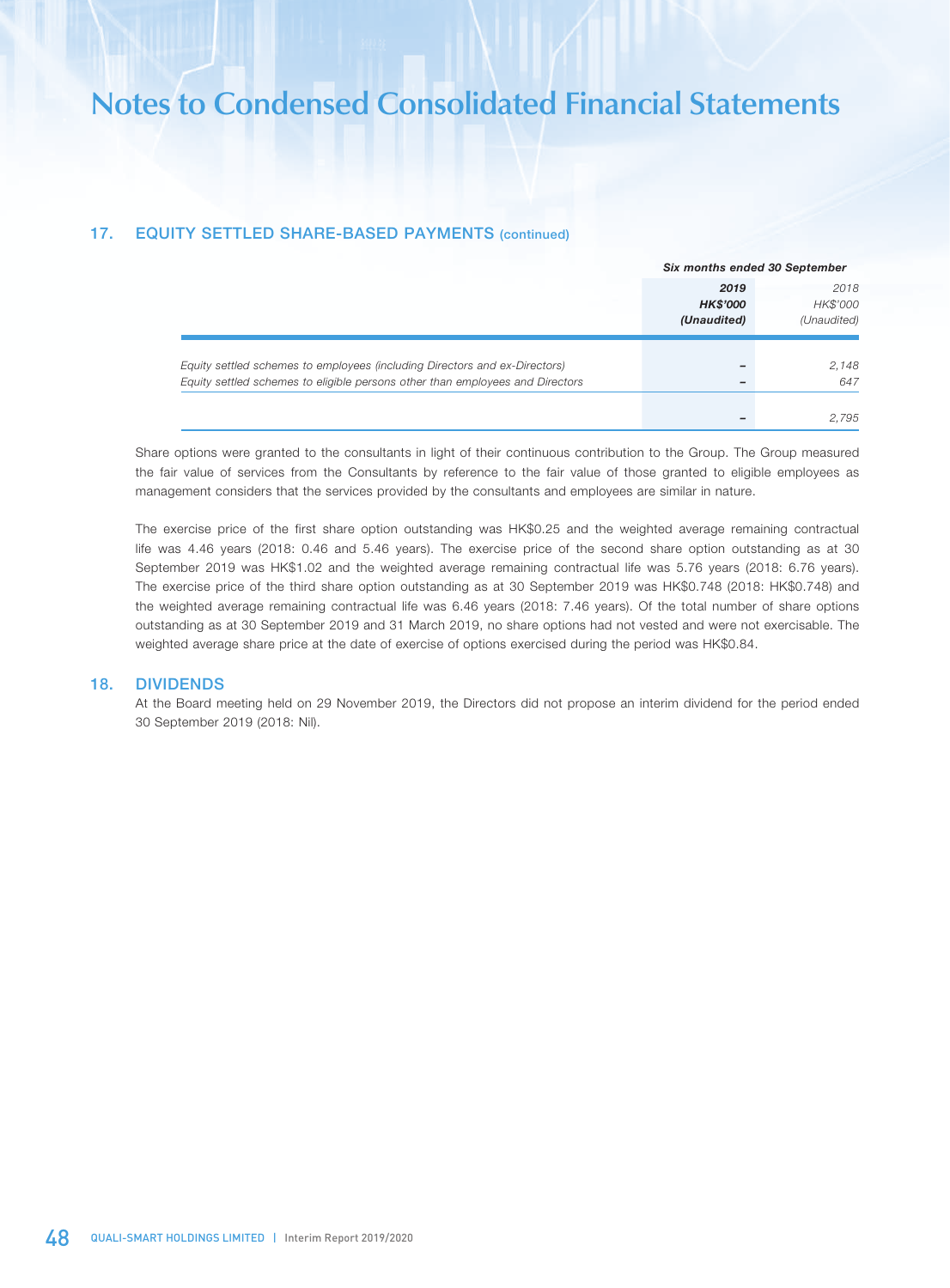## 19. RELATED PARTY TRANSACTIONS

(i) In addition to the transactions detailed elsewhere in this Interim Report, the Group had the following material transactions with related parties during the period:

|                                         |                       | Six months ended 30 September |             |
|-----------------------------------------|-----------------------|-------------------------------|-------------|
|                                         |                       | 2019                          | 2018        |
|                                         |                       | <b>HK\$'000</b>               | HK\$'000    |
| Relationship/name of related party      | Nature of transaction | (Unaudited)                   | (Unaudited) |
|                                         |                       |                               |             |
| Companies controlled by                 |                       |                               |             |
| Mr. Lau Ho Ming, Peter and              |                       |                               |             |
| Madam Li Man Yee, Stella                |                       |                               |             |
| Gold Prospect Capital Resources Limited | Rental expenses (a)   | 1,470                         | 1,716       |
| Goldrich International Limited          | Rental expenses (a)   |                               | 1.008       |
| Office Coupe Limited                    | Rental income (b)     |                               | 90          |
|                                         |                       |                               |             |
|                                         |                       | 1,470                         | 2,814       |

(a) The rental expenses paid to Goldrich International Limited and Gold Prospect Capital Resources Limited, Mr. Lau Ho Ming, Peter and Madam Li Man Yee, Stella were mutually agreed between the Group and the related parties.

(b) The rental income received from Office Coupe Limited were mutually agreed between the Group and the related parties.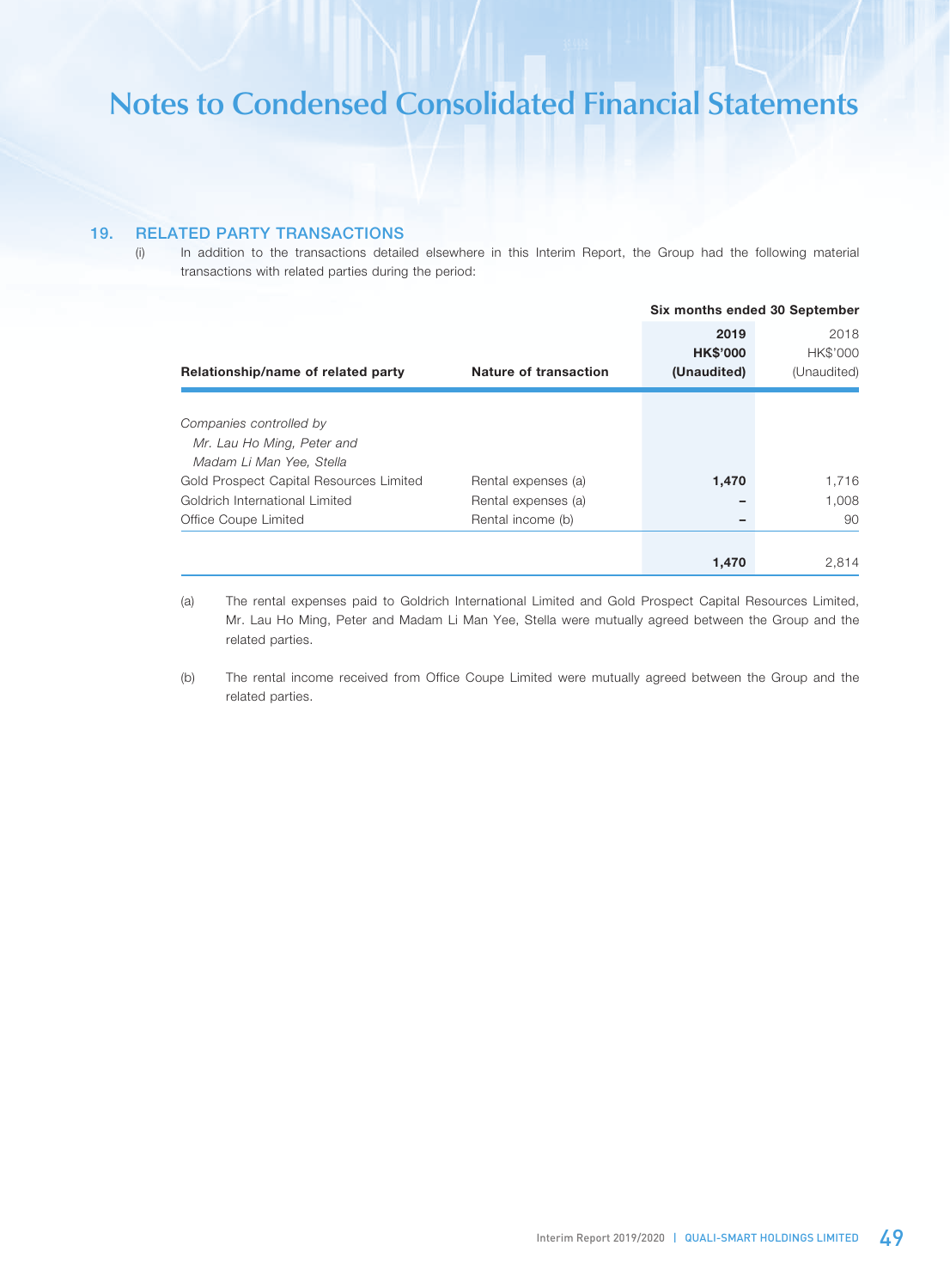## 19. RELATED PARTY TRANSACTIONS (continued)

(ii) Compensation of key management personnel of the Group, including Directors' remuneration is as follows:

|                                                  |                                        | Six months ended 30 September   |  |  |
|--------------------------------------------------|----------------------------------------|---------------------------------|--|--|
|                                                  | 2019<br><b>HK\$'000</b><br>(Unaudited) | 2018<br>HK\$'000<br>(Unaudited) |  |  |
| Key Management Personnel Compensation,           |                                        |                                 |  |  |
| excluding executive Directors                    |                                        |                                 |  |  |
| Salaries, allowances and benefits in kind        | 1,083                                  | 1,083                           |  |  |
| Equity settled share-based payments              |                                        | 460                             |  |  |
| Pension scheme contributions                     | 34                                     | 34                              |  |  |
| <b>Executive Directors</b>                       |                                        |                                 |  |  |
| Salaries, allowances, bonus and benefits in kind |                                        |                                 |  |  |
| Mr. Lau Ho Ming, Peter                           | 1,044                                  | 2,358                           |  |  |
| Mr. Ng Kam Seng                                  | 894                                    | 1,380                           |  |  |
| Mr. Poon Pak Ki, Eric                            | 662                                    | 822                             |  |  |
| Mr. Chu, Raymond                                 | 1,500                                  | 1,500                           |  |  |
| Equity settled share-based payments              |                                        |                                 |  |  |
| Mr. Lau Ho Ming, Peter                           |                                        | 65                              |  |  |
| Mr. Ng Kam Seng                                  |                                        | 267                             |  |  |
| Mr. Poon Pak Ki, Eric                            |                                        | 267                             |  |  |
| Mr. Chu, Raymond                                 |                                        | 307                             |  |  |
| Pension scheme contributions                     |                                        |                                 |  |  |
| Mr. Lau Ho Ming, Peter                           | 44                                     | 44                              |  |  |
| Mr. Ng Kam Seng                                  | 36                                     | 36                              |  |  |
| Mr. Poon Pak Ki, Eric                            | 28                                     | 28                              |  |  |
| Mr. Chu, Raymond                                 | 9                                      | 9                               |  |  |
|                                                  |                                        |                                 |  |  |
|                                                  | 5,334                                  | 8,660                           |  |  |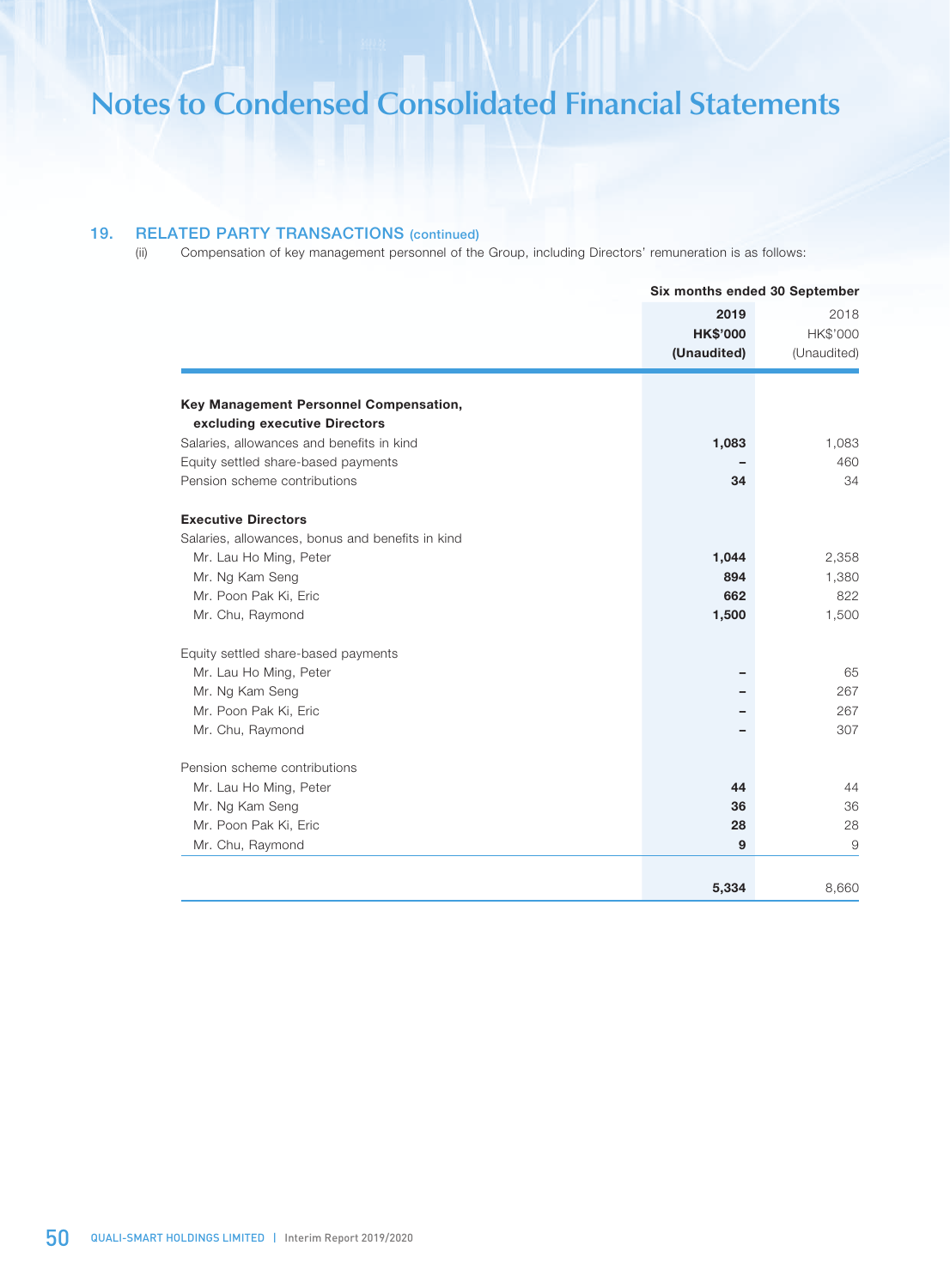## 20. OPERATING LEASE ARRANGEMENTS

### As lessor

The Group leases an investment property under operating lease arrangements for a term of two years. The terms of leases generally also require the tenants to pay security deposits. At 30 September 2019, the Group had total future minimum lease receivables under non-cancellable operating leases with its tenants falling due as follows:

|                                         | At              |             |
|-----------------------------------------|-----------------|-------------|
|                                         | 30 September    | At 31 March |
|                                         | 2019            | 2019        |
|                                         | <b>HK\$'000</b> | HK\$'000    |
|                                         | (Unaudited)     | (Audited)   |
|                                         |                 |             |
| Within one year                         | 228             | 228         |
| In the second to fifth years, inclusive | 114             | 228         |
|                                         |                 |             |
|                                         | 342             | 456         |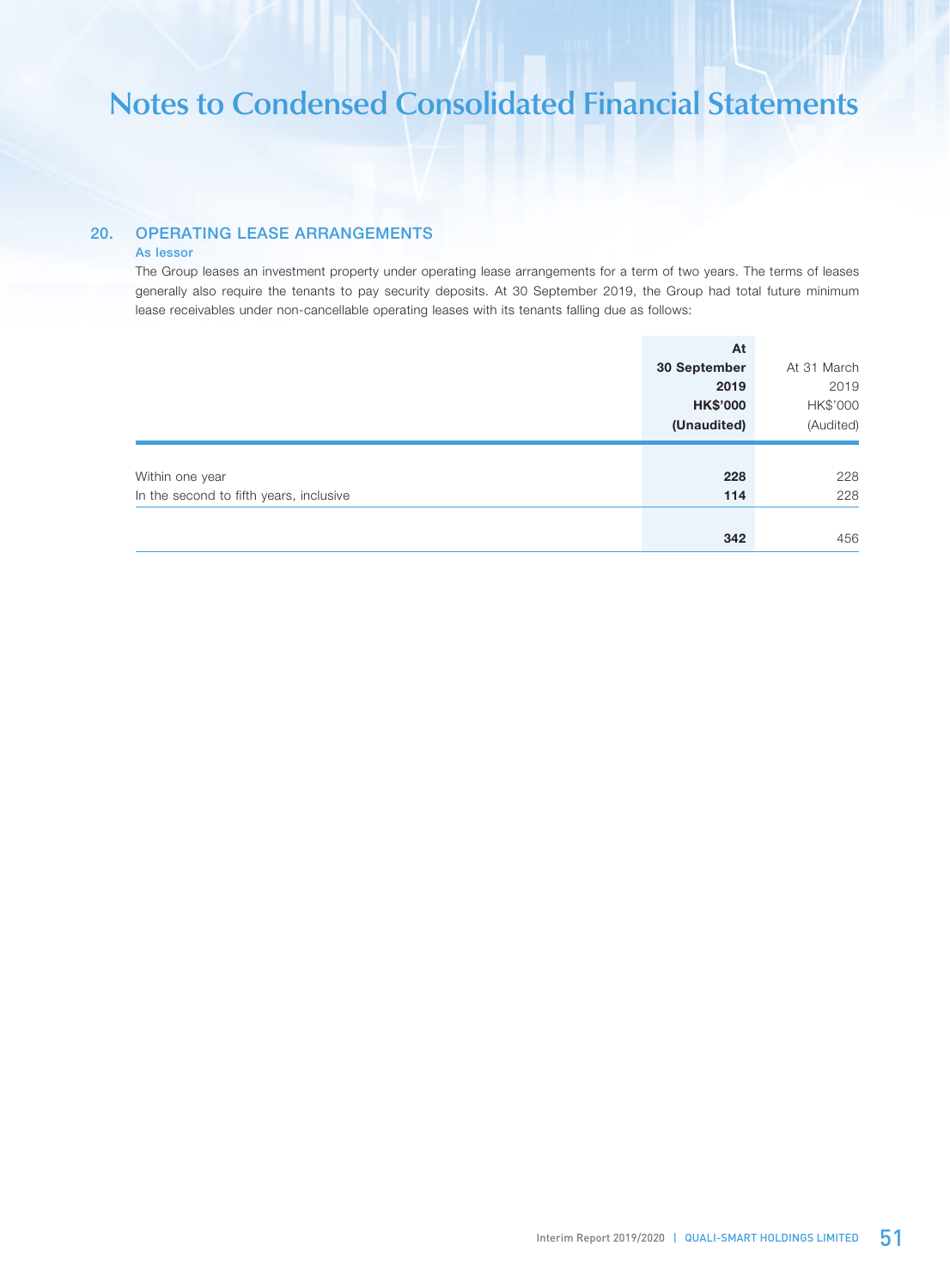## 21. RIGHT-OF-USE ASSETS/LEASE LIABILITIES

The Group leases certain properties in Hong Kong. Following the adoption of HKFRS 16 by the Group on 1 April 2019, the right-of-use assets and the lease liabilities in respect of the leases were recognised at the date of initial application of HKFRS 16. The movements in right-of-use assets and lease liabilities during the period are as follows:

|                                    | At 30              |             |
|------------------------------------|--------------------|-------------|
|                                    | September          | At 31 March |
|                                    | 2019               | 2019        |
|                                    | <b>HK\$'000</b>    | HK\$'000    |
|                                    | (Unaudited)        | (Audited)   |
|                                    |                    |             |
| Right-of-use assets                |                    |             |
| At 1 April<br>Depreciation charged | 14,792<br>(4, 770) |             |
|                                    |                    |             |
| Net carry amount                   | 10,022             |             |
|                                    |                    |             |
| <b>Lease liabilities</b>           |                    |             |
| At 1 April                         | 14,792             |             |
| Interest charged                   | 461                |             |
| Rental paid                        | (5,042)            |             |
|                                    |                    |             |
| Net carry amount                   | 10,211             |             |
|                                    |                    |             |
| <b>Lease liabilities</b>           |                    |             |
| Current portion                    | 4,767              |             |
| Non-current portion                | 5,444              |             |
|                                    |                    |             |
|                                    | 10,211             |             |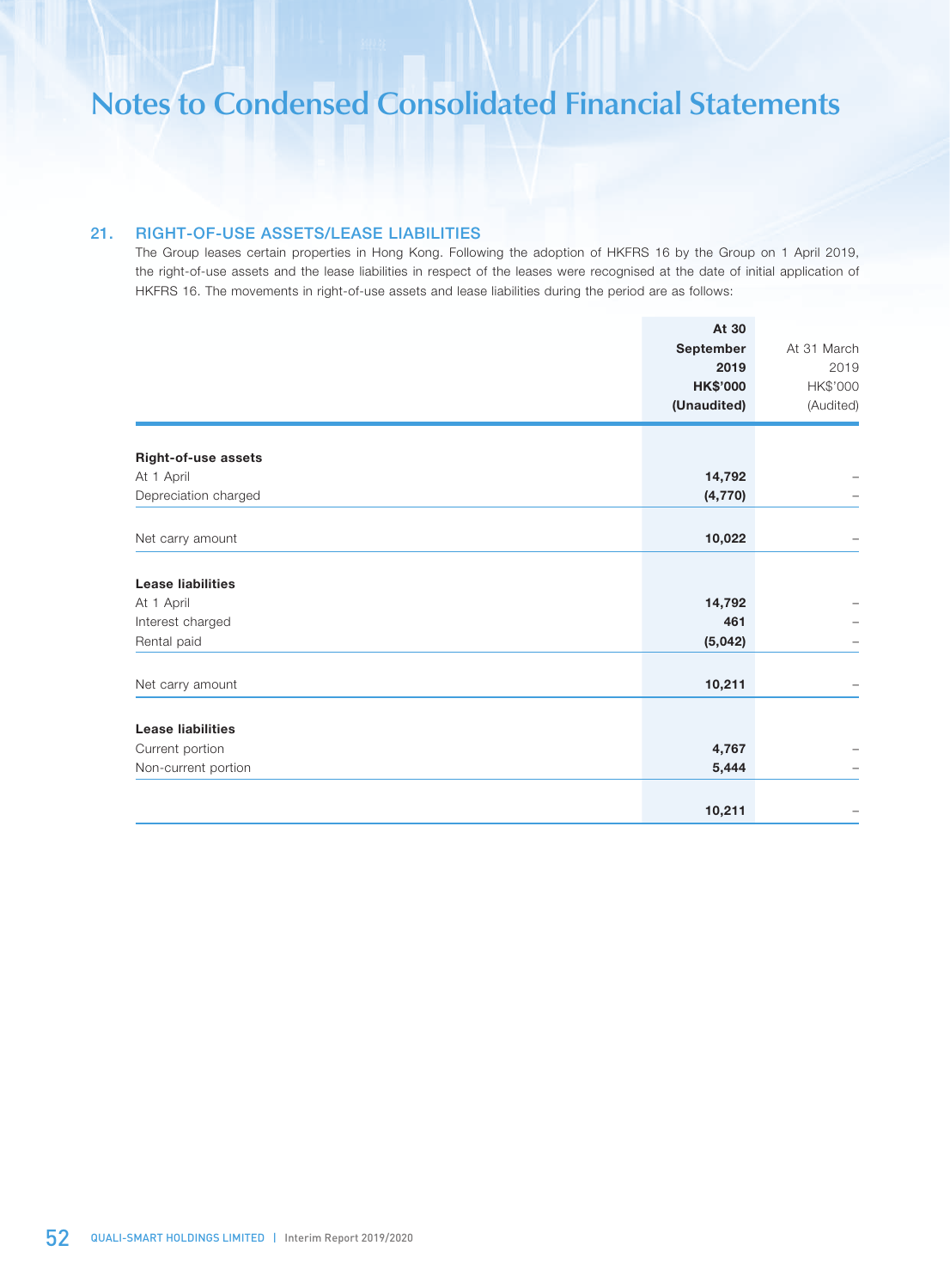## 22. OFFSETTING FINANCIAL ASSETS AND FINANCIAL LIABILITIES

The following tables present details of financial instruments subject to offsetting, enforceable master netting arrangements and similar agreements.

|                                                                   |                                 | Financial assets subject to offsetting                                               |                                                                            |                                                                                             |                           |  |
|-------------------------------------------------------------------|---------------------------------|--------------------------------------------------------------------------------------|----------------------------------------------------------------------------|---------------------------------------------------------------------------------------------|---------------------------|--|
|                                                                   | Gross amount<br>of recognised   | Gross amount of<br>recognised<br>financial<br>liabilities offset in<br>the condensed | Net amount of<br>financial assets<br>presented in the<br>consolidated      | <b>Related amounts not offset</b><br>in the consolidated<br>statement of financial position |                           |  |
|                                                                   | financial<br>assets             | statement of<br>financial position                                                   | statement of<br>financial position                                         | Cash collateral<br>received                                                                 | <b>Net</b><br>amount      |  |
|                                                                   | HK\$'000                        | HK\$'000                                                                             | HK\$'000                                                                   | HK\$'000                                                                                    | HK\$'000                  |  |
| At 30 September 2019 (Unaudited)<br>Type of financial assets      |                                 |                                                                                      |                                                                            |                                                                                             |                           |  |
| <b>Trade receivables from HKSCC</b>                               | 383                             | $\overline{a}$                                                                       | 383                                                                        | 375                                                                                         | 758                       |  |
| At 31 March 2019 (Audited)<br>Type of financial assets            |                                 |                                                                                      |                                                                            |                                                                                             |                           |  |
| Trade receivables from HKSCC                                      | 157                             | (157)                                                                                |                                                                            |                                                                                             |                           |  |
|                                                                   |                                 |                                                                                      | Financial liabilities subject to offsetting                                |                                                                                             |                           |  |
|                                                                   | Gross amount<br>of recognised   | Gross amount of<br>recognised<br>financial<br>assets offset in<br>the consolidated   | Net amount of<br>financial liabilities<br>presented in the<br>consolidated | <b>Related amounts not offset</b><br>in the consolidated<br>statement of financial position |                           |  |
|                                                                   | financial<br>assets<br>HK\$'000 | statement of<br>financial position<br>HK\$'000                                       | statement of<br>financial position<br>HK\$'000                             | Cash collateral<br>received<br>HK\$'000                                                     | Net<br>amount<br>HK\$'000 |  |
| At 30 September 2019 (Unaudited)<br>Type of financial liabilities |                                 |                                                                                      |                                                                            |                                                                                             |                           |  |
| Trade payables from HKSCC                                         |                                 |                                                                                      |                                                                            |                                                                                             |                           |  |
| At 31 March 2019 (Audited)                                        |                                 |                                                                                      |                                                                            |                                                                                             |                           |  |
| Type of financial liabilities                                     |                                 |                                                                                      |                                                                            |                                                                                             |                           |  |
| Trade payables from HKSCC                                         | 30,537                          | (157)                                                                                | 30,380                                                                     | (1, 319)                                                                                    | 29,061                    |  |